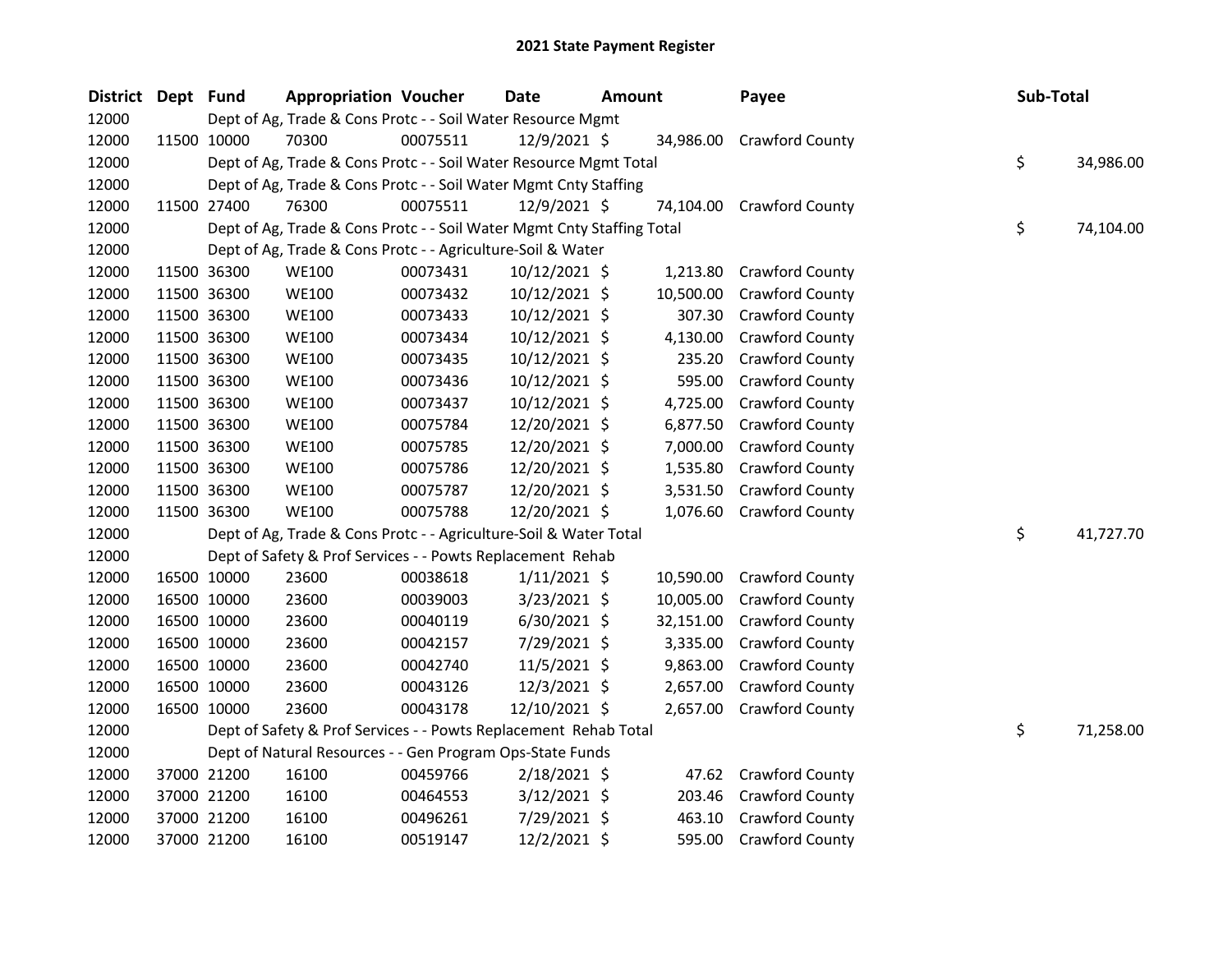| <b>District</b> | Dept Fund |             | <b>Appropriation Voucher</b>                                       |          | <b>Date</b>    | Amount |           | Payee                     | Sub-Total |           |
|-----------------|-----------|-------------|--------------------------------------------------------------------|----------|----------------|--------|-----------|---------------------------|-----------|-----------|
| 12000           |           | 37000 21200 | 16100                                                              | 00524142 | 12/30/2021 \$  |        |           | 492.54 Crawford County    |           |           |
| 12000           |           |             | Dept of Natural Resources - - Gen Program Ops-State Funds Total    |          |                |        |           |                           | \$        | 1,801.72  |
| 12000           |           |             | Dept of Natural Resources - - Venison Processing                   |          |                |        |           |                           |           |           |
| 12000           |           | 37000 21200 | 54900                                                              | 00466377 | $3/5/2021$ \$  |        |           | 1,530.00 Crawford County  |           |           |
| 12000           |           |             | Dept of Natural Resources - - Venison Processing Total             |          |                |        |           |                           | \$        | 1,530.00  |
| 12000           |           |             | Dept of Natural Resources - - Wildlife Damage Claims & Abat        |          |                |        |           |                           |           |           |
| 12000           |           | 37000 21200 | 55300                                                              | 00466377 | $3/5/2021$ \$  |        |           | 771.67 Crawford County    |           |           |
| 12000           |           |             | Dept of Natural Resources - - Wildlife Damage Claims & Abat Total  |          |                |        |           |                           | \$        | 771.67    |
| 12000           |           |             | Dept of Natural Resources - - Resaids - County Cons Aids           |          |                |        |           |                           |           |           |
| 12000           |           | 37000 21200 | 56300                                                              | 00493624 | 7/8/2021 \$    |        |           | 2,902.00 Crawford County  |           |           |
| 12000           |           |             | Dept of Natural Resources - - Resaids - County Cons Aids Total     |          |                |        |           |                           | \$        | 2,902.00  |
| 12000           |           |             | Dept of Natural Resources - - Resaids - Forest CropInd & Mfl       |          |                |        |           |                           |           |           |
| 12000           |           | 37000 21200 | 56600                                                              | 00509463 | $9/17/2021$ \$ |        |           | 19,996.68 Crawford County |           |           |
| 12000           |           |             | Dept of Natural Resources - - Resaids - Forest CropInd & Mfl Total |          |                |        |           |                           | \$        | 19,996.68 |
| 12000           |           |             | Dept of Natural Resources - - Ra- Snowmobile Trail Areas           |          |                |        |           |                           |           |           |
| 12000           |           | 37000 21200 | 57500                                                              | 00460938 | $2/3/2021$ \$  |        |           | 17,617.00 Crawford County |           |           |
| 12000           |           | 37000 21200 | 57500                                                              | 00460939 | $2/3/2021$ \$  |        | 16,604.18 | <b>Crawford County</b>    |           |           |
| 12000           |           | 37000 21200 | 57500                                                              | 00511493 | $10/1/2021$ \$ |        |           | 17,385.00 Crawford County |           |           |
| 12000           |           |             | Dept of Natural Resources - - Ra- Snowmobile Trail Areas Total     |          |                |        |           |                           | \$        | 51,606.18 |
| 12000           |           |             | Dept of Natural Resources - - Resaids - Pymt In Lieu Tax Fed       |          |                |        |           |                           |           |           |
| 12000           |           | 37000 21200 | 58400                                                              | 00510749 | $9/28/2021$ \$ |        |           | 3,438.00 Crawford County  |           |           |
| 12000           |           |             | Dept of Natural Resources - - Resaids - Pymt In Lieu Tax Fed Total |          |                |        |           |                           | \$        | 3,438.00  |
| 12000           |           |             | Dept of Natural Resources - - Ea - Invasive Aqu & Lake Mon         |          |                |        |           |                           |           |           |
| 12000           |           | 37000 21200 | 67800                                                              | 00469689 | $3/23/2021$ \$ |        |           | 6,383.76 Crawford County  |           |           |
| 12000           |           |             | Dept of Natural Resources - - Ea - Invasive Aqu & Lake Mon Total   |          |                |        |           |                           | \$        | 6,383.76  |
| 12000           |           |             | Dept of Natural Resources - - Land Acquisition                     |          |                |        |           |                           |           |           |
| 12000           |           | 37000 36300 | TA100                                                              | 00507764 | $9/29/2021$ \$ |        |           | 5.00 Crawford County      |           |           |
| 12000           |           |             | Dept of Natural Resources - - Land Acquisition Total               |          |                |        |           |                           | \$        | 5.00      |
| 12000           |           |             | WI Dept of Transportation - - Eldly&Disa Co/Aid Sf                 |          |                |        |           |                           |           |           |
| 12000           |           | 39500 21100 | 16800                                                              | 00650053 | $2/8/2021$ \$  |        |           | 79,889.00 Crawford County |           |           |
| 12000           |           |             | WI Dept of Transportation - - Eldly&Disa Co/Aid Sf Total           |          |                |        |           |                           | \$        | 79,889.00 |
| 12000           |           |             | WI Dept of Transportation - - Hwy Sfty Loc Aid Ffd                 |          |                |        |           |                           |           |           |
| 12000           |           | 39500 21100 | 18500                                                              | 00646139 | $1/28/2021$ \$ |        |           | 4,152.83 Crawford County  |           |           |
| 12000           |           | 39500 21100 | 18500                                                              | 00661169 | $3/4/2021$ \$  |        |           | 5,252.21 Crawford County  |           |           |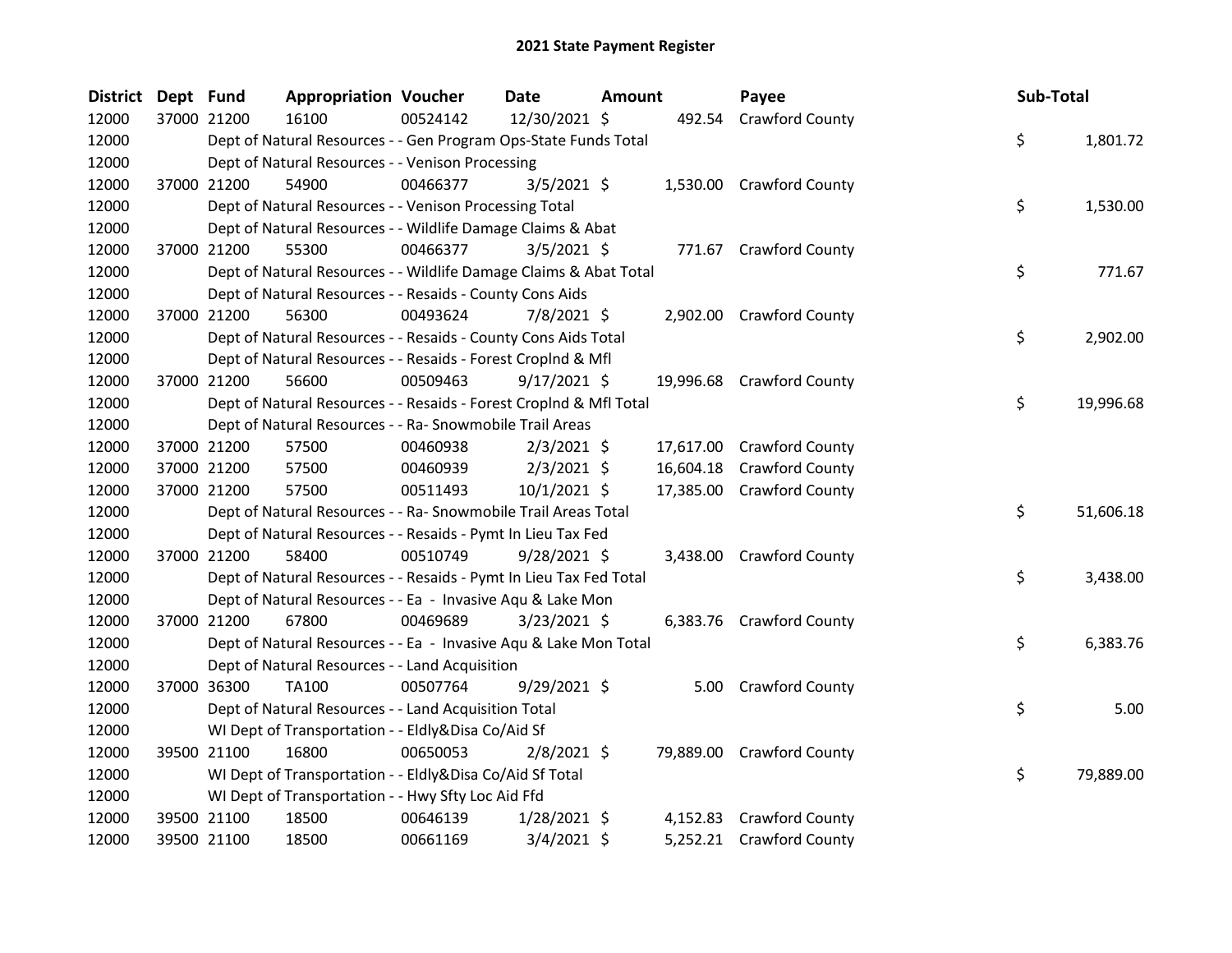| <b>District</b> | Dept Fund |             | <b>Appropriation Voucher</b>                             |          | <b>Date</b>    | <b>Amount</b> | Payee                     | Sub-Total |            |
|-----------------|-----------|-------------|----------------------------------------------------------|----------|----------------|---------------|---------------------------|-----------|------------|
| 12000           |           | 39500 21100 | 18500                                                    | 00675043 | $4/6/2021$ \$  | 4,301.07      | Crawford County           |           |            |
| 12000           |           | 39500 21100 | 18500                                                    | 00690260 | 5/7/2021 \$    | 3,988.52      | Crawford County           |           |            |
| 12000           |           | 39500 21100 | 18500                                                    | 00709063 | $6/21/2021$ \$ | 4,252.66      | <b>Crawford County</b>    |           |            |
| 12000           |           | 39500 21100 | 18500                                                    | 00726159 | 7/28/2021 \$   | 5,530.99      | <b>Crawford County</b>    |           |            |
| 12000           |           | 39500 21100 | 18500                                                    | 00735848 | 8/19/2021 \$   | 4,802.24      | <b>Crawford County</b>    |           |            |
| 12000           |           | 39500 21100 | 18500                                                    | 00762363 | 10/15/2021 \$  | 3,520.77      | <b>Crawford County</b>    |           |            |
| 12000           |           | 39500 21100 | 18500                                                    | 00762364 | 10/15/2021 \$  | 3,963.30      | <b>Crawford County</b>    |           |            |
| 12000           |           | 39500 21100 | 18500                                                    | 00774115 | 11/16/2021 \$  |               | 10,229.71 Crawford County |           |            |
| 12000           |           |             | WI Dept of Transportation - - Hwy Sfty Loc Aid Ffd Total |          |                |               |                           | \$        | 49,994.30  |
| 12000           |           |             | WI Dept of Transportation - - Trans Aids To Co.-Sf       |          |                |               |                           |           |            |
| 12000           |           | 39500 21100 | 19000                                                    | 00631611 | $1/4/2021$ \$  | 208,604.48    | <b>Crawford County</b>    |           |            |
| 12000           |           | 39500 21100 | 19000                                                    | 00710706 | $7/6/2021$ \$  | 417,208.96    | <b>Crawford County</b>    |           |            |
| 12000           |           | 39500 21100 | 19000                                                    | 00751265 | 10/4/2021 \$   | 208,604.51    | <b>Crawford County</b>    |           |            |
| 12000           |           |             | WI Dept of Transportation - - Trans Aids To Co.-Sf Total |          |                |               |                           | \$        | 834,417.95 |
| 12000           |           |             | WI Dept of Transportation - - Loc Rd Imp Prg St Fd       |          |                |               |                           |           |            |
| 12000           |           | 39500 21100 | 27800                                                    | 00776860 | $12/1/2021$ \$ | 3,558.28      | <b>Crawford County</b>    |           |            |
| 12000           |           |             | WI Dept of Transportation - - Loc Rd Imp Prg St Fd Total |          |                |               |                           | \$        | 3,558.28   |
| 12000           |           |             | WI Dept of Transportation - - St Hwy Rehab, Sf           |          |                |               |                           |           |            |
| 12000           |           | 39500 21100 | 36300                                                    | 00736315 | 8/19/2021 \$   | 17.19         | <b>Crawford County</b>    |           |            |
| 12000           |           | 39500 21100 | 36300                                                    | 00738386 | 8/24/2021 \$   | 513.74        | Crawford County           |           |            |
| 12000           |           | 39500 21100 | 36300                                                    | 00775082 | 11/26/2021 \$  | 30.00         | Crawford County           |           |            |
| 12000           |           |             | WI Dept of Transportation - - St Hwy Rehab, Sf Total     |          |                |               |                           | \$        | 560.93     |
| 12000           |           |             | WI Dept of Transportation - - Hwy Mgmt & Opers Sf        |          |                |               |                           |           |            |
| 12000           |           | 39500 21100 | 36500                                                    | 00654718 | $2/17/2021$ \$ | 825.90        | Crawford County           |           |            |
| 12000           |           | 39500 21100 | 36500                                                    | 00664657 | $3/12/2021$ \$ | 69.90         | Crawford County           |           |            |
| 12000           |           | 39500 21100 | 36500                                                    | 00693224 | $5/14/2021$ \$ | 486.00        | Crawford County           |           |            |
| 12000           |           | 39500 21100 | 36500                                                    | 00708827 | $6/18/2021$ \$ | 243.00        | Crawford County           |           |            |
| 12000           |           | 39500 21100 | 36500                                                    | 00736314 | 8/19/2021 \$   | 351.00        | Crawford County           |           |            |
| 12000           |           | 39500 21100 | 36500                                                    | 00736315 | $8/19/2021$ \$ | 243.00        | <b>Crawford County</b>    |           |            |
| 12000           |           | 39500 21100 | 36500                                                    | 00747671 | 9/20/2021 \$   | 243.00        | <b>Crawford County</b>    |           |            |
| 12000           |           | 39500 21100 | 36500                                                    | 00767495 | 10/28/2021 \$  | 243.00        | <b>Crawford County</b>    |           |            |
| 12000           |           | 39500 21100 | 36500                                                    | 00779962 | 12/3/2021 \$   | 243.00        | Crawford County           |           |            |
| 12000           |           | 39500 21100 | 36500                                                    | 00791421 | 12/27/2021 \$  | 243.00        | Crawford County           |           |            |
| 12000           |           |             | WI Dept of Transportation - - Hwy Mgmt & Opers Sf Total  |          |                |               |                           | \$        | 3,190.80   |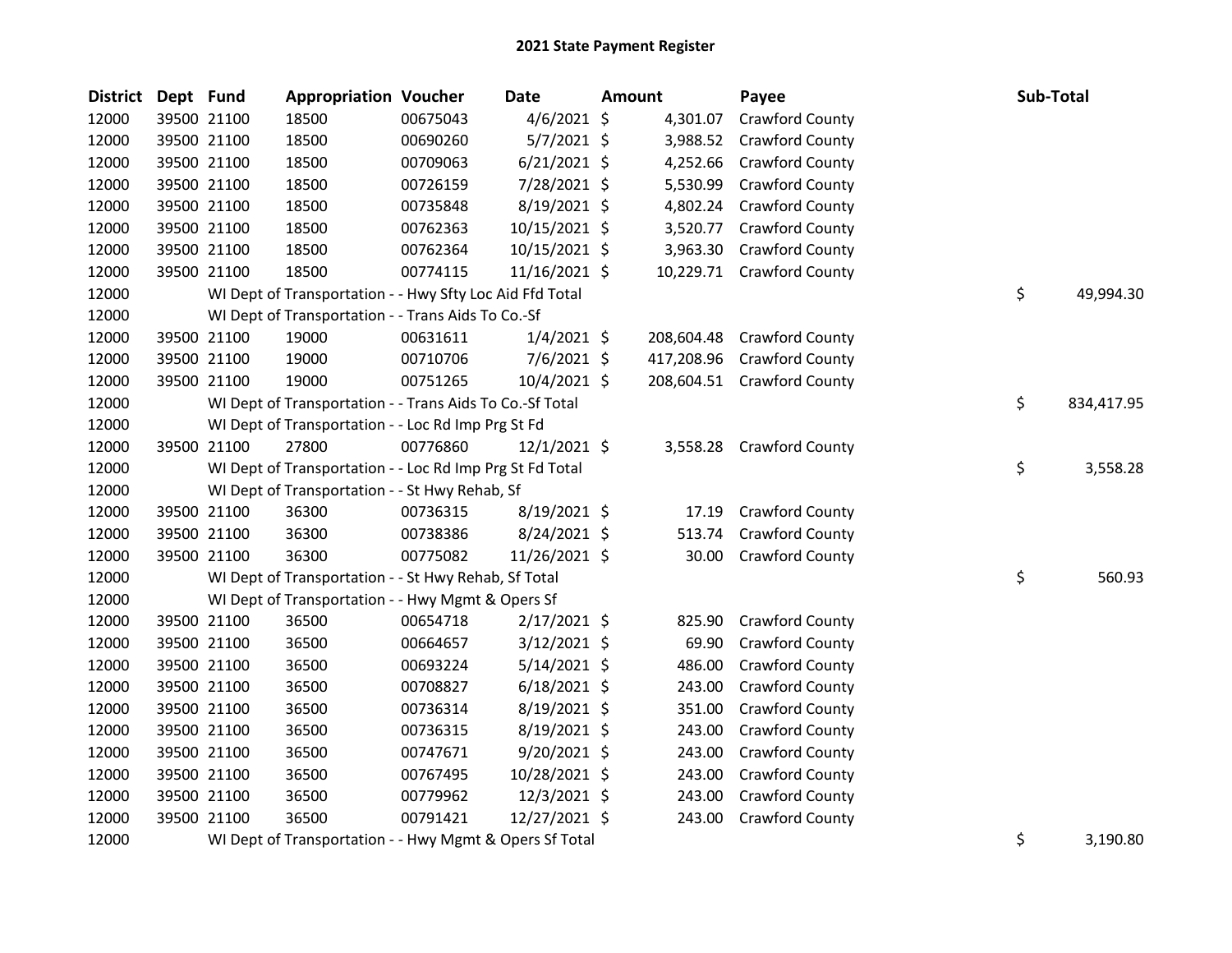| District Dept Fund |             | <b>Appropriation Voucher</b>                   |          | Date           | <b>Amount</b> | Payee                  | Sub-Total |
|--------------------|-------------|------------------------------------------------|----------|----------------|---------------|------------------------|-----------|
| 12000              |             | WI Dept of Transportation - - Routine Maint Sf |          |                |               |                        |           |
| 12000              | 39500 21100 | 36800                                          | 00638484 | $1/12/2021$ \$ | 70,463.06     | <b>Crawford County</b> |           |
| 12000              | 39500 21100 | 36800                                          | 00641412 | 1/20/2021 \$   | 130,169.21    | <b>Crawford County</b> |           |
| 12000              | 39500 21100 | 36800                                          | 00641413 | $1/20/2021$ \$ | 4,808.46      | Crawford County        |           |
| 12000              | 39500 21100 | 36800                                          | 00641414 | $1/20/2021$ \$ | 2,643.30      | <b>Crawford County</b> |           |
| 12000              | 39500 21100 | 36800                                          | 00641415 | $1/20/2021$ \$ | 11,453.99     | Crawford County        |           |
| 12000              | 39500 21100 | 36800                                          | 00643505 | $1/22/2021$ \$ | 4,167.98      | Crawford County        |           |
| 12000              | 39500 21100 | 36800                                          | 00647545 | $2/2/2021$ \$  | 23,660.00     | Crawford County        |           |
| 12000              | 39500 21100 | 36800                                          | 00654718 | $2/17/2021$ \$ | 1,287.24      | Crawford County        |           |
| 12000              | 39500 21100 | 36800                                          | 00660805 | $3/2/2021$ \$  | 146,106.31    | Crawford County        |           |
| 12000              | 39500 21100 | 36800                                          | 00660806 | $3/2/2021$ \$  | 201,798.66    | Crawford County        |           |
| 12000              | 39500 21100 | 36800                                          | 00664657 | 3/12/2021 \$   | 1,261.72      | Crawford County        |           |
| 12000              | 39500 21100 | 36800                                          | 00674985 | $4/5/2021$ \$  | 1,134.58      | Crawford County        |           |
| 12000              | 39500 21100 | 36800                                          | 00681833 | $4/20/2021$ \$ | 99,321.73     | <b>Crawford County</b> |           |
| 12000              | 39500 21100 | 36800                                          | 00685073 | $4/26/2021$ \$ | 1,121.60      | Crawford County        |           |
| 12000              | 39500 21100 | 36800                                          | 00686415 | 4/30/2021 \$   | 133,327.66    | <b>Crawford County</b> |           |
| 12000              | 39500 21100 | 36800                                          | 00693224 | $5/14/2021$ \$ | 251.41        | Crawford County        |           |
| 12000              | 39500 21100 | 36800                                          | 00698193 | $5/24/2021$ \$ | 24,362.77     | <b>Crawford County</b> |           |
| 12000              | 39500 21100 | 36800                                          | 00702495 | $6/7/2021$ \$  | 70,400.52     | <b>Crawford County</b> |           |
| 12000              | 39500 21100 | 36800                                          | 00702499 | $6/7/2021$ \$  | 12,261.19     | Crawford County        |           |
| 12000              | 39500 21100 | 36800                                          | 00708827 | $6/18/2021$ \$ | 8,570.59      | <b>Crawford County</b> |           |
| 12000              | 39500 21100 | 36800                                          | 00714211 | 6/29/2021 \$   | 9,724.19      | Crawford County        |           |
| 12000              | 39500 21100 | 36800                                          | 00714215 | $6/29/2021$ \$ | 105,362.87    | Crawford County        |           |
| 12000              | 39500 21100 | 36800                                          | 00717973 | $7/7/2021$ \$  | 7,205.98      | Crawford County        |           |
| 12000              | 39500 21100 | 36800                                          | 00726303 | 7/28/2021 \$   | 188.70        | <b>Crawford County</b> |           |
| 12000              | 39500 21100 | 36800                                          | 00726308 | 7/28/2021 \$   | 115,507.27    | Crawford County        |           |
| 12000              | 39500 21100 | 36800                                          | 00728974 | $8/3/2021$ \$  | 2,833.71      | Crawford County        |           |
| 12000              | 39500 21100 | 36800                                          | 00736314 | 8/19/2021 \$   | 51.42         | Crawford County        |           |
| 12000              | 39500 21100 | 36800                                          | 00738473 | 8/24/2021 \$   | 24.68         | Crawford County        |           |
| 12000              | 39500 21100 | 36800                                          | 00738482 | 8/24/2021 \$   | 154,355.65    | Crawford County        |           |
| 12000              | 39500 21100 | 36800                                          | 00741000 | $8/31/2021$ \$ | 294.54        | Crawford County        |           |
| 12000              | 39500 21100 | 36800                                          | 00747671 | 9/20/2021 \$   | 218.56        | Crawford County        |           |
| 12000              | 39500 21100 | 36800                                          | 00750520 | $9/27/2021$ \$ | 38,528.17     | Crawford County        |           |
| 12000              | 39500 21100 | 36800                                          | 00750525 | 9/27/2021 \$   | 111,287.30    | Crawford County        |           |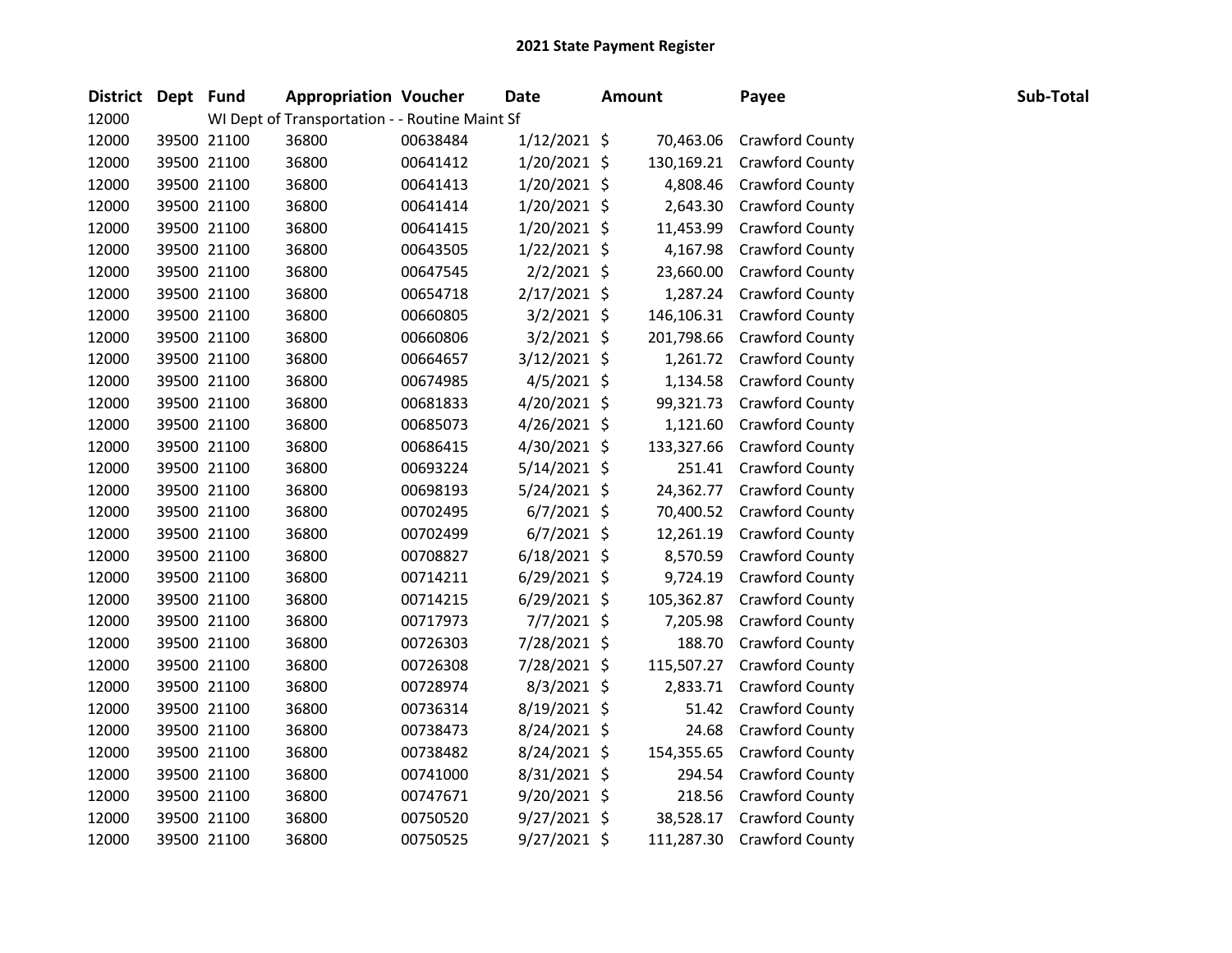| <b>District</b> | Dept Fund |             | <b>Appropriation Voucher</b>                                 |          | Date           | Amount |            | Payee                  | Sub-Total          |
|-----------------|-----------|-------------|--------------------------------------------------------------|----------|----------------|--------|------------|------------------------|--------------------|
| 12000           |           | 39500 21100 | 36800                                                        | 00762276 | 10/14/2021 \$  |        | 15,901.48  | Crawford County        |                    |
| 12000           |           | 39500 21100 | 36800                                                        | 00763981 | 10/20/2021 \$  |        | 116,051.59 | Crawford County        |                    |
| 12000           |           | 39500 21100 | 36800                                                        | 00764576 | 10/22/2021 \$  |        | 162,231.57 | Crawford County        |                    |
| 12000           |           | 39500 21100 | 36800                                                        | 00766646 | 10/27/2021 \$  |        | 15,571.93  | <b>Crawford County</b> |                    |
| 12000           |           | 39500 21100 | 36800                                                        | 00767495 | 10/28/2021 \$  |        | 2,972.70   | <b>Crawford County</b> |                    |
| 12000           |           | 39500 21100 | 36800                                                        | 00773195 | 11/12/2021 \$  |        | 16,170.07  | Crawford County        |                    |
| 12000           |           | 39500 21100 | 36800                                                        | 00779962 | 12/3/2021 \$   |        | 2,699.86   | Crawford County        |                    |
| 12000           |           | 39500 21100 | 36800                                                        | 00782425 | 12/10/2021 \$  |        | 34,110.44  | Crawford County        |                    |
| 12000           |           | 39500 21100 | 36800                                                        | 00782429 | 12/10/2021 \$  |        | 90,713.61  | Crawford County        |                    |
| 12000           |           | 39500 21100 | 36800                                                        | 00783395 | 12/14/2021 \$  |        | 747.00     | Crawford County        |                    |
| 12000           |           | 39500 21100 | 36800                                                        | 00784813 | 12/17/2021 \$  |        | 5,276.27   | Crawford County        |                    |
| 12000           |           | 39500 21100 | 36800                                                        | 00786409 | 12/22/2021 \$  |        | 71,051.29  | Crawford County        |                    |
| 12000           |           | 39500 21100 | 36800                                                        | 00791421 | 12/27/2021 \$  |        | 5,079.21   | Crawford County        |                    |
| 12000           |           |             | WI Dept of Transportation - - Routine Maint Sf Total         |          |                |        |            |                        | \$<br>2,032,732.04 |
| 12000           |           |             | WI Dept of Transportation - - Hwy Mgmt & Opers Lf            |          |                |        |            |                        |                    |
| 12000           |           | 39500 21100 | 37500                                                        | 00736314 | $8/19/2021$ \$ |        | 468.55     | Crawford County        |                    |
| 12000           |           | 39500 21100 | 37500                                                        | 00791421 | 12/27/2021 \$  |        | 79.37      | Crawford County        |                    |
| 12000           |           |             | WI Dept of Transportation - - Hwy Mgmt & Opers Lf Total      |          |                |        |            |                        | \$<br>547.92       |
| 12000           |           |             | WI Dept of Transportation - - St Hwy Rehab Fed Fd            |          |                |        |            |                        |                    |
| 12000           |           | 39500 21100 | 38300                                                        | 00736315 | 8/19/2021 \$   |        | 68.77      | Crawford County        |                    |
| 12000           |           | 39500 21100 | 38300                                                        | 00738386 | 8/24/2021 \$   |        | 2,054.97   | Crawford County        |                    |
| 12000           |           |             | WI Dept of Transportation - - St Hwy Rehab Fed Fd Total      |          |                |        |            |                        | \$<br>2,123.74     |
| 12000           |           |             | Department of Corrections - - Corrections Contracts And Agre |          |                |        |            |                        |                    |
| 12000           |           | 41000 10000 | 11400                                                        | 00405443 | $1/21/2021$ \$ |        | 3,064.50   | Crawford County        |                    |
| 12000           |           | 41000 10000 | 11400                                                        | 00410410 | $2/17/2021$ \$ |        | 3,334.28   | Crawford County        |                    |
| 12000           |           | 41000 10000 | 11400                                                        | 00416110 | $3/17/2021$ \$ |        | 5,093.16   | Crawford County        |                    |
| 12000           |           | 41000 10000 | 11400                                                        | 00422433 | $4/23/2021$ \$ |        | 2,470.08   | Crawford County        |                    |
| 12000           |           | 41000 10000 | 11400                                                        | 00424404 | $5/4/2021$ \$  |        | 257.30     | Crawford County        |                    |
| 12000           |           | 41000 10000 | 11400                                                        | 00424771 | 5/6/2021 \$    |        | 1,595.26   | Crawford County        |                    |
| 12000           |           | 41000 10000 | 11400                                                        | 00427104 | $5/19/2021$ \$ |        | 2,500.52   | Crawford County        |                    |
| 12000           |           | 41000 10000 | 11400                                                        | 00432900 | $6/17/2021$ \$ |        | 3,611.18   | Crawford County        |                    |
| 12000           |           | 41000 10000 | 11400                                                        | 00438481 | 7/15/2021 \$   |        | 2,414.68   | Crawford County        |                    |
| 12000           |           | 41000 10000 | 11400                                                        | 00439136 | $7/14/2021$ \$ |        | 1,183.58   | Crawford County        |                    |
| 12000           |           | 41000 10000 | 11400                                                        | 00446483 | 8/26/2021 \$   |        | 570.44     | Crawford County        |                    |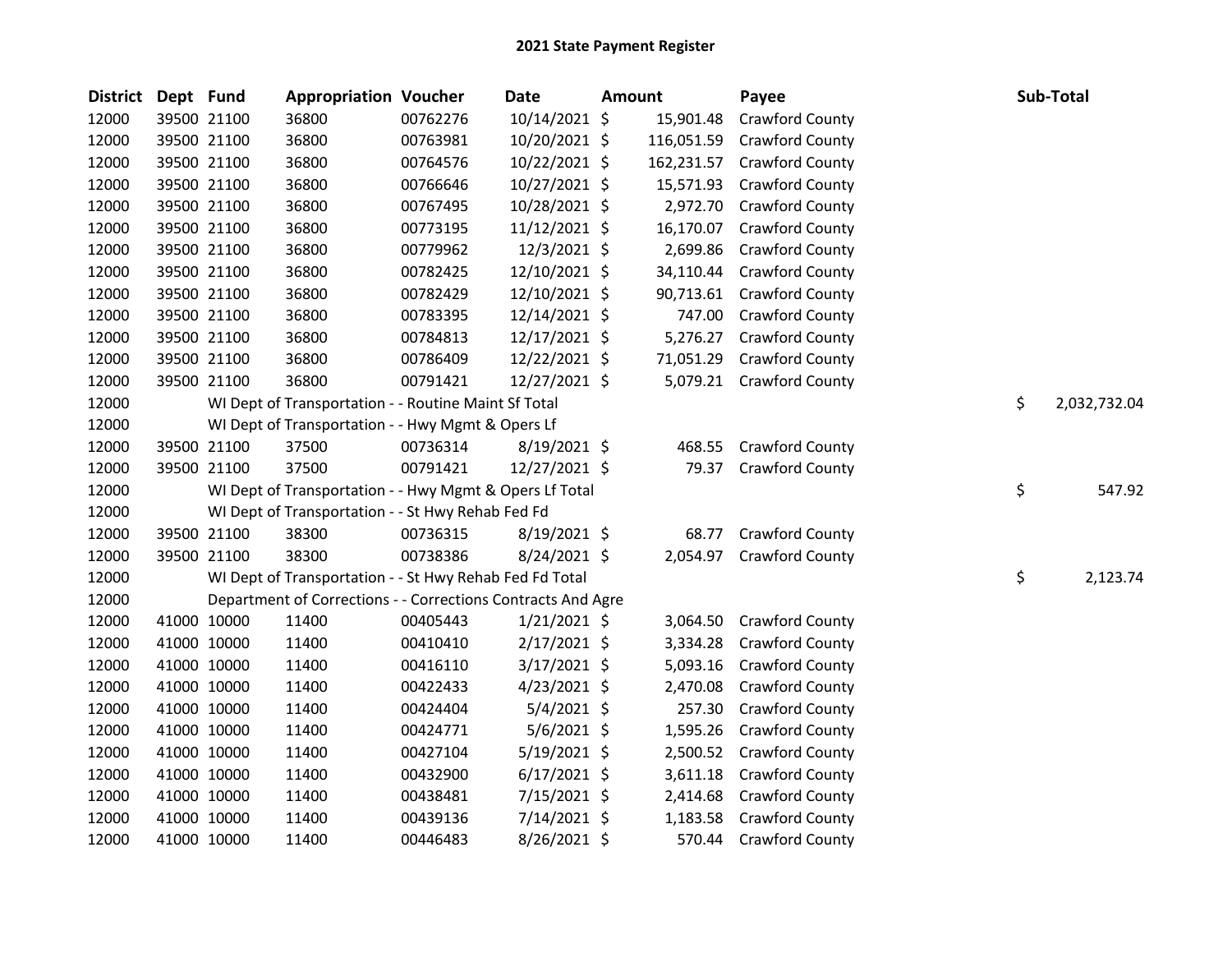| <b>District</b> | Dept Fund |             | <b>Appropriation Voucher</b>                                           |          | <b>Date</b>    | Amount |            | Payee                                                                                                         | Sub-Total          |
|-----------------|-----------|-------------|------------------------------------------------------------------------|----------|----------------|--------|------------|---------------------------------------------------------------------------------------------------------------|--------------------|
| 12000           |           | 41000 10000 | 11400                                                                  | 00451772 | $9/22/2021$ \$ |        | 2,431.54   | Crawford County                                                                                               |                    |
| 12000           |           | 41000 10000 | 11400                                                                  | 00456251 | 10/14/2021 \$  |        |            | 3,705.12 Crawford County                                                                                      |                    |
| 12000           |           | 41000 10000 | 11400                                                                  | 00462592 | 11/16/2021 \$  |        | 3,396.36   | <b>Crawford County</b>                                                                                        |                    |
| 12000           |           | 41000 10000 | 11400                                                                  | 00468273 | 12/17/2021 \$  |        |            | 205.84 Crawford County                                                                                        |                    |
| 12000           |           |             | Department of Corrections - - Corrections Contracts And Agre Total     |          |                |        |            |                                                                                                               | \$<br>35,833.84    |
| 12000           |           |             |                                                                        |          |                |        |            | Department of Corrections - - Reimbursing Counties For Probation, Extended Supervision And Parole Holds       |                    |
| 12000           |           | 41000 10000 | 11600                                                                  | 00459675 | 10/29/2021 \$  |        |            | 1,440.00 Crawford County                                                                                      |                    |
| 12000           |           |             |                                                                        |          |                |        |            | Department of Corrections - - Reimbursing Counties For Probation, Extended Supervision And Parole Holds Total | \$<br>1,440.00     |
| 12000           |           |             | Department of Health Services - - State/Federal Aids                   |          |                |        |            |                                                                                                               |                    |
| 12000           |           | 43500 10000 | 00000                                                                  | 92106    | $1/4/2021$ \$  |        | 98,317.00  | <b>Crawford County</b>                                                                                        |                    |
| 12000           |           | 43500 10000 | 00000                                                                  | 92107    | $2/1/2021$ \$  |        | 64,679.00  | <b>Crawford County</b>                                                                                        |                    |
| 12000           |           | 43500 10000 | 00000                                                                  | 92108    | $3/1/2021$ \$  |        | 63,366.00  | <b>Crawford County</b>                                                                                        |                    |
| 12000           |           | 43500 10000 | 00000                                                                  | 92109    | $4/1/2021$ \$  |        | 189,091.00 | <b>Crawford County</b>                                                                                        |                    |
| 12000           |           | 43500 10000 | 00000                                                                  | 92110    | $5/3/2021$ \$  |        | 144,871.00 | <b>Crawford County</b>                                                                                        |                    |
| 12000           |           | 43500 10000 | 00000                                                                  | 92111    | $6/1/2021$ \$  |        | 11,576.00  | Crawford County                                                                                               |                    |
| 12000           |           | 43500 10000 | 00000                                                                  | 92112    | $6/16/2021$ \$ |        | 11,286.00  | Crawford County                                                                                               |                    |
| 12000           |           | 43500 10000 | 00000                                                                  | 92200    | $7/1/2021$ \$  |        | 138,236.00 | <b>Crawford County</b>                                                                                        |                    |
| 12000           |           | 43500 10000 | 00000                                                                  | 92201    | $8/2/2021$ \$  |        | 368,075.00 | <b>Crawford County</b>                                                                                        |                    |
| 12000           |           | 43500 10000 | 00000                                                                  | 92202    | $9/1/2021$ \$  |        | 156,437.00 | <b>Crawford County</b>                                                                                        |                    |
| 12000           |           | 43500 10000 | 00000                                                                  | 92204    | 10/1/2021 \$   |        | 181,128.00 | <b>Crawford County</b>                                                                                        |                    |
| 12000           |           | 43500 10000 | 00000                                                                  | 92206    | 11/1/2021 \$   |        | 166,924.00 | Crawford County                                                                                               |                    |
| 12000           |           | 43500 10000 | 00000                                                                  | 92207    | 12/1/2021 \$   |        | 78,705.00  | <b>Crawford County</b>                                                                                        |                    |
| 12000           |           |             | Department of Health Services - - State/Federal Aids Total             |          |                |        |            |                                                                                                               | \$<br>1,672,691.00 |
| 12000           |           |             | Department of Health Services - - General Program Operations           |          |                |        |            |                                                                                                               |                    |
| 12000           |           | 43500 10000 | 40100                                                                  | 00422424 | 4/20/2021 \$   |        | 1.50       | <b>Crawford County</b>                                                                                        |                    |
| 12000           |           |             | Department of Health Services - - General Program Operations Total     |          |                |        |            |                                                                                                               | \$<br>1.50         |
| 12000           |           |             | Department of Health Services - - Medical Assistance State Admin       |          |                |        |            |                                                                                                               |                    |
| 12000           |           | 43500 10000 | 44000                                                                  | 00422424 | 4/20/2021 \$   |        | 1.50       | Crawford County                                                                                               |                    |
| 12000           |           |             | Department of Health Services - - Medical Assistance State Admin Total |          |                |        |            |                                                                                                               | \$<br>1.50         |
| 12000           |           |             | Dept of Children and Families - - Fees For Administrative Servic       |          |                |        |            |                                                                                                               |                    |
| 12000           |           | 43700 10000 | 23100                                                                  | 00080551 | $2/16/2021$ \$ |        | 50.00      | <b>Crawford County</b>                                                                                        |                    |
| 12000           |           | 43700 10000 | 23100                                                                  | 00083408 | 4/20/2021 \$   |        | 45.00      | <b>Crawford County</b>                                                                                        |                    |
| 12000           |           | 43700 10000 | 23100                                                                  | 00087291 | 7/23/2021 \$   |        | 45.00      | Crawford County                                                                                               |                    |
| 12000           |           | 43700 10000 | 23100                                                                  | 00090908 | 11/2/2021 \$   |        | 40.00      | <b>Crawford County</b>                                                                                        |                    |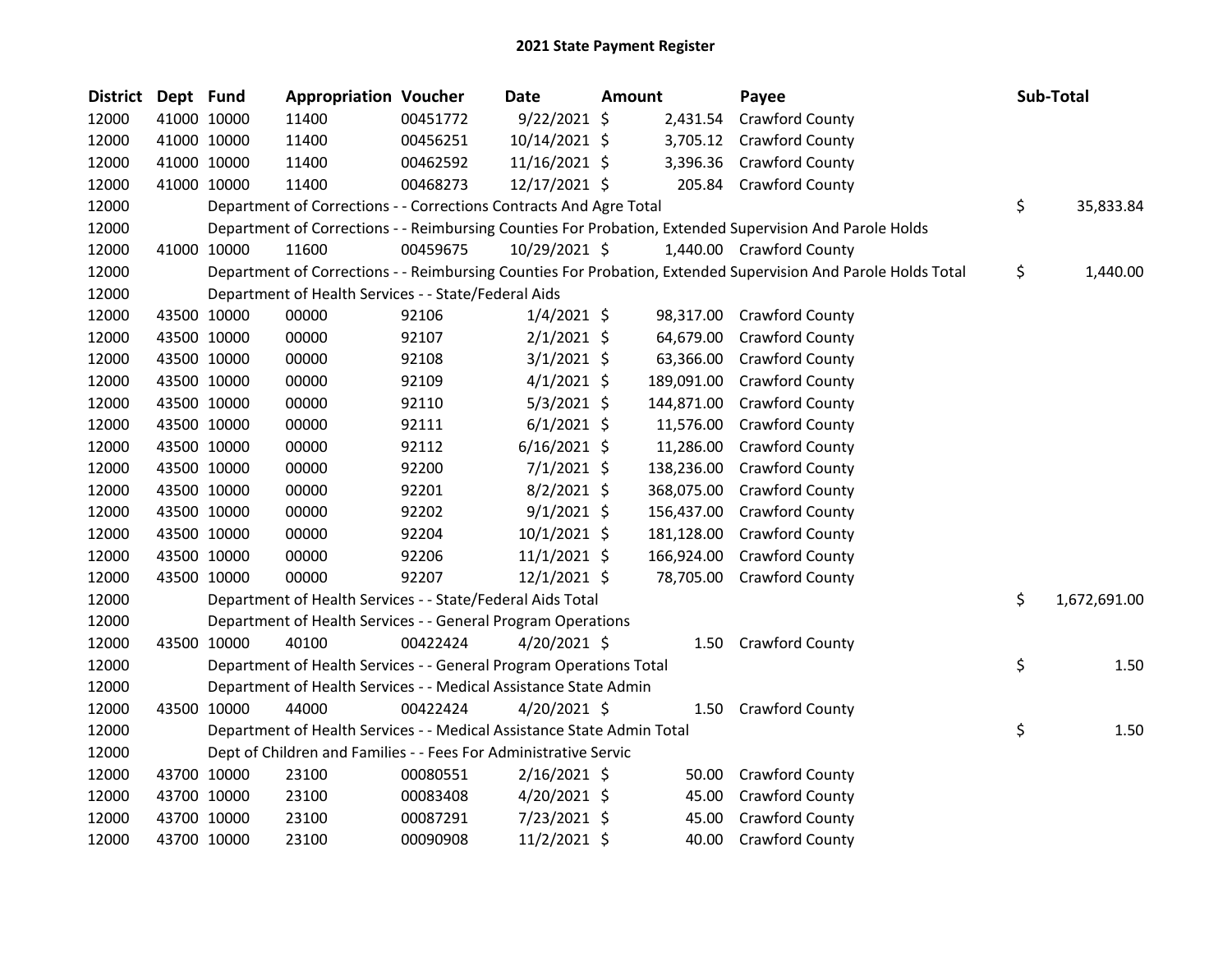| District Dept Fund |             |             | <b>Appropriation Voucher</b>                                           |          | Date           | Amount     | Payee                  |    | Sub-Total |              |
|--------------------|-------------|-------------|------------------------------------------------------------------------|----------|----------------|------------|------------------------|----|-----------|--------------|
| 12000              |             |             | Dept of Children and Families - - Fees For Administrative Servic Total |          |                |            |                        | \$ |           | 180.00       |
| 12000              |             |             | Dept of Children and Families - - General Aids                         |          |                |            |                        |    |           |              |
| 12000              |             | 43700 10000 | 99000                                                                  | 00078986 | $1/5/2021$ \$  | 5,826.01   | <b>Crawford County</b> |    |           |              |
| 12000              |             | 43700 10000 | 99000                                                                  | 00079728 | 1/29/2021 \$   | 57,317.42  | Crawford County        |    |           |              |
| 12000              |             | 43700 10000 | 99000                                                                  | 00079926 | $2/1/2021$ \$  | 10.47      | Crawford County        |    |           |              |
| 12000              |             | 43700 10000 | 99000                                                                  | 00080142 | $2/5/2021$ \$  | 8,733.74   | Crawford County        |    |           |              |
| 12000              |             | 43700 10000 | 99000                                                                  | 00080231 | 2/9/2021 \$    | 5,197.22   | Crawford County        |    |           |              |
| 12000              |             | 43700 10000 | 99000                                                                  | 00080247 | 2/5/2021 \$    | 19.49      | Crawford County        |    |           |              |
| 12000              |             | 43700 10000 | 99000                                                                  | 00081221 | $3/5/2021$ \$  | 98,943.07  | Crawford County        |    |           |              |
| 12000              |             | 43700 10000 | 99000                                                                  | 00081297 | 3/5/2021 \$    | 310.24     | Crawford County        |    |           |              |
| 12000              |             | 43700 10000 | 99000                                                                  | 00081383 | 3/8/2021 \$    | 2,015.00   | Crawford County        |    |           |              |
| 12000              |             | 43700 10000 | 99000                                                                  | 00082222 | 3/29/2021 \$   | 6,142.50   | <b>Crawford County</b> |    |           |              |
| 12000              |             | 43700 10000 | 99000                                                                  | 00082611 | 4/5/2021 \$    | 101,882.94 | Crawford County        |    |           |              |
| 12000              |             | 43700 10000 | 99000                                                                  | 00083873 | 4/30/2021 \$   | 61,795.17  | Crawford County        |    |           |              |
| 12000              |             | 43700 10000 | 99000                                                                  | 00084086 | $5/5/2021$ \$  | 48,261.84  | Crawford County        |    |           |              |
| 12000              |             | 43700 10000 | 99000                                                                  | 00085547 | $6/4/2021$ \$  | 23,442.50  | Crawford County        |    |           |              |
| 12000              |             | 43700 10000 | 99000                                                                  | 00085600 | $6/7/2021$ \$  | 36,262.33  | <b>Crawford County</b> |    |           |              |
| 12000              |             | 43700 10000 | 99000                                                                  | 00086534 | $7/1/2021$ \$  | 1,082.00   | Crawford County        |    |           |              |
| 12000              |             | 43700 10000 | 99000                                                                  | 00086662 | 7/8/2021 \$    | 21,947.16  | Crawford County        |    |           |              |
| 12000              |             | 43700 10000 | 99000                                                                  | 00087095 | 7/19/2021 \$   | 9,634.01   | Crawford County        |    |           |              |
| 12000              | 43700 10000 |             | 99000                                                                  | 00087537 | 7/30/2021 \$   | 50,908.85  | Crawford County        |    |           |              |
| 12000              |             | 43700 10000 | 99000                                                                  | 00087670 | 7/30/2021 \$   | 11,175.00  | Crawford County        |    |           |              |
| 12000              |             | 43700 10000 | 99000                                                                  | 00087907 | 8/5/2021 \$    | 9,362.27   | Crawford County        |    |           |              |
| 12000              |             | 43700 10000 | 99000                                                                  | 00088165 | $8/13/2021$ \$ | 2,055.80   | Crawford County        |    |           |              |
| 12000              |             | 43700 10000 | 99000                                                                  | 00088868 | $9/2/2021$ \$  | 136.00     | Crawford County        |    |           |              |
| 12000              |             | 43700 10000 | 99000                                                                  | 00088911 | $9/7/2021$ \$  | 459,104.92 | Crawford County        |    |           |              |
| 12000              |             | 43700 10000 | 99000                                                                  | 00089089 | $9/10/2021$ \$ | 11,773.08  | Crawford County        |    |           |              |
| 12000              |             | 43700 10000 | 99000                                                                  | 00089881 | 10/5/2021 \$   | 80,457.93  | Crawford County        |    |           |              |
| 12000              |             | 43700 10000 | 99000                                                                  | 00090731 | 10/29/2021 \$  | 52,889.66  | Crawford County        |    |           |              |
| 12000              |             | 43700 10000 | 99000                                                                  | 00090997 | $11/5/2021$ \$ | 44,272.40  | Crawford County        |    |           |              |
| 12000              |             | 43700 10000 | 99000                                                                  | 00092098 | 12/3/2021 \$   | 10,269.11  | Crawford County        |    |           |              |
| 12000              |             | 43700 10000 | 99000                                                                  | 00092193 | 12/6/2021 \$   | 20,046.47  | Crawford County        |    |           |              |
| 12000              |             |             | Dept of Children and Families - - General Aids Total                   |          |                |            |                        | \$ |           | 1,241,274.60 |

Dept of Workforce Development - - Auxiliary Services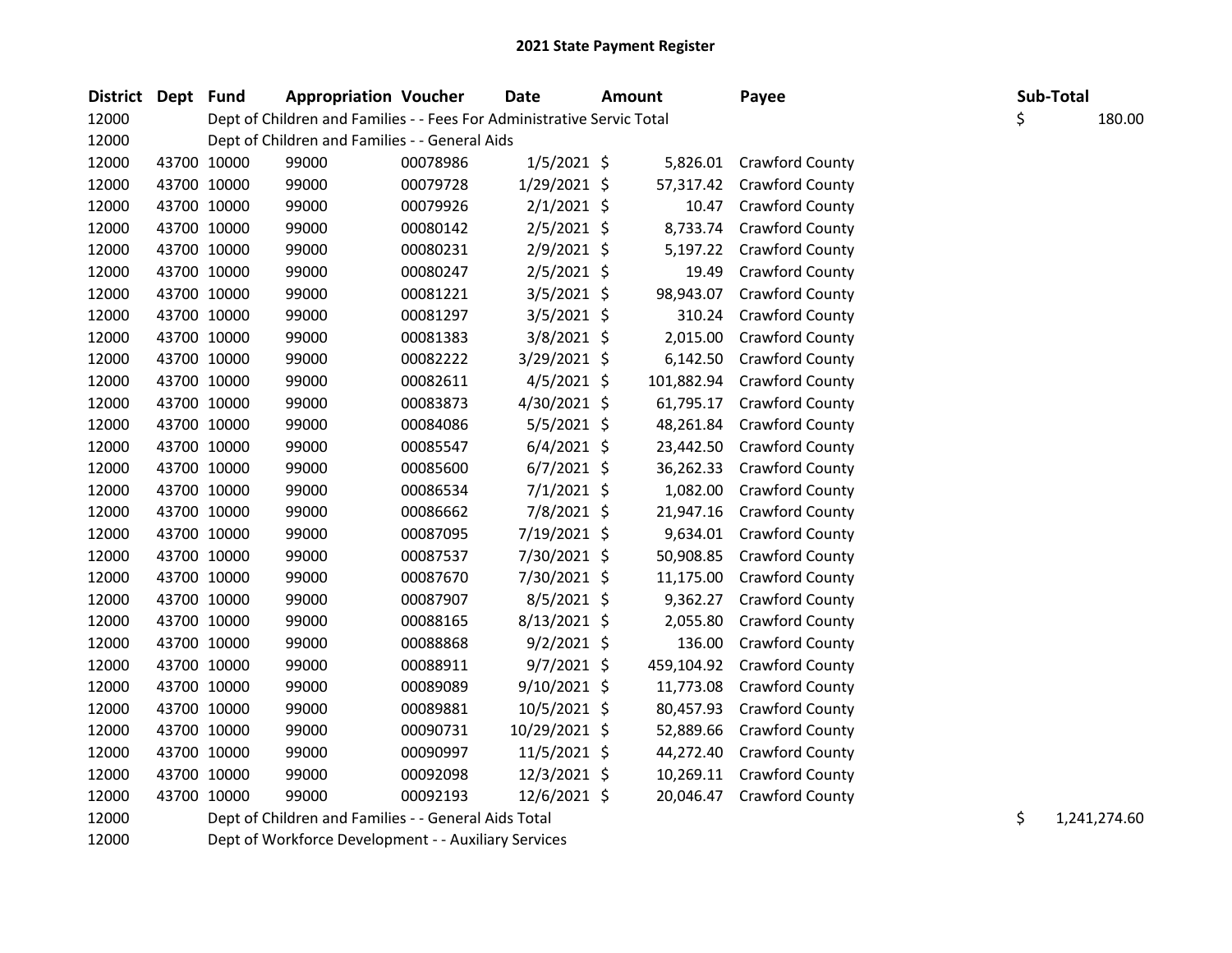| <b>District</b> | Dept Fund |             | <b>Appropriation Voucher</b>                                          |          | Date           | Amount |           | Payee                    | Sub-Total       |
|-----------------|-----------|-------------|-----------------------------------------------------------------------|----------|----------------|--------|-----------|--------------------------|-----------------|
| 12000           |           | 44500 10000 | 13000                                                                 | 00310331 | $1/4/2021$ \$  |        | 20.00     | Crawford County          |                 |
| 12000           |           | 44500 10000 | 13000                                                                 | 00313420 | $2/2/2021$ \$  |        | 10.00     | Crawford County          |                 |
| 12000           |           | 44500 10000 | 13000                                                                 | 00317050 | $3/2/2021$ \$  |        | 30.00     | Crawford County          |                 |
| 12000           |           | 44500 10000 | 13000                                                                 | 00320858 | $4/2/2021$ \$  |        | 15.00     | Crawford County          |                 |
| 12000           |           | 44500 10000 | 13000                                                                 | 00324403 | $5/4/2021$ \$  |        | 10.00     | Crawford County          |                 |
| 12000           |           | 44500 10000 | 13000                                                                 | 00327596 | $6/2/2021$ \$  |        | 15.00     | Crawford County          |                 |
| 12000           |           | 44500 10000 | 13000                                                                 | 00331380 | $7/2/2021$ \$  |        | 15.00     | Crawford County          |                 |
| 12000           |           | 44500 10000 | 13000                                                                 | 00335280 | $8/3/2021$ \$  |        | 5.00      | Crawford County          |                 |
| 12000           |           | 44500 10000 | 13000                                                                 | 00339073 | $9/2/2021$ \$  |        | 60.00     | Crawford County          |                 |
| 12000           |           | 44500 10000 | 13000                                                                 | 00350749 | 12/2/2021 \$   |        | 15.00     | Crawford County          |                 |
| 12000           |           |             | Dept of Workforce Development - - Auxiliary Services Total            |          |                |        |           |                          | \$<br>195.00    |
| 12000           |           |             | Dept of Workforce Development - - Title Ib Aids State GPR             |          |                |        |           |                          |                 |
| 12000           |           | 44500 10000 | 50900                                                                 | 00335552 | $8/11/2021$ \$ |        | 3.19      | Crawford County          |                 |
| 12000           |           | 44500 10000 | 50900                                                                 | 00336987 | 8/25/2021 \$   |        | 3.19      | Crawford County          |                 |
| 12000           |           |             | Dept of Workforce Development - - Title Ib Aids State GPR Total       |          |                |        |           |                          | \$<br>6.38      |
| 12000           |           |             | Dept of Workforce Development - - Title Ib Aids Federal Prf           |          |                |        |           |                          |                 |
| 12000           |           | 44500 10000 | 54400                                                                 | 00335552 | $8/11/2021$ \$ |        |           | 11.81 Crawford County    |                 |
| 12000           |           | 44500 10000 | 54400                                                                 | 00336987 | 8/25/2021 \$   |        |           | 11.81 Crawford County    |                 |
| 12000           |           |             | Dept of Workforce Development - - Title Ib Aids Federal Prf Total     |          |                |        |           |                          | \$<br>23.62     |
| 12000           |           |             | Dept of Workforce Development - - Wc Ops Uninsured Emplyr Admin       |          |                |        |           |                          |                 |
| 12000           |           | 44500 22700 | 17700                                                                 | 00315973 | $2/23/2021$ \$ |        | 5.00      | Crawford County          |                 |
| 12000           |           | 44500 22700 | 17700                                                                 | 00336441 | $8/13/2021$ \$ |        | 10.00     | Crawford County          |                 |
| 12000           |           |             | Dept of Workforce Development - - Wc Ops Uninsured Emplyr Admin Total |          |                |        |           |                          | \$<br>15.00     |
| 12000           |           |             | Department of Justice - - Drug Trafficking Resp Grants                |          |                |        |           |                          |                 |
| 12000           |           | 45500 10000 | 20800                                                                 | 00094981 | 2/23/2021 \$   |        | 2,825.00  | <b>Crawford County</b>   |                 |
| 12000           |           | 45500 10000 | 20800                                                                 | 00095402 | $3/12/2021$ \$ |        | 47,175.00 | <b>Crawford County</b>   |                 |
| 12000           |           |             | Department of Justice - - Drug Trafficking Resp Grants Total          |          |                |        |           |                          | \$<br>50,000.00 |
| 12000           |           |             | Department of Justice - - Officer training reimbursement              |          |                |        |           |                          |                 |
| 12000           |           | 45500 10000 | 21400                                                                 | 00105241 | 11/16/2021 \$  |        |           | 4,480.00 Crawford County |                 |
| 12000           |           |             | Department of Justice - - Officer training reimbursement Total        |          |                |        |           |                          | \$<br>4,480.00  |
| 12000           |           |             | Department of Justice - - Crime Laboratories, Dna                     |          |                |        |           |                          |                 |
| 12000           |           | 45500 10000 | 22100                                                                 | 00100318 | 7/14/2021 \$   |        | 430.00    | <b>Crawford County</b>   |                 |
| 12000           |           |             | Department of Justice - - Crime Laboratories, Dna Total               |          |                |        |           |                          | \$<br>430.00    |
| 12000           |           |             | Department of Justice - - Law Enforcement Train, Local                |          |                |        |           |                          |                 |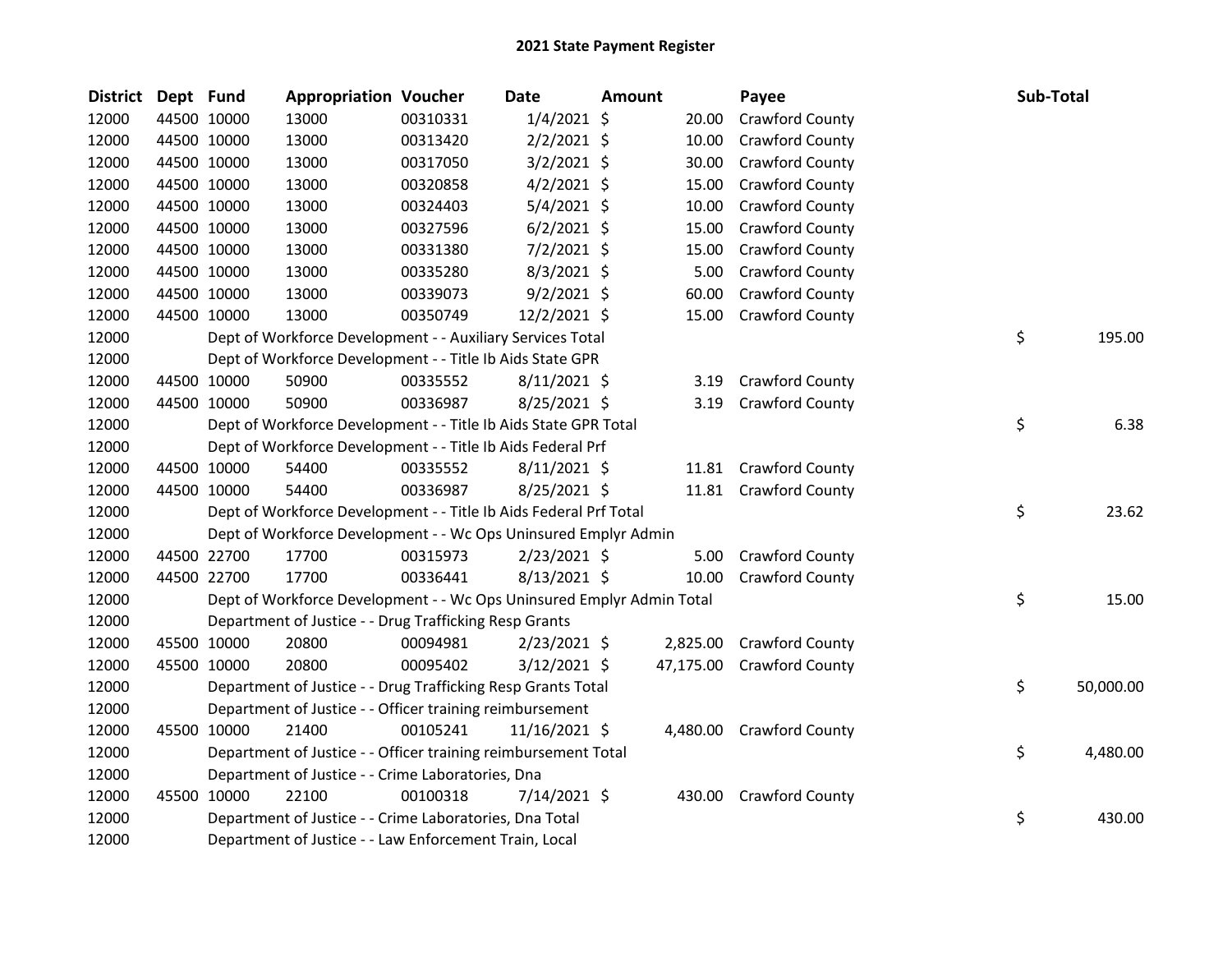| District | Dept Fund |             | <b>Appropriation Voucher</b>                                          |          | Date           | Amount |           | Payee                     | Sub-Total |            |
|----------|-----------|-------------|-----------------------------------------------------------------------|----------|----------------|--------|-----------|---------------------------|-----------|------------|
| 12000    |           | 45500 10000 | 23100                                                                 | 00102109 | $9/10/2021$ \$ |        | 924.00    | Crawford County           |           |            |
| 12000    |           |             | Department of Justice - - Law Enforcement Train, Local Total          |          |                |        |           |                           | \$        | 924.00     |
| 12000    |           |             | Department of Justice - - Federal Aid, Local Assistance               |          |                |        |           |                           |           |            |
| 12000    |           | 45500 10000 | 25100                                                                 | 00094243 | $2/8/2021$ \$  |        |           | 533.97 Crawford County    |           |            |
| 12000    |           | 45500 10000 | 25100                                                                 | 00094770 | $2/19/2021$ \$ |        | 19,954.97 | <b>Crawford County</b>    |           |            |
| 12000    |           | 45500 10000 | 25100                                                                 | 00101900 | 8/30/2021 \$   |        | 38,045.03 | Crawford County           |           |            |
| 12000    |           | 45500 10000 | 25100                                                                 | 00104604 | 11/4/2021 \$   |        | 91,185.42 | <b>Crawford County</b>    |           |            |
| 12000    |           |             | Department of Justice - - Federal Aid, Local Assistance Total         |          |                |        |           |                           | \$        | 149,719.39 |
| 12000    |           |             | Department of Justice - - Alt Prosecution Alcohol Drugs               |          |                |        |           |                           |           |            |
| 12000    |           | 45500 10000 | 27100                                                                 | 00092697 | $1/7/2021$ \$  |        | 27,155.65 | <b>Crawford County</b>    |           |            |
| 12000    |           | 45500 10000 | 27100                                                                 | 00094860 | 2/18/2021 \$   |        | 34,895.38 | <b>Crawford County</b>    |           |            |
| 12000    |           | 45500 10000 | 27100                                                                 | 00098152 | $5/18/2021$ \$ |        | 24,842.43 | <b>Crawford County</b>    |           |            |
| 12000    |           | 45500 10000 | 27100                                                                 | 00101404 | 8/30/2021 \$   |        | 25,382.65 | <b>Crawford County</b>    |           |            |
| 12000    |           | 45500 10000 | 27100                                                                 | 00103976 | 10/25/2021 \$  |        | 24,399.88 | <b>Crawford County</b>    |           |            |
| 12000    |           |             | Department of Justice - - Alt Prosecution Alcohol Drugs Total         |          |                |        |           |                           | \$        | 136,675.99 |
| 12000    |           |             | Department of Justice - - Crime Victim Witness Assist                 |          |                |        |           |                           |           |            |
| 12000    |           | 45500 10000 | 53200                                                                 | 00100520 | 7/15/2021 \$   |        |           | 15,492.96 Crawford County |           |            |
| 12000    |           |             | Department of Justice - - Crime Victim Witness Assist Total           |          |                |        |           |                           | \$        | 15,492.96  |
| 12000    |           |             | Department of Justice - - County Reimb Victim-Witness                 |          |                |        |           |                           |           |            |
| 12000    |           | 45500 10000 | 53900                                                                 | 00095425 | $3/5/2021$ \$  |        |           | 10,874.69 Crawford County |           |            |
| 12000    |           |             | Department of Justice - - County Reimb Victim-Witness Total           |          |                |        |           |                           | \$.       | 10,874.69  |
| 12000    |           |             | Department of Military Affairs - - Disaster Recovery Aid              |          |                |        |           |                           |           |            |
| 12000    |           | 46500 10000 | 30500                                                                 | 00091749 | $3/25/2021$ \$ |        |           | 6,887.52 Crawford County  |           |            |
| 12000    |           | 46500 10000 | 30500                                                                 | 00097022 | 7/8/2021 \$    |        | 8,209.58  | <b>Crawford County</b>    |           |            |
| 12000    |           |             | Department of Military Affairs - - Disaster Recovery Aid Total        |          |                |        |           |                           | \$        | 15,097.10  |
| 12000    |           |             | Department of Military Affairs - - Emergency Response Equipment       |          |                |        |           |                           |           |            |
| 12000    |           | 46500 10000 | 30800                                                                 | 00089623 | $2/11/2021$ \$ |        | 7,335.79  | Crawford County           |           |            |
| 12000    |           |             | Department of Military Affairs - - Emergency Response Equipment Total |          |                |        |           |                           | \$        | 7,335.79   |
| 12000    |           |             | Department of Military Affairs - - Local Emer Planning Grants         |          |                |        |           |                           |           |            |
| 12000    |           | 46500 10000 | 33700                                                                 | 00090225 | 2/22/2021 \$   |        |           | 6,951.82 Crawford County  |           |            |
| 12000    |           |             | Department of Military Affairs - - Local Emer Planning Grants Total   |          |                |        |           |                           | \$        | 6,951.82   |
| 12000    |           |             | Department of Military Affairs - - Federal Aid, Local Assistance      |          |                |        |           |                           |           |            |
| 12000    |           | 46500 10000 | 34200                                                                 | 00090185 | 2/19/2021 \$   |        | 27,589.26 | <b>Crawford County</b>    |           |            |
| 12000    |           | 46500 10000 | 34200                                                                 | 00091005 | 3/10/2021 \$   |        | 11,694.49 | <b>Crawford County</b>    |           |            |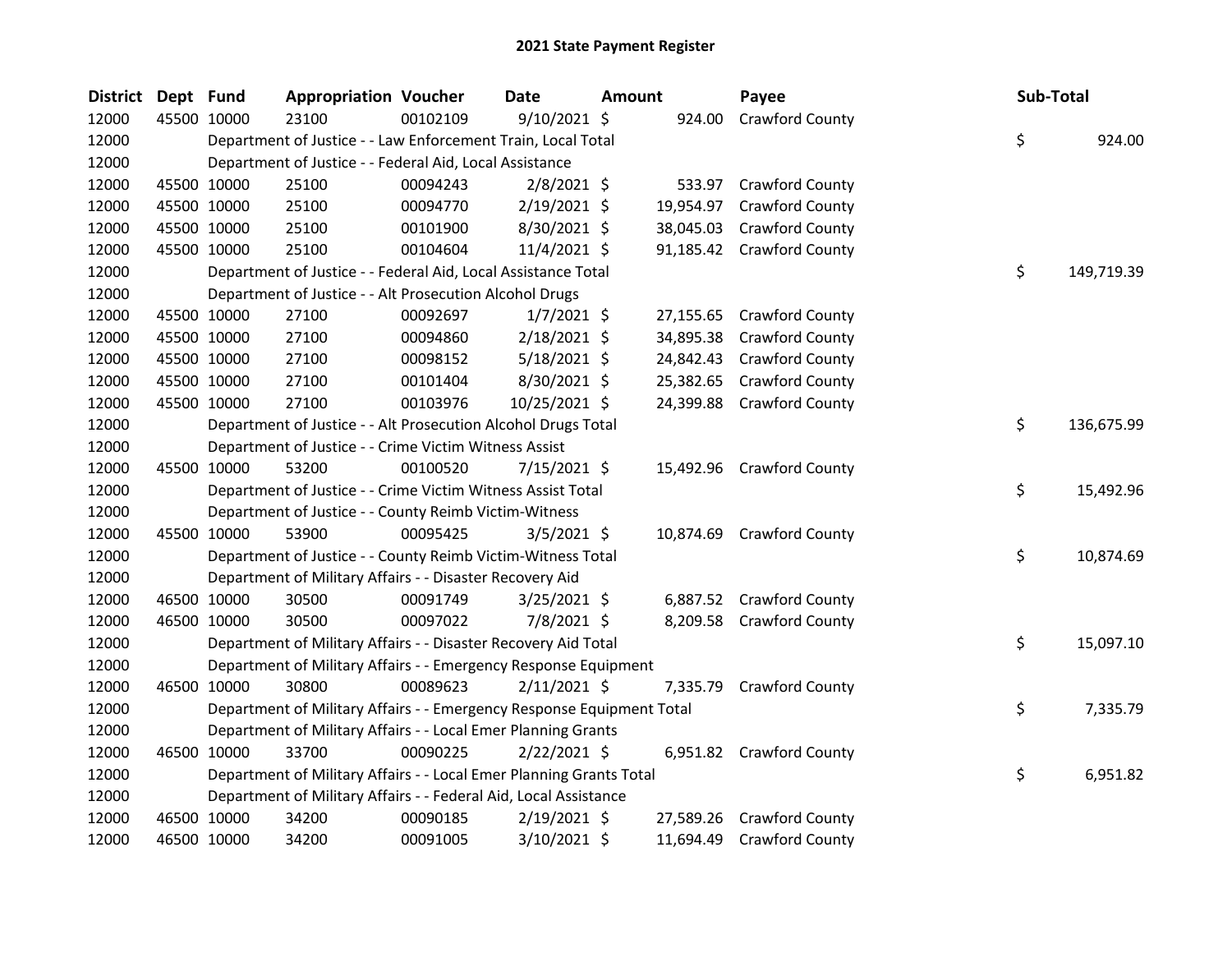| District Dept Fund |             |             | <b>Appropriation Voucher</b>                                           |          | Date           | Amount |           | Payee                      | <b>Sub-Total</b> |            |
|--------------------|-------------|-------------|------------------------------------------------------------------------|----------|----------------|--------|-----------|----------------------------|------------------|------------|
| 12000              |             | 46500 10000 | 34200                                                                  | 00091749 | 3/25/2021 \$   |        | 42,125.08 | Crawford County            |                  |            |
| 12000              |             | 46500 10000 | 34200                                                                  | 00092248 | $4/6/2021$ \$  |        | 12,724.59 | <b>Crawford County</b>     |                  |            |
| 12000              |             | 46500 10000 | 34200                                                                  | 00093530 | 5/10/2021 \$   |        |           | 13,372.32 Crawford County  |                  |            |
| 12000              |             | 46500 10000 | 34200                                                                  | 00097022 | 7/8/2021 \$    |        | 49,257.47 | <b>Crawford County</b>     |                  |            |
| 12000              |             | 46500 10000 | 34200                                                                  | 00103354 | $12/1/2021$ \$ |        | 84,157.99 | <b>Crawford County</b>     |                  |            |
| 12000              | 46500 10000 |             | 34200                                                                  | 00104044 | 12/17/2021 \$  |        |           | 6,399.41 Crawford County   |                  |            |
| 12000              |             |             | Department of Military Affairs - - Federal Aid, Local Assistance Total |          |                |        |           |                            | \$               | 247,320.61 |
| 12000              |             |             | Department of Military Affairs - - Interunit Billing Clearing          |          |                |        |           |                            |                  |            |
| 12000              |             | 46500 10000 | 97100                                                                  | 00094414 | $5/21/2021$ \$ |        | 500.00    | <b>Crawford County</b>     |                  |            |
| 12000              |             |             | Department of Military Affairs - - Interunit Billing Clearing Total    |          |                |        |           |                            | \$               | 500.00     |
| 12000              |             |             | Department of Military Affairs - - Major Disaster Assist; Pif          |          |                |        |           |                            |                  |            |
| 12000              |             | 46500 27200 | 36500                                                                  | 00091447 | $3/17/2021$ \$ |        | 46,440.48 | <b>Crawford County</b>     |                  |            |
| 12000              |             |             | Department of Military Affairs - - Major Disaster Assist; Pif Total    |          |                |        |           |                            | \$               | 46,440.48  |
| 12000              |             |             | Department of Veterans Affairs - - County Grants                       |          |                |        |           |                            |                  |            |
| 12000              |             | 48500 58200 | 26700                                                                  | 00091417 | $3/12/2021$ \$ |        |           | 8,500.00 Crawford County   |                  |            |
| 12000              |             |             | Department of Veterans Affairs - - County Grants Total                 |          |                |        |           |                            | \$               | 8,500.00   |
| 12000              |             |             | Department of Veterans Affairs - - Veterans Transportation Grant       |          |                |        |           |                            |                  |            |
| 12000              |             | 48500 58200 | 28000                                                                  | 00102974 | 12/3/2021 \$   |        | 4,916.98  | <b>Crawford County</b>     |                  |            |
| 12000              |             |             | Department of Veterans Affairs - - Veterans Transportation Grant Total |          |                |        |           |                            | \$               | 4,916.98   |
| 12000              |             |             | Department of Administration - - Federal Aid, Local Assistance         |          |                |        |           |                            |                  |            |
| 12000              |             | 50500 10000 | 74300                                                                  | 00141006 | 2/19/2021 \$   |        |           | 225,105.93 Crawford County |                  |            |
| 12000              |             |             | Department of Administration - - Federal Aid, Local Assistance Total   |          |                |        |           |                            | \$               | 225,105.93 |
| 12000              |             |             | Department of Administration - - Low-Income Assistance Grants          |          |                |        |           |                            |                  |            |
| 12000              |             | 50500 23500 | 37100                                                                  | 00140931 | $2/17/2021$ \$ |        |           | 10,770.54 Crawford County  |                  |            |
| 12000              |             | 50500 23500 | 37100                                                                  | 00141648 | $3/2/2021$ \$  |        | 6,753.97  | <b>Crawford County</b>     |                  |            |
| 12000              |             | 50500 23500 | 37100                                                                  | 00143909 | $4/15/2021$ \$ |        | 7,226.84  | <b>Crawford County</b>     |                  |            |
| 12000              |             | 50500 23500 | 37100                                                                  | 00145231 | $5/7/2021$ \$  |        | 1,475.33  | <b>Crawford County</b>     |                  |            |
| 12000              |             | 50500 23500 | 37100                                                                  | 00155368 | 11/30/2021 \$  |        | 7,465.08  | <b>Crawford County</b>     |                  |            |
| 12000              |             | 50500 23500 | 37100                                                                  | 00157300 | 12/29/2021 \$  |        | 7,153.53  | <b>Crawford County</b>     |                  |            |
| 12000              |             |             | Department of Administration - - Low-Income Assistance Grants Total    |          |                |        |           |                            | \$               | 40,845.29  |
| 12000              |             |             | Department of Administration - - Land Information Program; Loca        |          |                |        |           |                            |                  |            |
| 12000              |             | 50500 26900 | 17300                                                                  | 00138436 | $1/29/2021$ \$ |        | 1,000.00  | <b>Crawford County</b>     |                  |            |
| 12000              |             | 50500 26900 | 17300                                                                  | 00139540 | $5/26/2021$ \$ |        | 74,448.00 | <b>Crawford County</b>     |                  |            |
| 12000              | 50500 26900 |             | 17300                                                                  | 00146488 | $6/15/2021$ \$ |        | 25,000.00 | <b>Crawford County</b>     |                  |            |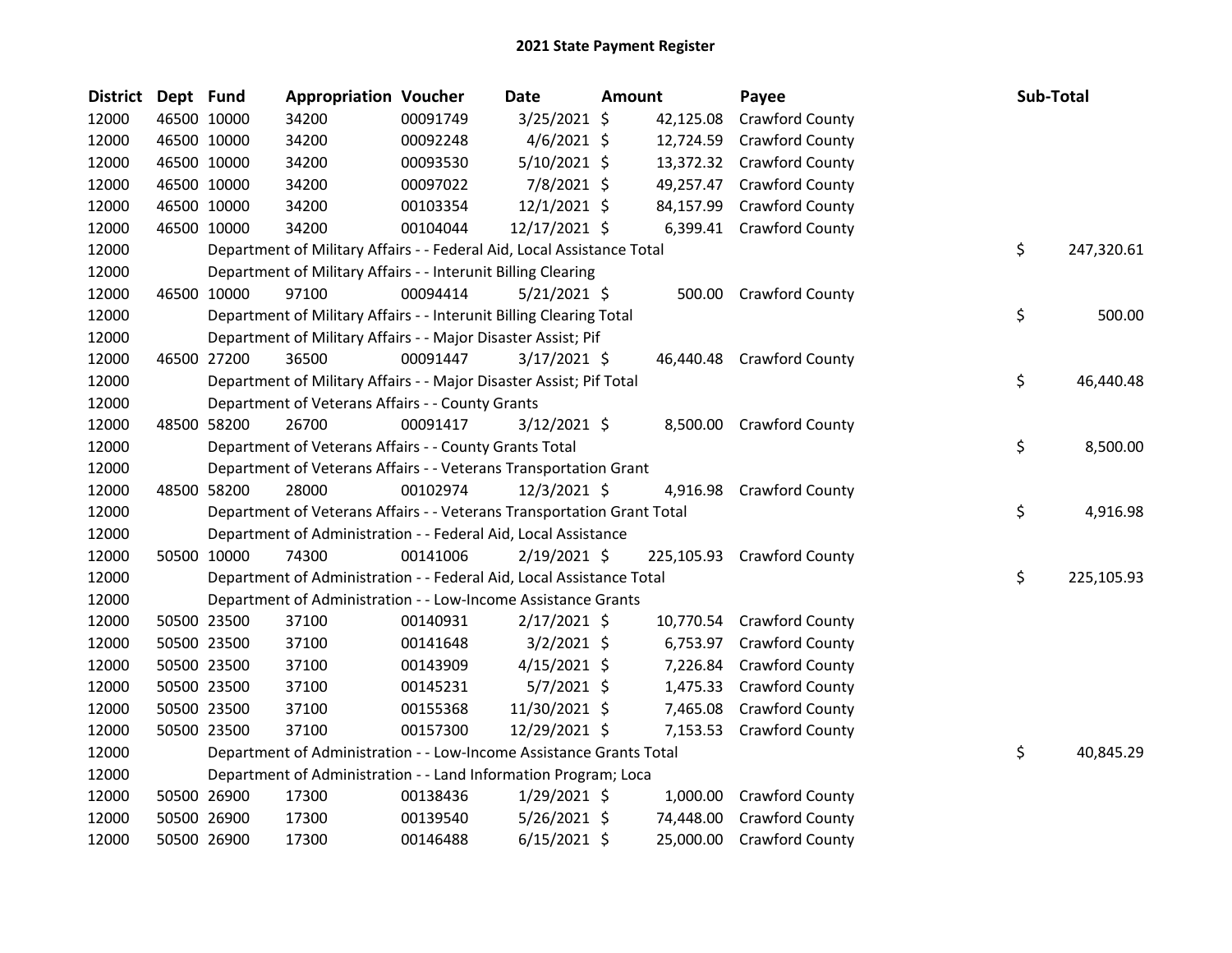| <b>District</b> | Dept Fund |             | <b>Appropriation Voucher</b>                                          |          | Date           | <b>Amount</b> |           | Payee                  | <b>Sub-Total</b> |
|-----------------|-----------|-------------|-----------------------------------------------------------------------|----------|----------------|---------------|-----------|------------------------|------------------|
| 12000           |           | 50500 26900 | 17300                                                                 | 00152465 | 9/28/2021 \$   |               | 25,000.00 | Crawford County        |                  |
| 12000           |           | 50500 26900 | 17300                                                                 | 00153120 | 10/12/2021 \$  |               | 25,000.00 | Crawford County        |                  |
| 12000           |           |             | Department of Administration - - Land Information Program; Loca Total |          |                |               |           |                        | \$<br>150,448.00 |
| 12000           |           |             | Elections Commission - - General Program Ops, GPR                     |          |                |               |           |                        |                  |
| 12000           |           | 51000 10000 | 10100                                                                 | 00005159 | $1/19/2021$ \$ |               |           | 105.65 Crawford County |                  |
| 12000           |           |             | Elections Commission - - General Program Ops, GPR Total               |          |                |               |           |                        | \$<br>105.65     |
| 12000           |           |             | Office of the Governor - - General Program Operations                 |          |                |               |           |                        |                  |
| 12000           |           | 52500 10000 | 10100                                                                 | 00003379 | 7/12/2021 \$   |               | 9.75      | <b>Crawford County</b> |                  |
| 12000           |           |             | Office of the Governor - - General Program Operations Total           |          |                |               |           |                        | \$<br>9.75       |
| 12000           |           |             | Department of Revenue - - GPR Earned                                  |          |                |               |           |                        |                  |
| 12000           |           | 56600 10000 | 100GE                                                                 | 00217985 | 10/21/2021 \$  |               | 3.00      | Crawford County        |                  |
| 12000           |           |             | Department of Revenue - - GPR Earned Total                            |          |                |               |           |                        | \$<br>3.00       |
| 12000           |           |             | Department of Revenue - - Warrants and Satisfactions                  |          |                |               |           |                        |                  |
| 12000           |           | 56600 10000 | 10100                                                                 | 00191905 | 2/26/2021 \$   |               | 170.00    | Crawford County        |                  |
| 12000           |           | 56600 10000 | 10100                                                                 | 00201447 | $5/21/2021$ \$ |               | 210.50    | Crawford County        |                  |
| 12000           |           | 56600 10000 | 10100                                                                 | 00212288 | 8/20/2021 \$   |               | 180.00    | Crawford County        |                  |
| 12000           |           |             | Department of Revenue - - Warrants and Satisfactions Total            |          |                |               |           |                        | \$<br>560.50     |
| 12000           |           |             | Department of Revenue - - Misc Revenue Holding Clearing               |          |                |               |           |                        |                  |
| 12000           |           | 56600 10000 | 99500                                                                 | 00188755 | $1/8/2021$ \$  |               | 25.00     | Crawford County        |                  |
| 12000           |           | 56600 10000 | 99500                                                                 | 00191966 | $2/22/2021$ \$ |               | 200.80    | Crawford County        |                  |
| 12000           |           | 56600 10000 | 99500                                                                 | 00192475 | $3/1/2021$ \$  |               | 11,317.26 | Crawford County        |                  |
| 12000           |           | 56600 10000 | 99500                                                                 | 00193969 | 3/8/2021 \$    |               | 1,914.40  | <b>Crawford County</b> |                  |
| 12000           |           | 56600 10000 | 99500                                                                 | 00194825 | 3/15/2021 \$   |               | 2,531.16  | Crawford County        |                  |
| 12000           |           | 56600 10000 | 99500                                                                 | 00195675 | $3/22/2021$ \$ |               | 2,568.93  | Crawford County        |                  |
| 12000           |           | 56600 10000 | 99500                                                                 | 00196366 | 3/29/2021 \$   |               | 793.61    | Crawford County        |                  |
| 12000           |           | 56600 10000 | 99500                                                                 | 00197110 | $4/5/2021$ \$  |               | 2,434.91  | <b>Crawford County</b> |                  |
| 12000           |           | 56600 10000 | 99500                                                                 | 00198325 | $4/12/2021$ \$ |               | 1,951.00  | <b>Crawford County</b> |                  |
| 12000           |           | 56600 10000 | 99500                                                                 | 00199066 | 4/20/2021 \$   |               | 224.63    | Crawford County        |                  |
| 12000           |           | 56600 10000 | 99500                                                                 | 00199702 | 4/26/2021 \$   |               | 315.00    | Crawford County        |                  |
| 12000           |           | 56600 10000 | 99500                                                                 | 00201527 | 5/10/2021 \$   |               | 175.30    | Crawford County        |                  |
| 12000           |           | 56600 10000 | 99500                                                                 | 00202156 | $5/17/2021$ \$ |               | 654.08    | Crawford County        |                  |
| 12000           |           | 56600 10000 | 99500                                                                 | 00202843 | $5/24/2021$ \$ |               | 263.50    | Crawford County        |                  |
| 12000           |           | 56600 10000 | 99500                                                                 | 00203581 | $6/1/2021$ \$  |               | 3,232.50  | Crawford County        |                  |
| 12000           |           | 56600 10000 | 99500                                                                 | 00208026 | $6/28/2021$ \$ |               | 770.80    | <b>Crawford County</b> |                  |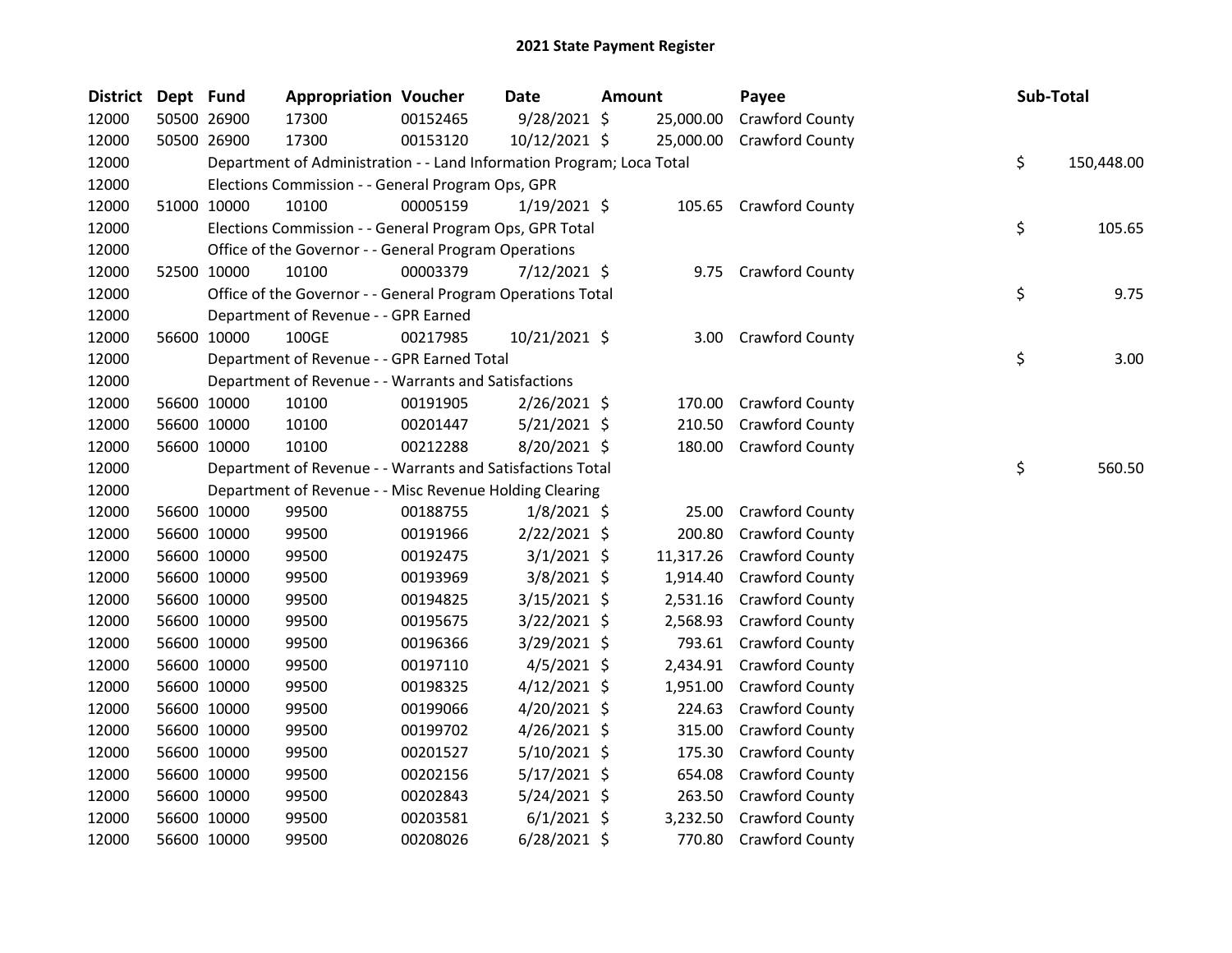| <b>District</b> | Dept Fund |             | <b>Appropriation Voucher</b>                                          |          | <b>Date</b>    | <b>Amount</b> | Payee                        |    | Sub-Total    |
|-----------------|-----------|-------------|-----------------------------------------------------------------------|----------|----------------|---------------|------------------------------|----|--------------|
| 12000           |           | 56600 10000 | 99500                                                                 | 00208474 | 7/6/2021 \$    | 631.05        | Crawford County              |    |              |
| 12000           |           | 56600 10000 | 99500                                                                 | 00210756 | 7/26/2021 \$   | 17.89         | Crawford County              |    |              |
| 12000           |           | 56600 10000 | 99500                                                                 | 00211619 | 8/6/2021 \$    | 649.19        | Crawford County              |    |              |
| 12000           |           | 56600 10000 | 99500                                                                 | 00212079 | 8/9/2021 \$    | 237.00        | Crawford County              |    |              |
| 12000           |           | 56600 10000 | 99500                                                                 | 00218064 | 10/25/2021 \$  | 585.33        | <b>Crawford County</b>       |    |              |
| 12000           |           |             | Department of Revenue - - Misc Revenue Holding Clearing Total         |          |                |               |                              | \$ | 31,493.34    |
| 12000           |           |             | Circuit Courts - - Circuit Court Costs                                |          |                |               |                              |    |              |
| 12000           |           | 62500 10000 | 10500                                                                 | 00002088 | 1/29/2021 \$   | 30,179.00     | Crawford County              |    |              |
| 12000           |           | 62500 10000 | 10500                                                                 | 00002221 | 7/26/2021 \$   | 54,410.00     | <b>Crawford County</b>       |    |              |
| 12000           |           |             | Circuit Courts - - Circuit Court Costs Total                          |          |                |               |                              | \$ | 84,589.00    |
| 12000           |           |             | Shared Revenue and Tax Relief - - County And Municipal Aid            |          |                |               |                              |    |              |
| 12000           |           | 83500 10000 | 10500                                                                 | 00081039 | 7/26/2021 \$   |               | 127,477.51 Crawford County   |    |              |
| 12000           |           | 83500 10000 | 10500                                                                 | 00088137 | 11/15/2021 \$  |               | 722,372.58 Crawford County   |    |              |
| 12000           |           |             | Shared Revenue and Tax Relief - - County And Municipal Aid Total      |          |                |               |                              | \$ | 849,850.09   |
| 12000           |           |             | Shared Revenue and Tax Relief - - Exempt Computer Aid                 |          |                |               |                              |    |              |
| 12000           |           | 83500 10000 | 10900                                                                 | 00083326 | $7/26/2021$ \$ |               | 11,024.43 Crawford County    |    |              |
| 12000           |           |             | Shared Revenue and Tax Relief - - Exempt Computer Aid Total           |          |                |               |                              | \$ | 11,024.43    |
| 12000           |           |             | Shared Revenue and Tax Relief - - Utility Aid                         |          |                |               |                              |    |              |
| 12000           |           | 83500 10000 | 11000                                                                 | 00081039 | 7/26/2021 \$   |               | 6,477.89 Crawford County     |    |              |
| 12000           |           | 83500 10000 | 11000                                                                 | 00088137 | 11/15/2021 \$  |               | 39,436.42 Crawford County    |    |              |
| 12000           |           |             | Shared Revenue and Tax Relief - - Utility Aid Total                   |          |                |               |                              | \$ | 45,914.31    |
| 12000           |           |             | Shared Revenue and Tax Relief - - School Lvy Tx/First Dollar Cr       |          |                |               |                              |    |              |
| 12000           |           | 83500 10000 | 30200                                                                 | 00082643 | 7/26/2021 \$   |               | 2,203,707.50 Crawford County |    |              |
| 12000           |           | 83500 10000 | 30200                                                                 | 00086039 | 7/26/2021 \$   | 591,185.21    | <b>Crawford County</b>       |    |              |
| 12000           |           |             | Shared Revenue and Tax Relief - - School Lvy Tx/First Dollar Cr Total |          |                |               |                              | \$ | 2,794,892.71 |
| 12000           |           |             | Shared Revenue and Tax Relief - - County Sales Tax Reptd/Distd        |          |                |               |                              |    |              |
| 12000           |           | 83500 10000 | 43100                                                                 | 00073870 | $1/29/2021$ \$ | 121,298.29    | Crawford County              |    |              |
| 12000           |           | 83500 10000 | 43100                                                                 | 00073958 | 2/26/2021 \$   | 151,651.03    | Crawford County              |    |              |
| 12000           |           | 83500 10000 | 43100                                                                 | 00074671 | 3/31/2021 \$   | 93,920.36     | Crawford County              |    |              |
| 12000           |           | 83500 10000 | 43100                                                                 | 00079114 | 4/30/2021 \$   | 138,199.97    | Crawford County              |    |              |
| 12000           |           | 83500 10000 | 43100                                                                 | 00079918 | 5/28/2021 \$   | 152,284.72    | Crawford County              |    |              |
| 12000           |           | 83500 10000 | 43100                                                                 | 00080649 | $6/30/2021$ \$ | 165,428.53    | <b>Crawford County</b>       |    |              |
| 12000           |           | 83500 10000 | 43100                                                                 | 00086191 | 7/30/2021 \$   | 173,895.87    | <b>Crawford County</b>       |    |              |
| 12000           |           | 83500 10000 | 43100                                                                 | 00086754 | 8/31/2021 \$   | 157,629.79    | Crawford County              |    |              |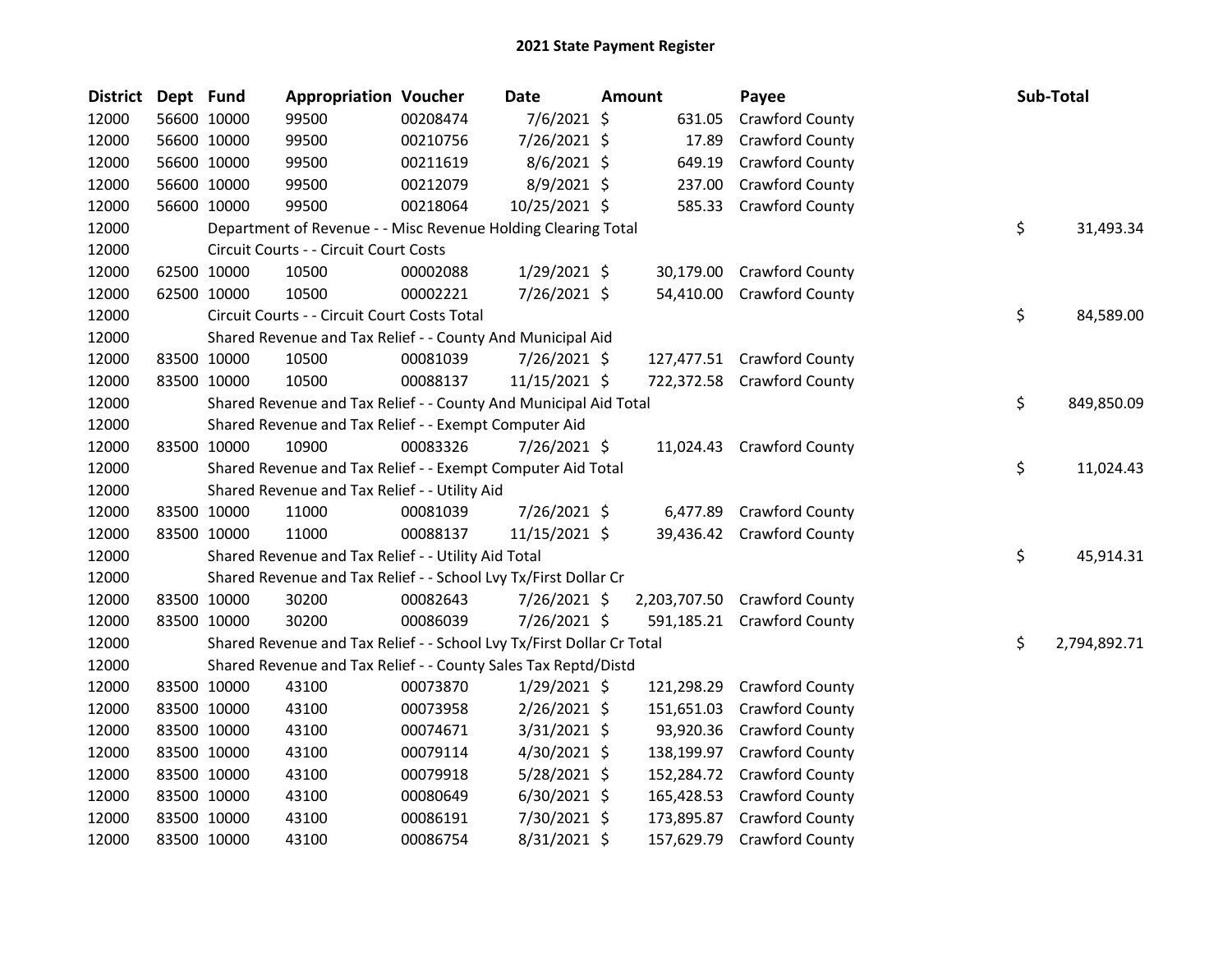| District Dept Fund |             | <b>Appropriation Voucher</b>                                         |          | Date           | <b>Amount</b> |            | Pavee                  | Sub-Total     |
|--------------------|-------------|----------------------------------------------------------------------|----------|----------------|---------------|------------|------------------------|---------------|
| 12000              | 83500 10000 | 43100                                                                | 00087056 | $9/30/2021$ \$ |               | 202,263.97 | Crawford County        |               |
| 12000              | 83500 10000 | 43100                                                                | 00087745 | 10/29/2021 \$  |               | 160,242.84 | Crawford County        |               |
| 12000              | 83500 10000 | 43100                                                                | 00089755 | 11/30/2021 \$  |               | 166,495.31 | <b>Crawford County</b> |               |
| 12000              | 83500 10000 | 43100                                                                | 00089839 | 12/30/2021 \$  |               | 182.132.73 | <b>Crawford County</b> |               |
| 12000              |             | Shared Revenue and Tax Relief - - County Sales Tax Reptd/Distd Total |          |                |               |            |                        | 1,865,443.41  |
| 12000              |             | Shared Revenue and Tax Relief - - Lottery & Gaming Credit            |          |                |               |            |                        |               |
| 12000              | 83500 52100 | 36300                                                                | 00074522 | $3/22/2021$ \$ |               | 789,627.80 | <b>Crawford County</b> |               |
| 12000              |             | Shared Revenue and Tax Relief - - Lottery & Gaming Credit Total      |          |                |               |            |                        | 789,627.80    |
| 12000 Total        |             |                                                                      |          |                |               |            |                        | 13,864,761.13 |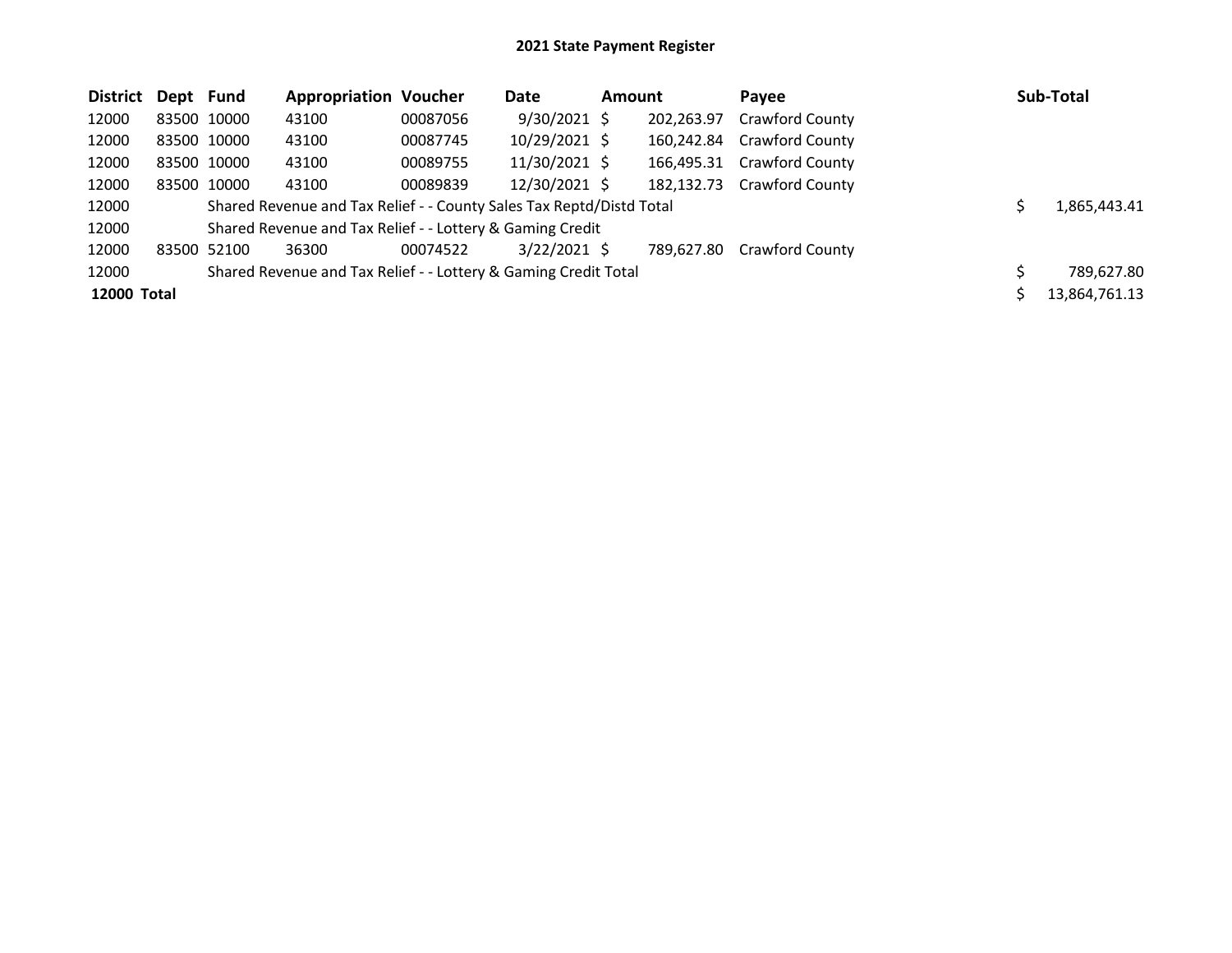| <b>District</b> | Dept Fund   |             | <b>Appropriation Voucher</b>                                       |          | <b>Date</b>    | Amount |          | Payee                        | Sub-Total |           |
|-----------------|-------------|-------------|--------------------------------------------------------------------|----------|----------------|--------|----------|------------------------------|-----------|-----------|
| 12002           |             |             | Dept of Safety & Prof Services - - Fire Dues Distribution          |          |                |        |          |                              |           |           |
| 12002           | 16500 10000 |             | 22500                                                              | 00040590 | $7/16/2021$ \$ |        |          | 5,075.72 Town Of Bridgeport  |           |           |
| 12002           |             |             | Dept of Safety & Prof Services - - Fire Dues Distribution Total    |          |                |        |          |                              | \$        | 5,075.72  |
| 12002           |             |             | Dept of Natural Resources - - Aids In Lieu Of Taxes - Gener        |          |                |        |          |                              |           |           |
| 12002           |             | 37000 10000 | 50300                                                              | 00461129 | $2/2/2021$ \$  |        | 5,262.83 | Town Of Bridgeport           |           |           |
| 12002           |             | 37000 10000 | 50300                                                              | 00461130 | $2/2/2021$ \$  |        | 7,131.96 | Town Of Bridgeport           |           |           |
| 12002           | 37000 10000 |             | 50300                                                              | 00475867 | $4/21/2021$ \$ |        | 103.18   | Town Of Bridgeport           |           |           |
| 12002           |             |             | Dept of Natural Resources - - Aids In Lieu Of Taxes - Gener Total  |          |                |        |          |                              | \$        | 12,497.97 |
| 12002           |             |             | Dept of Natural Resources - - Resaids - Cnty Forst, Cl & Mfl       |          |                |        |          |                              |           |           |
| 12002           |             | 37000 21200 | 57100                                                              | 00487542 | $6/14/2021$ \$ |        |          | 104.44 Town Of Bridgeport    |           |           |
| 12002           |             |             | Dept of Natural Resources - - Resaids - Cnty Forst, Cl & Mfl Total |          |                |        |          |                              | \$        | 104.44    |
| 12002           |             |             | Department of Revenue - - Gifts And Grants                         |          |                |        |          |                              |           |           |
| 12002           |             | 56600 10000 | 12100                                                              | 00206411 | $6/25/2021$ \$ |        |          | 52,543.61 Town Of Bridgeport |           |           |
| 12002           |             |             | Department of Revenue - - Gifts And Grants Total                   |          |                |        |          |                              | \$        | 52,543.61 |
| 12002           |             |             | Shared Revenue and Tax Relief - - County And Municipal Aid         |          |                |        |          |                              |           |           |
| 12002           | 83500 10000 |             | 10500                                                              | 00081018 | $7/26/2021$ \$ |        |          | 1,613.73 Town Of Bridgeport  |           |           |
| 12002           | 83500 10000 |             | 10500                                                              | 00088116 | 11/15/2021 \$  |        |          | 9,144.46 Town Of Bridgeport  |           |           |
| 12002           |             |             | Shared Revenue and Tax Relief - - County And Municipal Aid Total   |          |                |        |          |                              | \$        | 10,758.19 |
| 12002           |             |             | Shared Revenue and Tax Relief - - Exempt Computer Aid              |          |                |        |          |                              |           |           |
| 12002           | 83500 10000 |             | 10900                                                              | 00083668 | 7/26/2021 \$   |        |          | 421.94 Town Of Bridgeport    |           |           |
| 12002           |             |             | Shared Revenue and Tax Relief - - Exempt Computer Aid Total        |          |                |        |          |                              | \$        | 421.94    |
| 12002           |             |             | Shared Revenue and Tax Relief - - Utility Aid                      |          |                |        |          |                              |           |           |
| 12002           | 83500 10000 |             | 11000                                                              | 00081018 | 7/26/2021 \$   |        | 193.19   | Town Of Bridgeport           |           |           |
| 12002           | 83500 10000 |             | 11000                                                              | 00088116 | 11/15/2021 \$  |        |          | 1,118.18 Town Of Bridgeport  |           |           |
| 12002           |             |             | Shared Revenue and Tax Relief - - Utility Aid Total                |          |                |        |          |                              | \$        | 1,311.37  |
| 12002           |             |             | Shared Revenue and Tax Relief - - Personal Property Aid            |          |                |        |          |                              |           |           |
| 12002           | 83500 10000 |             | 11100                                                              | 00076849 | $5/3/2021$ \$  |        |          | 1,348.29 Town Of Bridgeport  |           |           |
| 12002           |             |             | Shared Revenue and Tax Relief - - Personal Property Aid Total      |          |                |        |          |                              | \$        | 1,348.29  |
| 12002           |             |             | Shared Revenue and Tax Relief - - Lottery & Gaming Credit          |          |                |        |          |                              |           |           |
| 12002           | 83500 52100 |             | 36300                                                              | 00074108 | $3/22/2021$ \$ |        |          | 8,488.95 Town Of Bridgeport  |           |           |
| 12002           |             |             | Shared Revenue and Tax Relief - - Lottery & Gaming Credit Total    |          |                |        |          |                              | \$        | 8,488.95  |
| 12002 Total     |             |             |                                                                    |          |                |        |          |                              | \$        | 92,550.48 |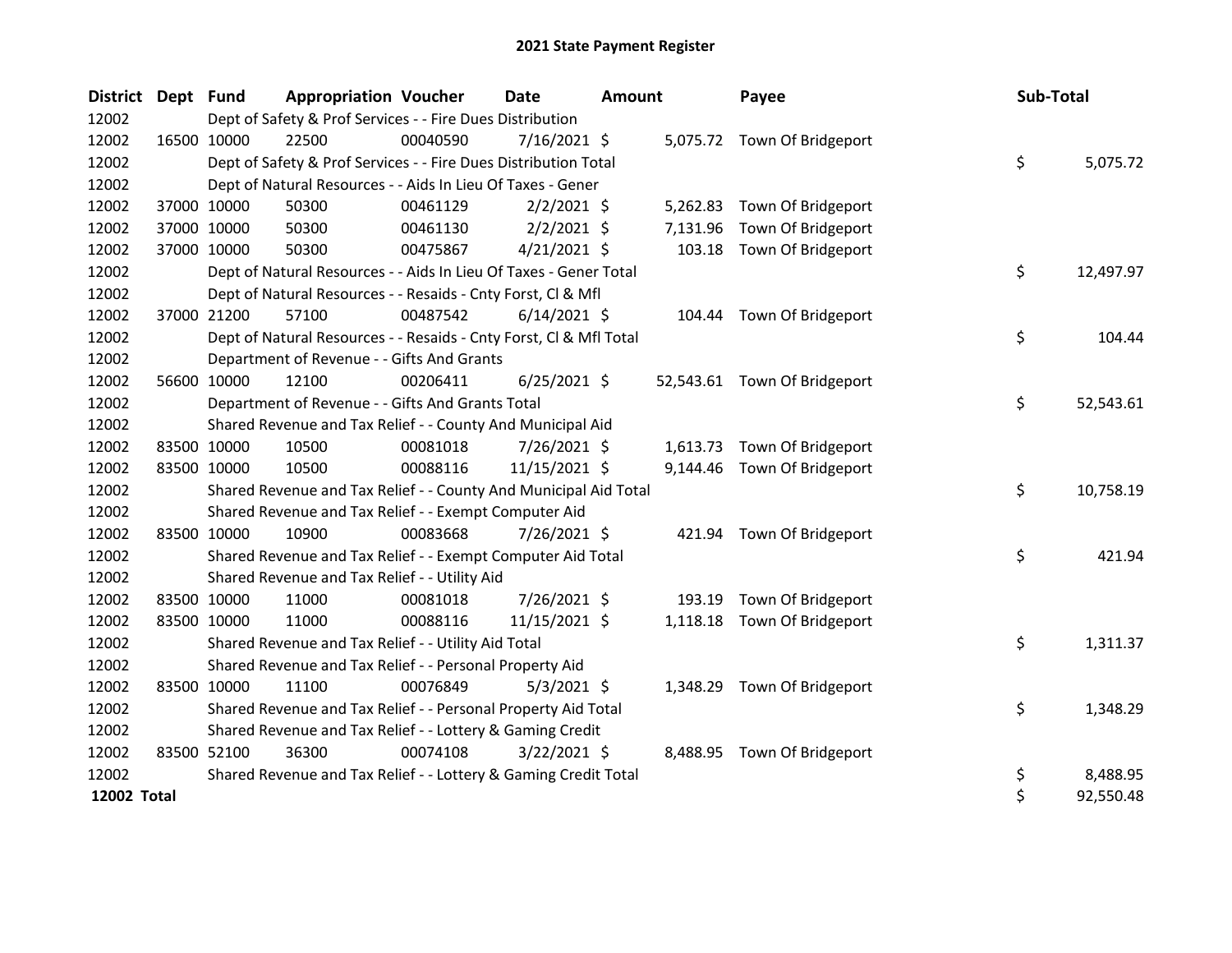| <b>District</b> | Dept Fund |             | <b>Appropriation Voucher</b>                                       |          | <b>Date</b>    | Amount |           | Payee                     | Sub-Total |            |
|-----------------|-----------|-------------|--------------------------------------------------------------------|----------|----------------|--------|-----------|---------------------------|-----------|------------|
| 12004           |           |             | Dept of Safety & Prof Services - - Fire Dues Distribution          |          |                |        |           |                           |           |            |
| 12004           |           | 16500 10000 | 22500                                                              | 00040591 | 7/16/2021 \$   |        |           | 3,153.16 Town Of Clayton  |           |            |
| 12004           |           |             | Dept of Safety & Prof Services - - Fire Dues Distribution Total    |          |                |        |           |                           | \$        | 3,153.16   |
| 12004           |           |             | Dept of Natural Resources - - Aids In Lieu Of Taxes - Gener        |          |                |        |           |                           |           |            |
| 12004           |           | 37000 10000 | 50300                                                              | 00461168 | $2/2/2021$ \$  |        |           | 32.55 Town Of Clayton     |           |            |
| 12004           |           |             | Dept of Natural Resources - - Aids In Lieu Of Taxes - Gener Total  |          |                |        |           |                           | \$        | 32.55      |
| 12004           |           |             | Dept of Natural Resources - - Seg Earned                           |          |                |        |           |                           |           |            |
| 12004           |           | 37000 21200 | 100SE                                                              | 00473962 | $4/15/2021$ \$ |        |           | 2,042.87 Town Of Clayton  |           |            |
| 12004           |           | 37000 21200 | 100SE                                                              | 00497479 | 7/15/2021 \$   |        | 178.79    | Town Of Clayton           |           |            |
| 12004           |           |             | Dept of Natural Resources - - Seg Earned Total                     |          |                |        |           |                           | \$        | 2,221.66   |
| 12004           |           |             | Dept of Natural Resources - - Resaids - Cnty Forst, Cl & Mfl       |          |                |        |           |                           |           |            |
| 12004           |           | 37000 21200 | 57100                                                              | 00487543 | $6/14/2021$ \$ |        |           | 1,885.54 Town Of Clayton  |           |            |
| 12004           |           |             | Dept of Natural Resources - - Resaids - Cnty Forst, Cl & Mfl Total |          |                |        |           |                           | \$        | 1,885.54   |
| 12004           |           |             | WI Dept of Transportation - - Trns Aids To Mnc.-Sf                 |          |                |        |           |                           |           |            |
| 12004           |           | 39500 21100 | 19100                                                              | 00631966 | $1/4/2021$ \$  |        | 59,681.88 | Town Of Clayton           |           |            |
| 12004           |           | 39500 21100 | 19100                                                              | 00667573 | $4/5/2021$ \$  |        | 59,681.88 | Town Of Clayton           |           |            |
| 12004           |           | 39500 21100 | 19100                                                              | 00711061 | $7/6/2021$ \$  |        | 59,681.88 | Town Of Clayton           |           |            |
| 12004           |           | 39500 21100 | 19100                                                              | 00751620 | 10/4/2021 \$   |        | 59,681.88 | Town Of Clayton           |           |            |
| 12004           |           |             | WI Dept of Transportation - - Trns Aids To Mnc.-Sf Total           |          |                |        |           |                           | \$        | 238,727.52 |
| 12004           |           |             | Department of Revenue - - Gifts And Grants                         |          |                |        |           |                           |           |            |
| 12004           |           | 56600 10000 | 12100                                                              | 00206412 | $6/25/2021$ \$ |        |           | 47,257.85 Town Of Clayton |           |            |
| 12004           |           |             | Department of Revenue - - Gifts And Grants Total                   |          |                |        |           |                           | \$        | 47,257.85  |
| 12004           |           |             | Shared Revenue and Tax Relief - - County And Municipal Aid         |          |                |        |           |                           |           |            |
| 12004           |           | 83500 10000 | 10500                                                              | 00081019 | 7/26/2021 \$   |        | 5,494.79  | Town Of Clayton           |           |            |
| 12004           |           | 83500 10000 | 10500                                                              | 00088117 | 11/15/2021 \$  |        |           | 31,137.17 Town Of Clayton |           |            |
| 12004           |           |             | Shared Revenue and Tax Relief - - County And Municipal Aid Total   |          |                |        |           |                           | \$        | 36,631.96  |
| 12004           |           |             | Shared Revenue and Tax Relief - - Exempt Computer Aid              |          |                |        |           |                           |           |            |
| 12004           |           | 83500 10000 | 10900                                                              | 00083669 | 7/26/2021 \$   |        |           | 5.19 Town Of Clayton      |           |            |
| 12004           |           |             | Shared Revenue and Tax Relief - - Exempt Computer Aid Total        |          |                |        |           |                           | \$        | 5.19       |
| 12004           |           |             | Shared Revenue and Tax Relief - - Utility Aid                      |          |                |        |           |                           |           |            |
| 12004           |           | 83500 10000 | 11000                                                              | 00081019 | 7/26/2021 \$   |        | 29.70     | Town Of Clayton           |           |            |
| 12004           |           | 83500 10000 | 11000                                                              | 00088117 | 11/15/2021 \$  |        | 177.77    | Town Of Clayton           |           |            |
| 12004           |           |             | Shared Revenue and Tax Relief - - Utility Aid Total                |          |                |        |           |                           | \$        | 207.47     |
| 12004           |           |             | Shared Revenue and Tax Relief - - Personal Property Aid            |          |                |        |           |                           |           |            |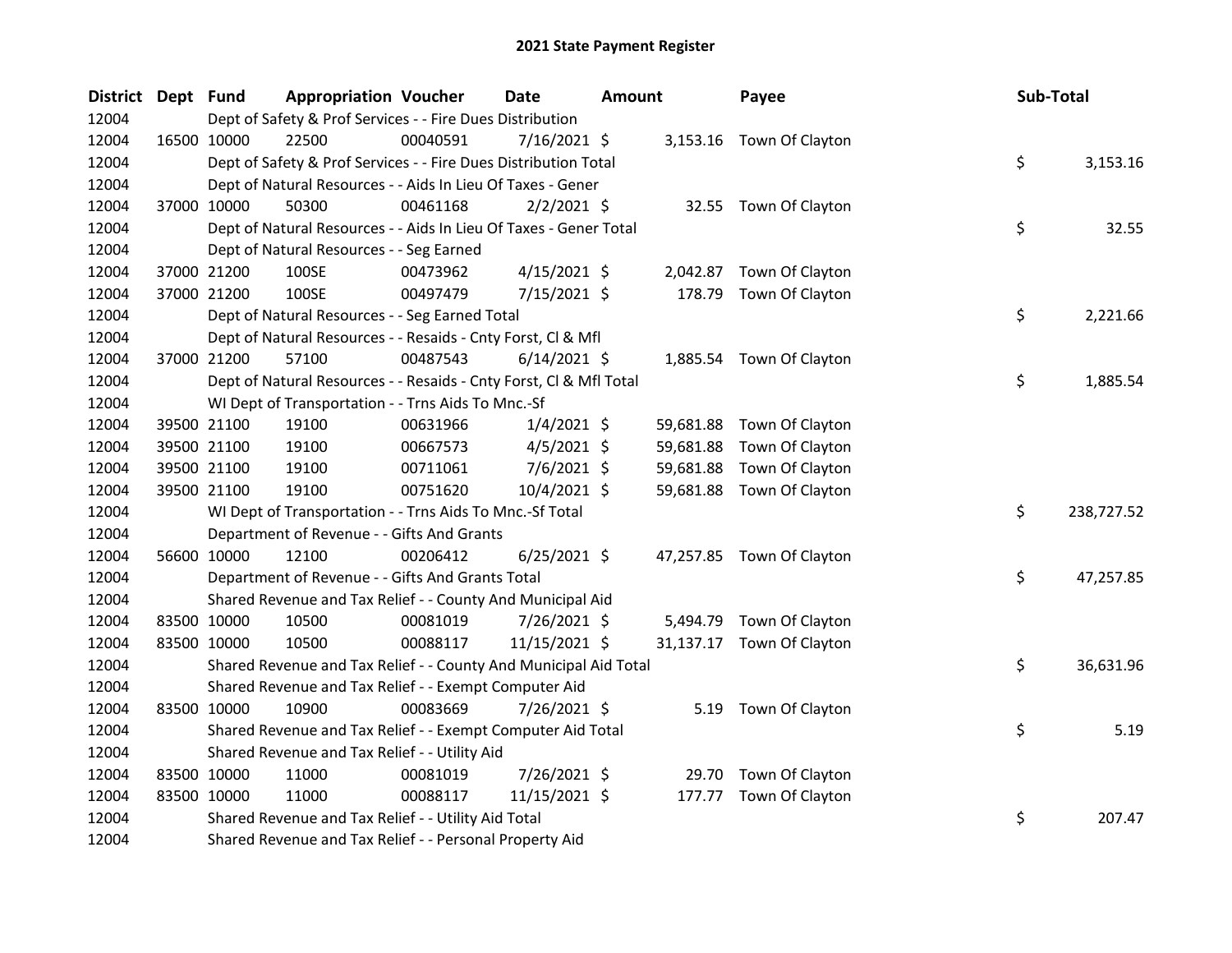| District Dept Fund |             | <b>Appropriation Voucher</b>                                  |          | Date        | Amount | Pavee                  | Sub-Total  |
|--------------------|-------------|---------------------------------------------------------------|----------|-------------|--------|------------------------|------------|
| 12004              | 83500 10000 | 11100                                                         | 00076850 | 5/3/2021 \$ |        | 336.64 Town Of Clayton |            |
| 12004              |             | Shared Revenue and Tax Relief - - Personal Property Aid Total |          |             |        |                        | 336.64     |
| 12004 Total        |             |                                                               |          |             |        |                        | 330,459.54 |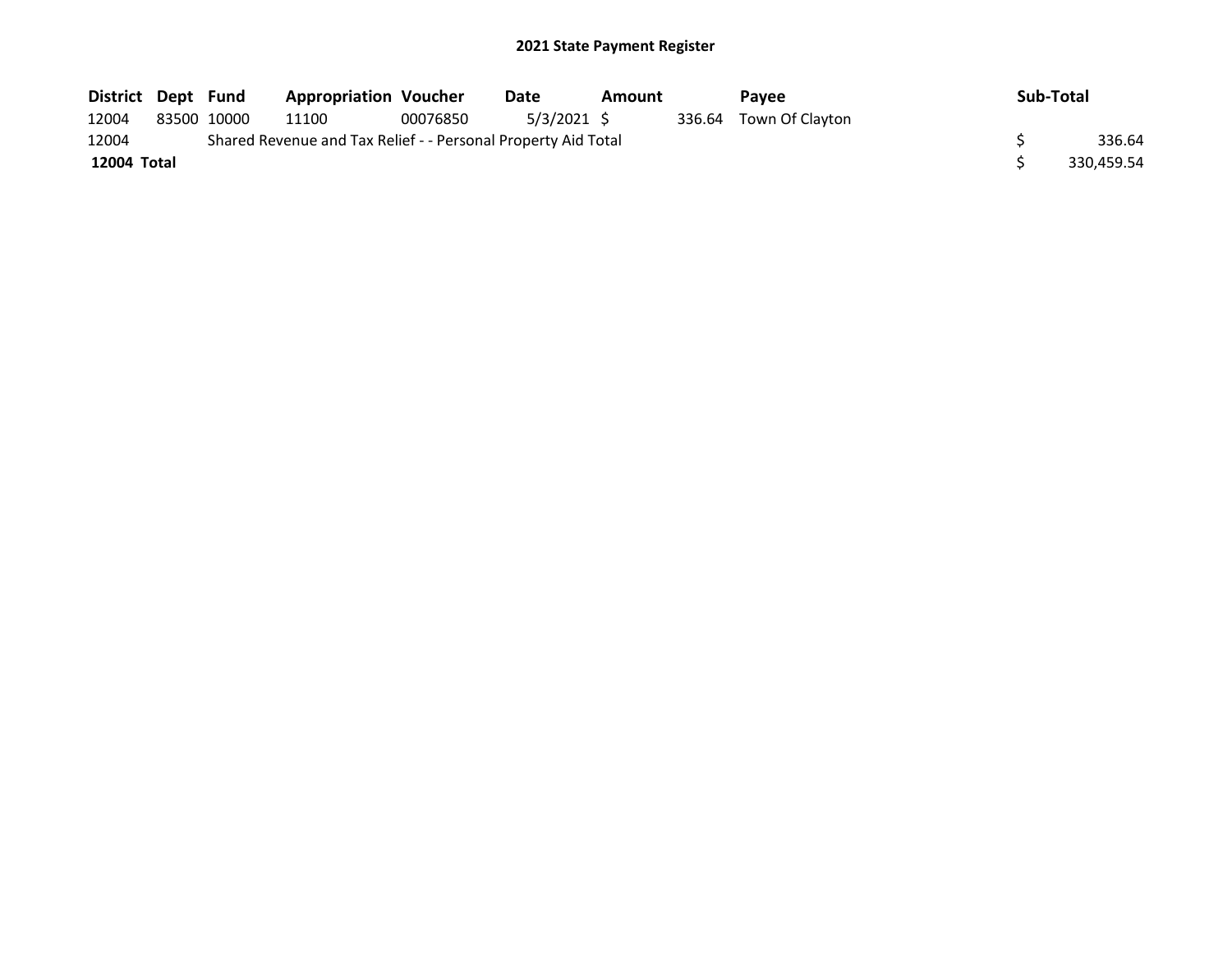| District Dept Fund |             | <b>Appropriation Voucher</b>                                       |          | <b>Date</b>    | <b>Amount</b> |           | Payee                     | Sub-Total |            |
|--------------------|-------------|--------------------------------------------------------------------|----------|----------------|---------------|-----------|---------------------------|-----------|------------|
| 12006              |             | Dept of Safety & Prof Services - - Fire Dues Distribution          |          |                |               |           |                           |           |            |
| 12006              | 16500 10000 | 22500                                                              | 00040592 | $7/16/2021$ \$ |               |           | 2,826.45 Town Of Eastman  |           |            |
| 12006              |             | Dept of Safety & Prof Services - - Fire Dues Distribution Total    |          |                |               |           |                           | \$        | 2,826.45   |
| 12006              |             | Dept of Natural Resources - - Aids In Lieu Of Taxes - Gener        |          |                |               |           |                           |           |            |
| 12006              | 37000 10000 | 50300                                                              | 00461178 | $2/2/2021$ \$  |               |           | 12,468.28 Town Of Eastman |           |            |
| 12006              | 37000 10000 | 50300                                                              | 00461179 | $2/2/2021$ \$  |               | 4,810.69  | Town Of Eastman           |           |            |
| 12006              | 37000 10000 | 50300                                                              | 00476203 | $4/21/2021$ \$ |               | 20.56     | Town Of Eastman           |           |            |
| 12006              |             | Dept of Natural Resources - - Aids In Lieu Of Taxes - Gener Total  |          |                |               |           |                           | \$        | 17,299.53  |
| 12006              |             | Dept of Natural Resources - - Resaids - Cnty Forst, Cl & Mfl       |          |                |               |           |                           |           |            |
| 12006              | 37000 21200 | 57100                                                              | 00487544 | $6/14/2021$ \$ |               |           | 1,345.94 Town Of Eastman  |           |            |
| 12006              |             | Dept of Natural Resources - - Resaids - Cnty Forst, Cl & Mfl Total |          |                |               |           |                           | \$        | 1,345.94   |
| 12006              |             | Dept of Natural Resources - - Aids In Lieu Of Taxes - Sum S        |          |                |               |           |                           |           |            |
| 12006              | 37000 21200 | 57900                                                              | 00476204 | $4/21/2021$ \$ |               |           | 28.35 Town Of Eastman     |           |            |
| 12006              |             | Dept of Natural Resources - - Aids In Lieu Of Taxes - Sum S Total  |          |                |               |           |                           | \$        | 28.35      |
| 12006              |             | Dept of Natural Resources - - Fin Asst For Responsible Units       |          |                |               |           |                           |           |            |
| 12006              | 37000 27400 | 67000                                                              | 00483784 | $5/21/2021$ \$ |               |           | 1,535.88 Town Of Eastman  |           |            |
| 12006              |             | Dept of Natural Resources - - Fin Asst For Responsible Units Total |          |                |               |           |                           | \$        | 1,535.88   |
| 12006              |             | WI Dept of Transportation - - Trns Aids To Mnc.-Sf                 |          |                |               |           |                           |           |            |
| 12006              | 39500 21100 | 19100                                                              | 00631967 | $1/4/2021$ \$  |               |           | 50,523.30 Town Of Eastman |           |            |
| 12006              | 39500 21100 | 19100                                                              | 00667574 | $4/5/2021$ \$  |               | 50,523.30 | Town Of Eastman           |           |            |
| 12006              | 39500 21100 | 19100                                                              | 00711062 | 7/6/2021 \$    |               | 50,523.30 | Town Of Eastman           |           |            |
| 12006              | 39500 21100 | 19100                                                              | 00751621 | 10/4/2021 \$   |               | 50,523.30 | Town Of Eastman           |           |            |
| 12006              |             | WI Dept of Transportation - - Trns Aids To Mnc.-Sf Total           |          |                |               |           |                           | \$        | 202,093.20 |
| 12006              |             | Department of Revenue - - Gifts And Grants                         |          |                |               |           |                           |           |            |
| 12006              | 56600 10000 | 12100                                                              | 00206413 | $6/25/2021$ \$ |               |           | 37,890.02 Town Of Eastman |           |            |
| 12006              |             | Department of Revenue - - Gifts And Grants Total                   |          |                |               |           |                           | \$        | 37,890.02  |
| 12006              |             | Shared Revenue and Tax Relief - - County And Municipal Aid         |          |                |               |           |                           |           |            |
| 12006              | 83500 10000 | 10500                                                              | 00081020 | 7/26/2021 \$   |               |           | 5,510.93 Town Of Eastman  |           |            |
| 12006              | 83500 10000 | 10500                                                              | 00088118 | 11/15/2021 \$  |               |           | 31,228.62 Town Of Eastman |           |            |
| 12006              |             | Shared Revenue and Tax Relief - - County And Municipal Aid Total   |          |                |               |           |                           | \$        | 36,739.55  |
| 12006              |             | Shared Revenue and Tax Relief - - Exempt Computer Aid              |          |                |               |           |                           |           |            |
| 12006              | 83500 10000 | 10900                                                              | 00083670 | 7/26/2021 \$   |               |           | 4.16 Town Of Eastman      |           |            |
| 12006              |             | Shared Revenue and Tax Relief - - Exempt Computer Aid Total        |          |                |               |           |                           | \$        | 4.16       |
| 12006              |             | Shared Revenue and Tax Relief - - Utility Aid                      |          |                |               |           |                           |           |            |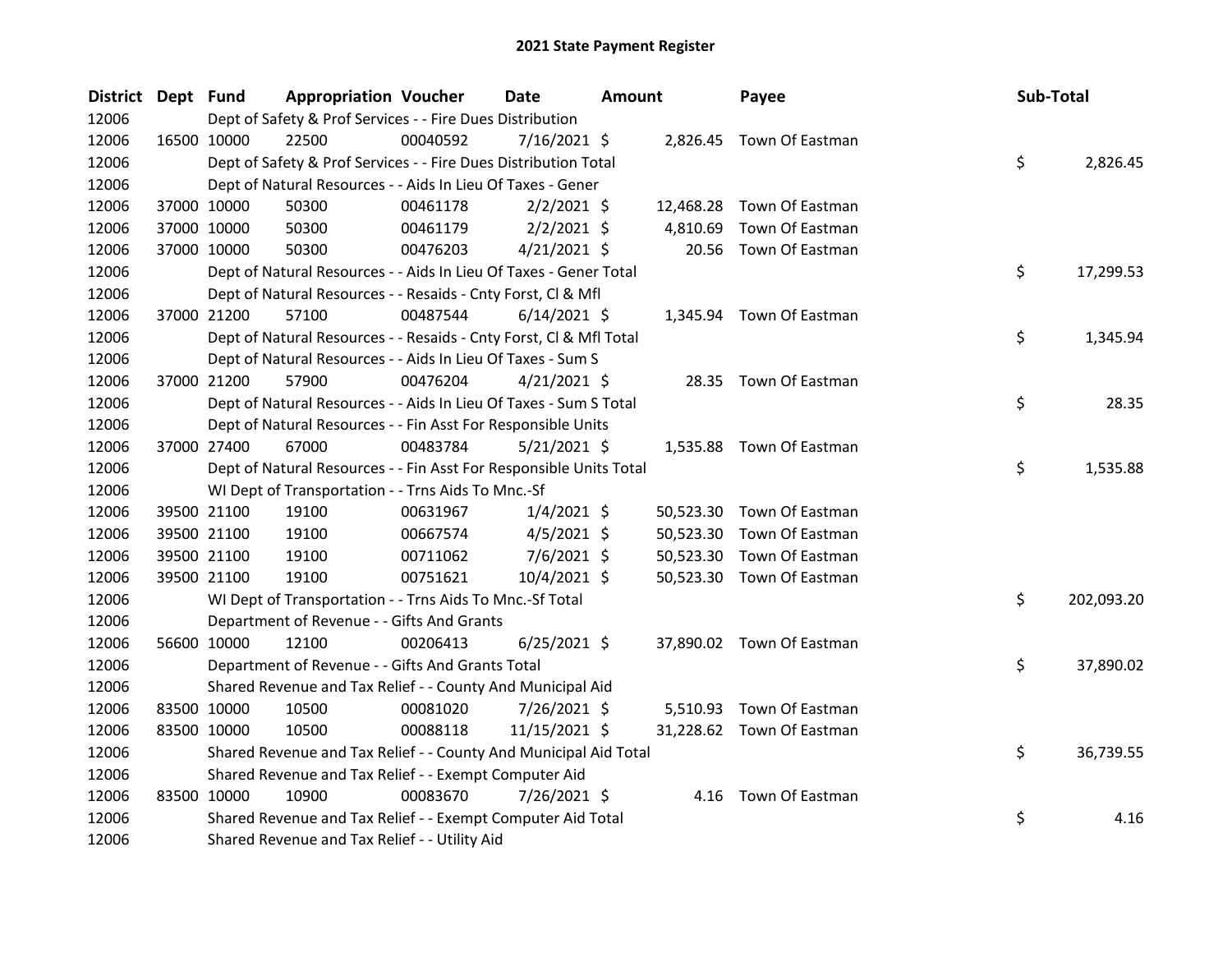| District Dept Fund |             |             | <b>Appropriation Voucher</b>                                  |          | Date          | <b>Amount</b> |        | Pavee           | Sub-Total  |
|--------------------|-------------|-------------|---------------------------------------------------------------|----------|---------------|---------------|--------|-----------------|------------|
| 12006              |             | 83500 10000 | 11000                                                         | 00081020 | 7/26/2021 \$  |               | 49.02  | Town Of Eastman |            |
| 12006              |             | 83500 10000 | 11000                                                         | 00088118 | 11/15/2021 \$ |               | 293.36 | Town Of Eastman |            |
| 12006              |             |             | Shared Revenue and Tax Relief - - Utility Aid Total           |          |               |               |        |                 | 342.38     |
| 12006              |             |             | Shared Revenue and Tax Relief - - Personal Property Aid       |          |               |               |        |                 |            |
| 12006              | 83500 10000 |             | 11100                                                         | 00076851 | $5/3/2021$ \$ |               | 46.78  | Town Of Eastman |            |
| 12006              |             |             | Shared Revenue and Tax Relief - - Personal Property Aid Total |          |               |               |        |                 | 46.78      |
| 12006 Total        |             |             |                                                               |          |               |               |        |                 | 300,152.24 |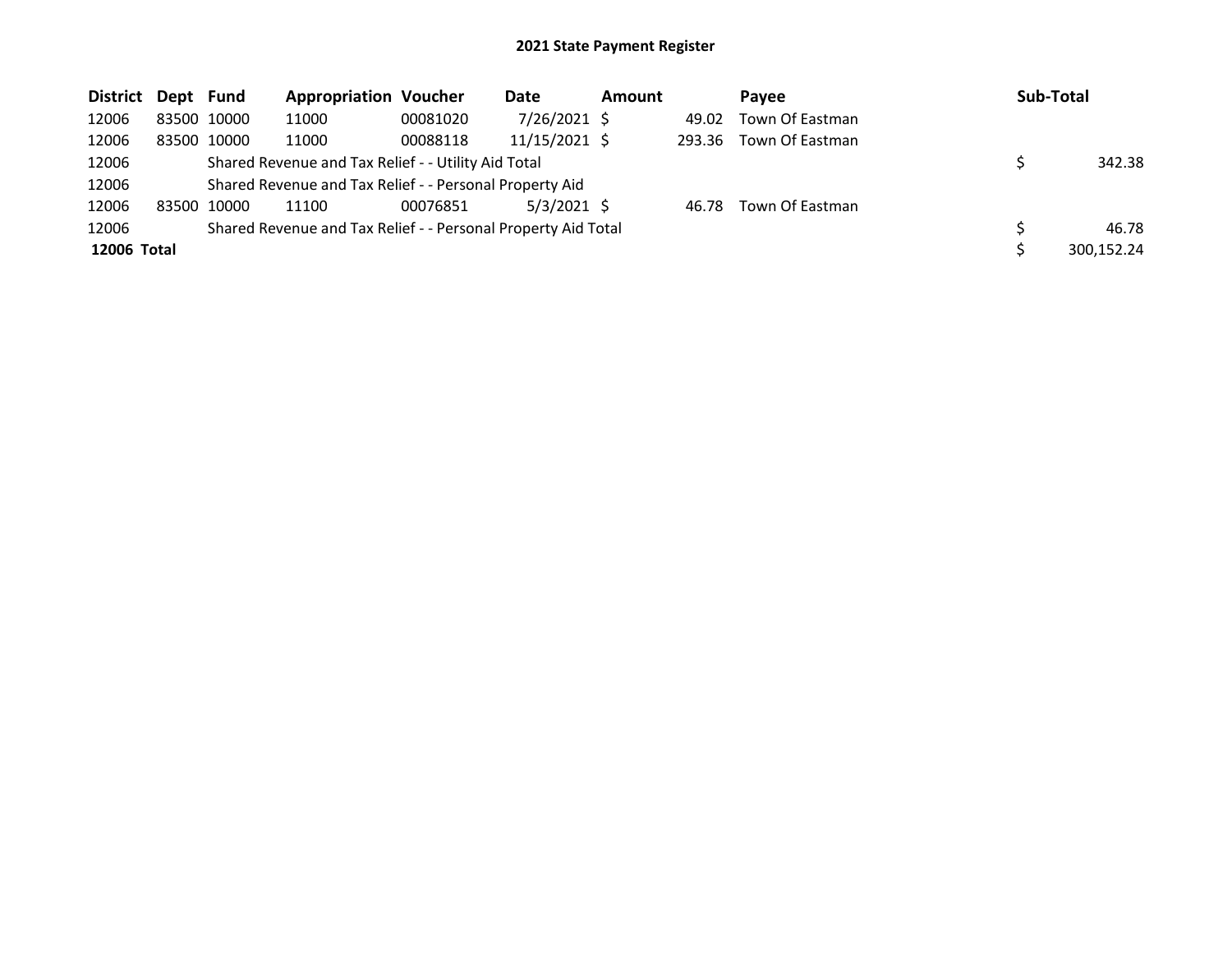| District Dept Fund |             |             | <b>Appropriation Voucher</b>                                       |          | <b>Date</b>    | Amount |           | Payee                     | Sub-Total |            |
|--------------------|-------------|-------------|--------------------------------------------------------------------|----------|----------------|--------|-----------|---------------------------|-----------|------------|
| 12008              |             |             | Dept of Safety & Prof Services - - Fire Dues Distribution          |          |                |        |           |                           |           |            |
| 12008              | 16500 10000 |             | 22500                                                              | 00040595 | $7/16/2021$ \$ |        |           | 3,013.77 Town Of Freeman  |           |            |
| 12008              |             |             | Dept of Safety & Prof Services - - Fire Dues Distribution Total    |          |                |        |           |                           | \$        | 3,013.77   |
| 12008              |             |             | Dept of Natural Resources - - Aids In Lieu Of Taxes - Gener        |          |                |        |           |                           |           |            |
| 12008              |             | 37000 10000 | 50300                                                              | 00461182 | $2/2/2021$ \$  |        | 16,347.70 | Town Of Freeman           |           |            |
| 12008              |             | 37000 10000 | 50300                                                              | 00461183 | $2/2/2021$ \$  |        | 3,303.11  | Town Of Freeman           |           |            |
| 12008              |             | 37000 10000 | 50300                                                              | 00461184 | $2/2/2021$ \$  |        | 63,758.53 | Town Of Freeman           |           |            |
| 12008              |             | 37000 10000 | 50300                                                              | 00461185 | $2/2/2021$ \$  |        | 1,942.38  | Town Of Freeman           |           |            |
| 12008              | 37000 10000 |             | 50300                                                              | 00476235 | $4/21/2021$ \$ |        |           | 1,036.95 Town Of Freeman  |           |            |
| 12008              |             |             | Dept of Natural Resources - - Aids In Lieu Of Taxes - Gener Total  |          |                |        |           |                           | \$        | 86,388.67  |
| 12008              |             |             | Dept of Natural Resources - - Resaids - Cnty Forst, Cl & Mfl       |          |                |        |           |                           |           |            |
| 12008              |             | 37000 21200 | 57100                                                              | 00487545 | $6/14/2021$ \$ |        |           | 1,452.68 Town Of Freeman  |           |            |
| 12008              |             |             | Dept of Natural Resources - - Resaids - Cnty Forst, Cl & Mfl Total |          |                |        |           |                           | \$        | 1,452.68   |
| 12008              |             |             | Dept of Natural Resources - - Fin Asst For Responsible Units       |          |                |        |           |                           |           |            |
| 12008              |             | 37000 27400 | 67000                                                              | 00483156 | $5/21/2021$ \$ |        |           | 897.12 Town Of Freeman    |           |            |
| 12008              |             |             | Dept of Natural Resources - - Fin Asst For Responsible Units Total |          |                |        |           |                           | \$        | 897.12     |
| 12008              |             |             | WI Dept of Transportation - - Trns Aids To Mnc.-Sf                 |          |                |        |           |                           |           |            |
| 12008              |             | 39500 21100 | 19100                                                              | 00631968 | $1/4/2021$ \$  |        |           | 55,917.27 Town Of Freeman |           |            |
| 12008              |             | 39500 21100 | 19100                                                              | 00667575 | 4/5/2021 \$    |        | 55,917.27 | Town Of Freeman           |           |            |
| 12008              |             | 39500 21100 | 19100                                                              | 00711063 | $7/6/2021$ \$  |        | 55,917.27 | Town Of Freeman           |           |            |
| 12008              |             | 39500 21100 | 19100                                                              | 00751622 | 10/4/2021 \$   |        |           | 55,917.27 Town Of Freeman |           |            |
| 12008              |             |             | WI Dept of Transportation - - Trns Aids To Mnc.-Sf Total           |          |                |        |           |                           | \$        | 223,669.08 |
| 12008              |             |             | Department of Revenue - - Gifts And Grants                         |          |                |        |           |                           |           |            |
| 12008              |             | 56600 10000 | 12100                                                              | 00206414 | $6/25/2021$ \$ |        |           | 36,843.33 Town Of Freeman |           |            |
| 12008              |             |             | Department of Revenue - - Gifts And Grants Total                   |          |                |        |           |                           | \$        | 36,843.33  |
| 12008              |             |             | Shared Revenue and Tax Relief - - County And Municipal Aid         |          |                |        |           |                           |           |            |
| 12008              |             | 83500 10000 | 10500                                                              | 00081021 | 7/26/2021 \$   |        | 4,404.40  | Town Of Freeman           |           |            |
| 12008              |             | 83500 10000 | 10500                                                              | 00088119 | 11/15/2021 \$  |        |           | 24,961.67 Town Of Freeman |           |            |
| 12008              |             |             | Shared Revenue and Tax Relief - - County And Municipal Aid Total   |          |                |        |           |                           | \$        | 29,366.07  |
| 12008              |             |             | Shared Revenue and Tax Relief - - Personal Property Aid            |          |                |        |           |                           |           |            |
| 12008              | 83500 10000 |             | 11100                                                              | 00076852 | $5/3/2021$ \$  |        |           | 47.46 Town Of Freeman     |           |            |
| 12008              |             |             | Shared Revenue and Tax Relief - - Personal Property Aid Total      |          |                |        |           |                           | \$        | 47.46      |
| <b>12008 Total</b> |             |             |                                                                    |          |                |        |           |                           | \$        | 381,678.18 |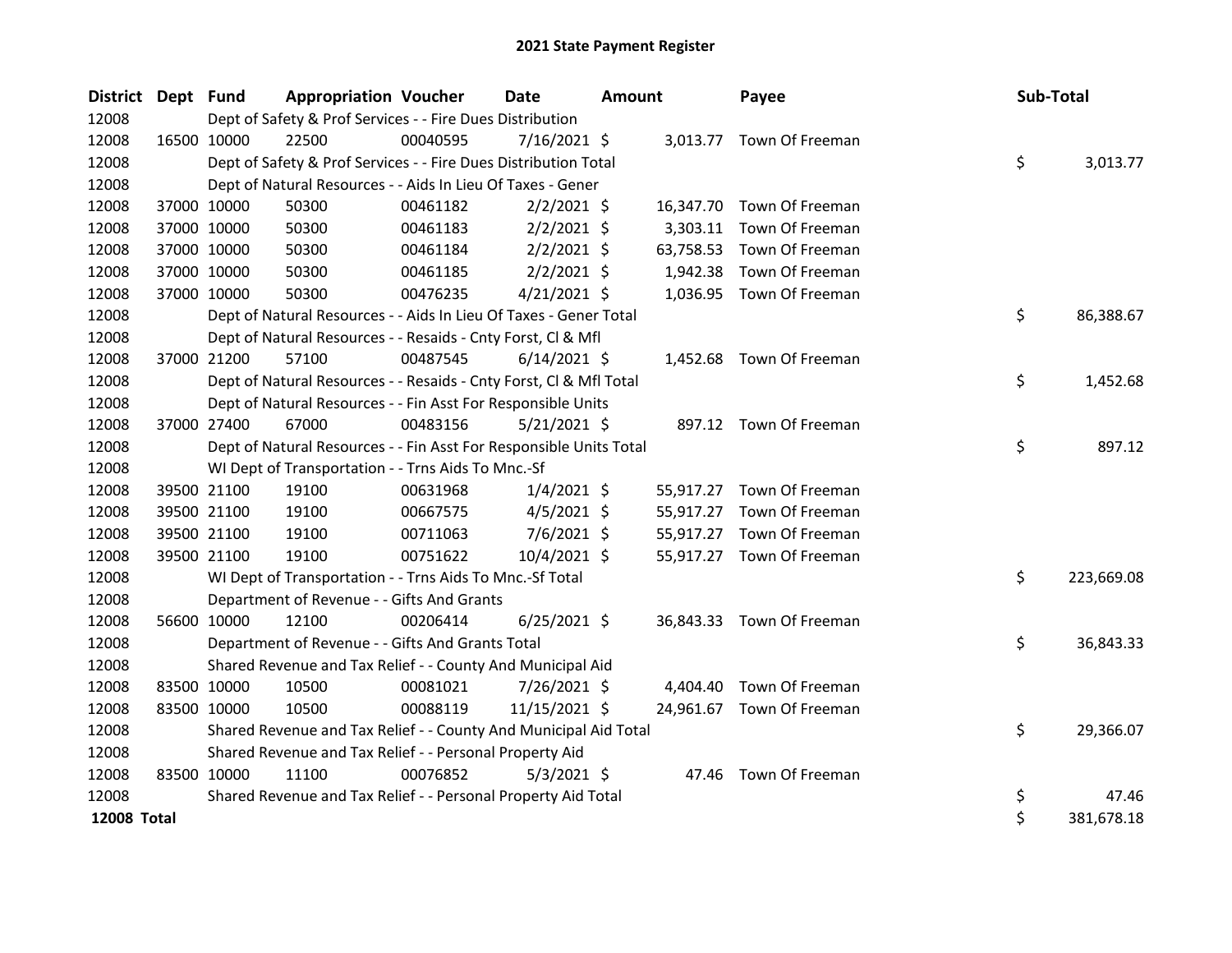| <b>District</b> | Dept Fund |             | <b>Appropriation Voucher</b>                                       |          | <b>Date</b>    | <b>Amount</b> |           | Payee                    | Sub-Total |            |
|-----------------|-----------|-------------|--------------------------------------------------------------------|----------|----------------|---------------|-----------|--------------------------|-----------|------------|
| 12010           |           |             | Dept of Safety & Prof Services - - Fire Dues Distribution          |          |                |               |           |                          |           |            |
| 12010           |           | 16500 10000 | 22500                                                              | 00040597 | 7/16/2021 \$   |               | 925.04    | Haney, Town of           |           |            |
| 12010           |           |             | Dept of Safety & Prof Services - - Fire Dues Distribution Total    |          |                |               |           |                          | \$        | 925.04     |
| 12010           |           |             | Dept of Natural Resources - - Aids In Lieu Of Taxes - Gener        |          |                |               |           |                          |           |            |
| 12010           |           | 37000 10000 | 50300                                                              | 00461189 | $2/2/2021$ \$  |               | 17,708.29 | Haney, Town of           |           |            |
| 12010           |           | 37000 10000 | 50300                                                              | 00461190 | $2/2/2021$ \$  |               | 7,895.70  | Haney, Town of           |           |            |
| 12010           |           |             | Dept of Natural Resources - - Aids In Lieu Of Taxes - Gener Total  |          |                |               |           |                          | \$        | 25,603.99  |
| 12010           |           |             | Dept of Natural Resources - - Resaids - Cnty Forst, Cl & Mfl       |          |                |               |           |                          |           |            |
| 12010           |           | 37000 21200 | 57100                                                              | 00487546 | $6/14/2021$ \$ |               | 502.04    | Haney, Town of           |           |            |
| 12010           |           |             | Dept of Natural Resources - - Resaids - Cnty Forst, Cl & Mfl Total |          |                |               |           |                          | \$        | 502.04     |
| 12010           |           |             | WI Dept of Transportation - - Trns Aids To Mnc.-Sf                 |          |                |               |           |                          |           |            |
| 12010           |           | 39500 21100 | 19100                                                              | 00631969 | $1/4/2021$ \$  |               | 27,048.69 | Haney, Town of           |           |            |
| 12010           |           | 39500 21100 | 19100                                                              | 00667576 | $4/5/2021$ \$  |               | 27,048.69 | Haney, Town of           |           |            |
| 12010           |           | 39500 21100 | 19100                                                              | 00711064 | $7/6/2021$ \$  |               | 27,048.69 | Haney, Town of           |           |            |
| 12010           |           | 39500 21100 | 19100                                                              | 00751623 | 10/4/2021 \$   |               | 27,048.69 | Haney, Town of           |           |            |
| 12010           |           |             | WI Dept of Transportation - - Trns Aids To Mnc.-Sf Total           |          |                |               |           |                          | \$        | 108,194.76 |
| 12010           |           |             | Department of Revenue - - Gifts And Grants                         |          |                |               |           |                          |           |            |
| 12010           |           | 56600 10000 | 12100                                                              | 00206415 | $6/25/2021$ \$ |               |           | 15,281.61 Haney, Town of |           |            |
| 12010           |           |             | Department of Revenue - - Gifts And Grants Total                   |          |                |               |           |                          | \$        | 15,281.61  |
| 12010           |           |             | Shared Revenue and Tax Relief - - County And Municipal Aid         |          |                |               |           |                          |           |            |
| 12010           |           | 83500 10000 | 10500                                                              | 00081022 | 7/26/2021 \$   |               |           | 6,637.11 Haney, Town of  |           |            |
| 12010           |           | 83500 10000 | 10500                                                              | 00088120 | 11/15/2021 \$  |               |           | 37,610.32 Haney, Town of |           |            |
| 12010           |           |             | Shared Revenue and Tax Relief - - County And Municipal Aid Total   |          |                |               |           |                          | \$        | 44,247.43  |
| 12010           |           |             | Shared Revenue and Tax Relief - - Exempt Computer Aid              |          |                |               |           |                          |           |            |
| 12010           |           | 83500 10000 | 10900                                                              | 00083671 | 7/26/2021 \$   |               |           | 5.19 Haney, Town of      |           |            |
| 12010           |           |             | Shared Revenue and Tax Relief - - Exempt Computer Aid Total        |          |                |               |           |                          | \$        | 5.19       |
| 12010           |           |             | Shared Revenue and Tax Relief - - Personal Property Aid            |          |                |               |           |                          |           |            |
| 12010           |           | 83500 10000 | 11100                                                              | 00076853 | $5/3/2021$ \$  |               |           | 30.75 Haney, Town of     |           |            |
| 12010           |           |             | Shared Revenue and Tax Relief - - Personal Property Aid Total      |          |                |               |           |                          | \$        | 30.75      |
| 12010 Total     |           |             |                                                                    |          |                |               |           |                          | \$        | 194,790.81 |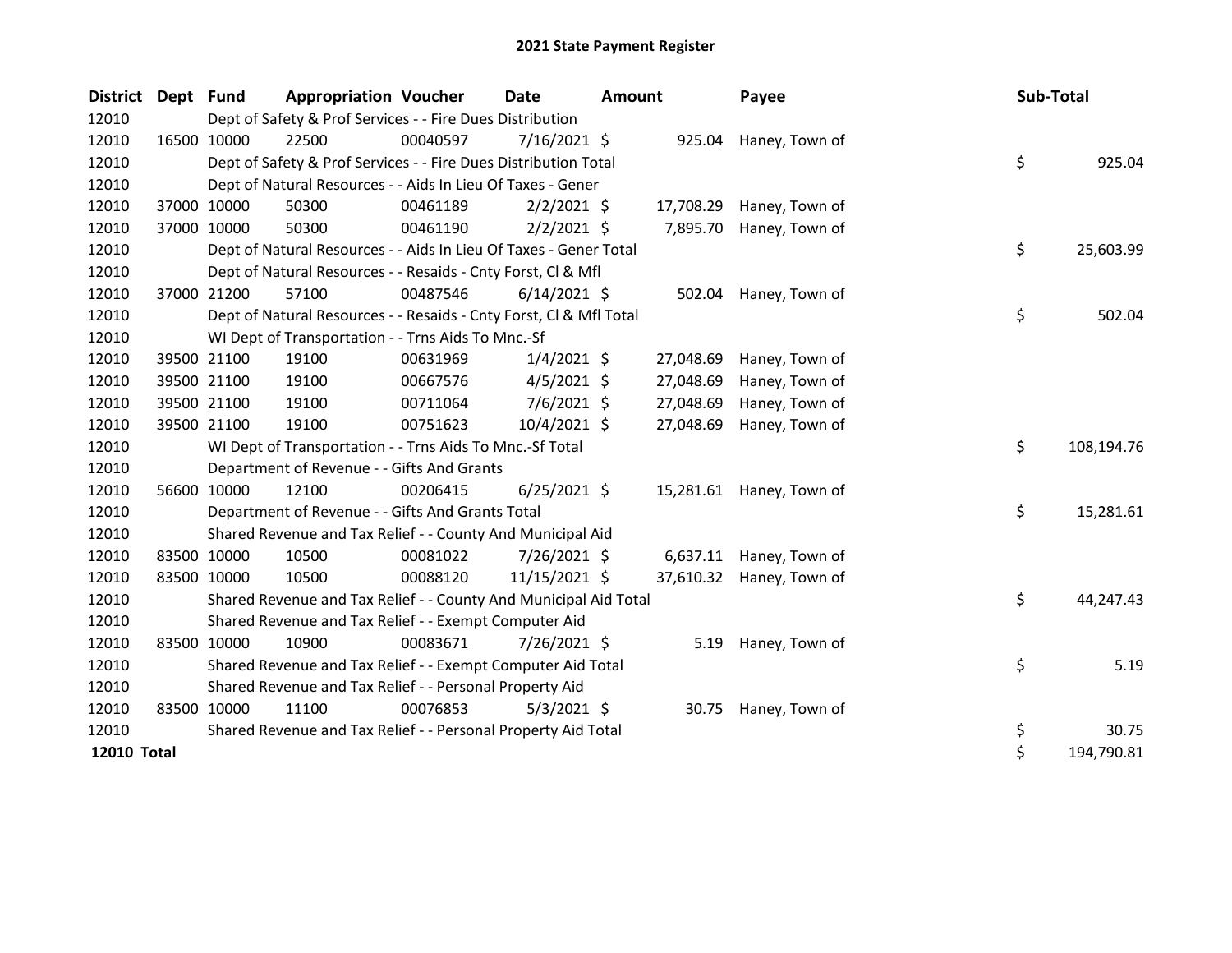| District Dept Fund |             | <b>Appropriation Voucher</b>                                       |          | Date           | Amount |           | Payee                      | Sub-Total |            |
|--------------------|-------------|--------------------------------------------------------------------|----------|----------------|--------|-----------|----------------------------|-----------|------------|
| 12012              |             | Dept of Safety & Prof Services - - Fire Dues Distribution          |          |                |        |           |                            |           |            |
| 12012              | 16500 10000 | 22500                                                              | 00040599 | 7/16/2021 \$   |        |           | 1,625.51 Town Of Marietta  |           |            |
| 12012              |             | Dept of Safety & Prof Services - - Fire Dues Distribution Total    |          |                |        |           |                            | \$        | 1,625.51   |
| 12012              |             | Dept of Natural Resources - - Aids In Lieu Of Taxes - Gener        |          |                |        |           |                            |           |            |
| 12012              | 37000 10000 | 50300                                                              | 00461196 | $2/2/2021$ \$  |        |           | 16,028.02 Town Of Marietta |           |            |
| 12012              | 37000 10000 | 50300                                                              | 00461197 | $2/2/2021$ \$  |        | 81,691.89 | Town Of Marietta           |           |            |
| 12012              | 37000 10000 | 50300                                                              | 00476326 | $4/21/2021$ \$ |        | 422.80    | Town Of Marietta           |           |            |
| 12012              | 37000 10000 | 50300                                                              | 00476327 | $4/21/2021$ \$ |        |           | 20.91 Town Of Marietta     |           |            |
| 12012              |             | Dept of Natural Resources - - Aids In Lieu Of Taxes - Gener Total  |          |                |        |           |                            | \$        | 98,163.62  |
| 12012              |             | Dept of Natural Resources - - Resaids - Cnty Forst, Cl & Mfl       |          |                |        |           |                            |           |            |
| 12012              | 37000 21200 | 57100                                                              | 00487547 | $6/14/2021$ \$ |        |           | 459.95 Town Of Marietta    |           |            |
| 12012              |             | Dept of Natural Resources - - Resaids - Cnty Forst, CI & Mfl Total |          |                |        |           |                            | \$        | 459.95     |
| 12012              |             | Dept of Natural Resources - - Aids In Lieu Of Taxes - Sum S        |          |                |        |           |                            |           |            |
| 12012              | 37000 21200 | 57900                                                              | 00476325 | $4/21/2021$ \$ |        |           | 3.67 Town Of Marietta      |           |            |
| 12012              | 37000 21200 | 57900                                                              | 00476328 | $4/21/2021$ \$ |        |           | 35.92 Town Of Marietta     |           |            |
| 12012              |             | Dept of Natural Resources - - Aids In Lieu Of Taxes - Sum S Total  |          |                |        |           |                            | \$        | 39.59      |
| 12012              |             | Dept of Natural Resources - - Fin Asst For Responsible Units       |          |                |        |           |                            |           |            |
| 12012              | 37000 27400 | 67000                                                              | 00483893 | $5/21/2021$ \$ |        |           | 2,336.12 Town Of Marietta  |           |            |
| 12012              |             | Dept of Natural Resources - - Fin Asst For Responsible Units Total |          |                |        |           |                            | \$        | 2,336.12   |
| 12012              |             | WI Dept of Transportation - - Trns Aids To Mnc.-Sf                 |          |                |        |           |                            |           |            |
| 12012              | 39500 21100 | 19100                                                              | 00631970 | $1/4/2021$ \$  |        |           | 39,505.41 Town Of Marietta |           |            |
| 12012              | 39500 21100 | 19100                                                              | 00667577 | $4/5/2021$ \$  |        |           | 39,505.41 Town Of Marietta |           |            |
| 12012              | 39500 21100 | 19100                                                              | 00711065 | $7/6/2021$ \$  |        |           | 39,505.41 Town Of Marietta |           |            |
| 12012              | 39500 21100 | 19100                                                              | 00751624 | 10/4/2021 \$   |        |           | 39,505.41 Town Of Marietta |           |            |
| 12012              |             | WI Dept of Transportation - - Trns Aids To Mnc.-Sf Total           |          |                |        |           |                            | \$        | 158,021.64 |
| 12012              |             | WI Dept of Transportation - - Loc Rd Imp Prg St Fd                 |          |                |        |           |                            |           |            |
| 12012              | 39500 21100 | 27800                                                              | 00635612 | $1/4/2021$ \$  |        |           | 31,450.50 Town Of Marietta |           |            |
| 12012              |             | WI Dept of Transportation - - Loc Rd Imp Prg St Fd Total           |          |                |        |           |                            | \$        | 31,450.50  |
| 12012              |             | Department of Revenue - - Gifts And Grants                         |          |                |        |           |                            |           |            |
| 12012              | 56600 10000 | 12100                                                              | 00206416 | $6/25/2021$ \$ |        |           | 23,707.43 Town Of Marietta |           |            |
| 12012              |             | Department of Revenue - - Gifts And Grants Total                   |          |                |        |           |                            | \$        | 23,707.43  |
| 12012              |             | Shared Revenue and Tax Relief - - County And Municipal Aid         |          |                |        |           |                            |           |            |
| 12012              | 83500 10000 | 10500                                                              | 00088121 | 11/15/2021 \$  |        | 5,349.43  | Town Of Marietta           |           |            |
| 12012              | 83500 10000 | 10500                                                              | 00089825 | 12/27/2021 \$  |        |           | 35,224.00 Town Of Marietta |           |            |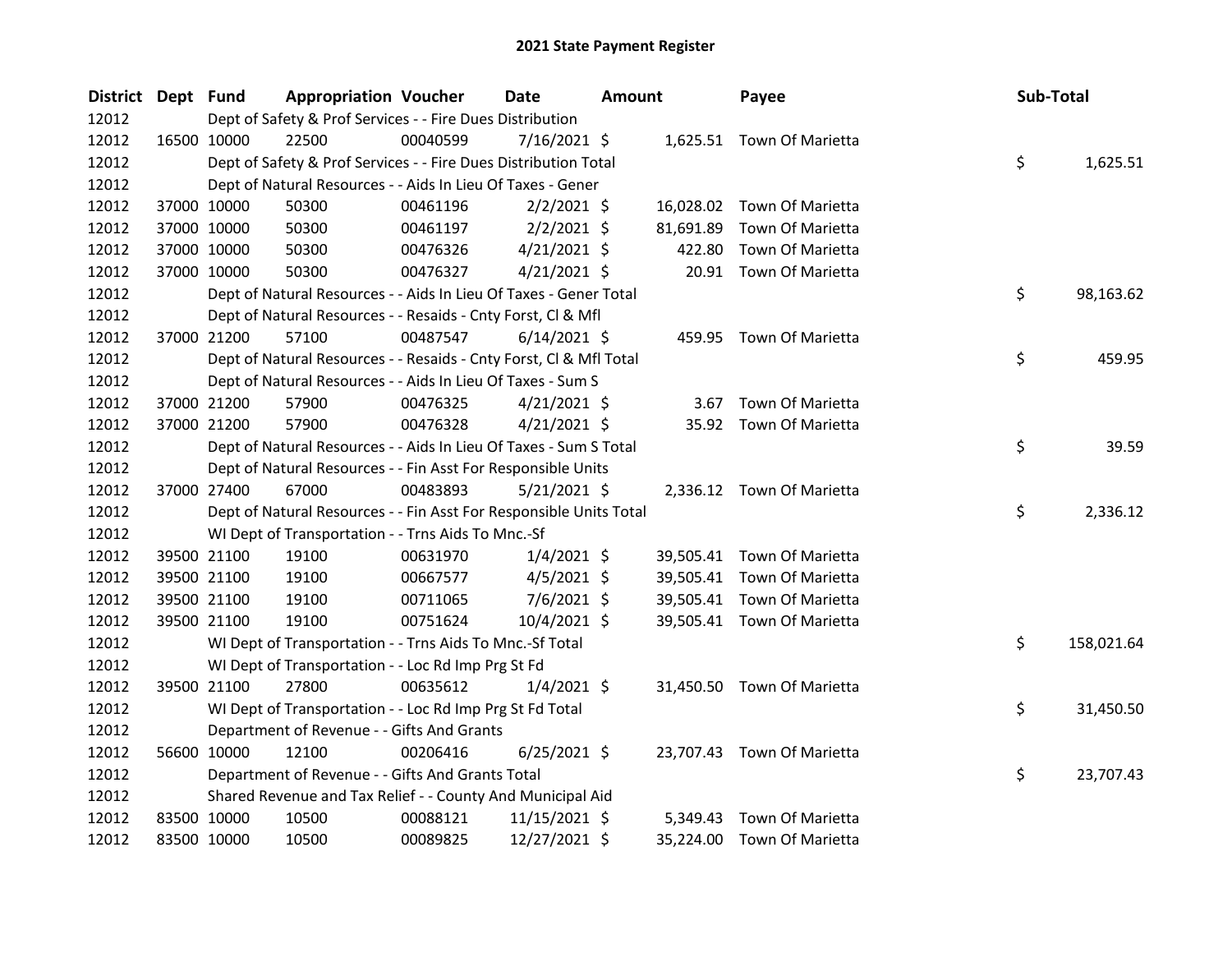| District           | Dept        | Fund        | <b>Appropriation Voucher</b>                                     |          | Date           | <b>Amount</b> |        | Payee            | <b>Sub-Total</b> |            |
|--------------------|-------------|-------------|------------------------------------------------------------------|----------|----------------|---------------|--------|------------------|------------------|------------|
| 12012              |             |             | Shared Revenue and Tax Relief - - County And Municipal Aid Total |          |                |               |        |                  | \$.              | 40,573.43  |
| 12012              |             |             | Shared Revenue and Tax Relief - - Exempt Computer Aid            |          |                |               |        |                  |                  |            |
| 12012              | 83500 10000 |             | 10900                                                            | 00083672 | 7/26/2021 \$   |               | 14.55  | Town Of Marietta |                  |            |
| 12012              |             |             | Shared Revenue and Tax Relief - - Exempt Computer Aid Total      |          |                |               |        |                  | \$               | 14.55      |
| 12012              |             |             | Shared Revenue and Tax Relief - - Utility Aid                    |          |                |               |        |                  |                  |            |
| 12012              |             | 83500 10000 | 11000                                                            | 00081023 | $7/26/2021$ \$ |               | 56.40  | Town Of Marietta |                  |            |
| 12012              |             | 83500 10000 | 11000                                                            | 00088121 | 11/15/2021 \$  |               | 337.53 | Town Of Marietta |                  |            |
| 12012              |             |             | Shared Revenue and Tax Relief - - Utility Aid Total              |          |                |               |        |                  | \$               | 393.93     |
| 12012              |             |             | Shared Revenue and Tax Relief - - Personal Property Aid          |          |                |               |        |                  |                  |            |
| 12012              | 83500 10000 |             | 11100                                                            | 00076854 | $5/3/2021$ \$  |               | 3.99   | Town Of Marietta |                  |            |
| 12012              |             |             | Shared Revenue and Tax Relief - - Personal Property Aid Total    |          |                |               |        |                  |                  | 3.99       |
| <b>12012 Total</b> |             |             |                                                                  |          |                |               |        |                  |                  | 356,790.26 |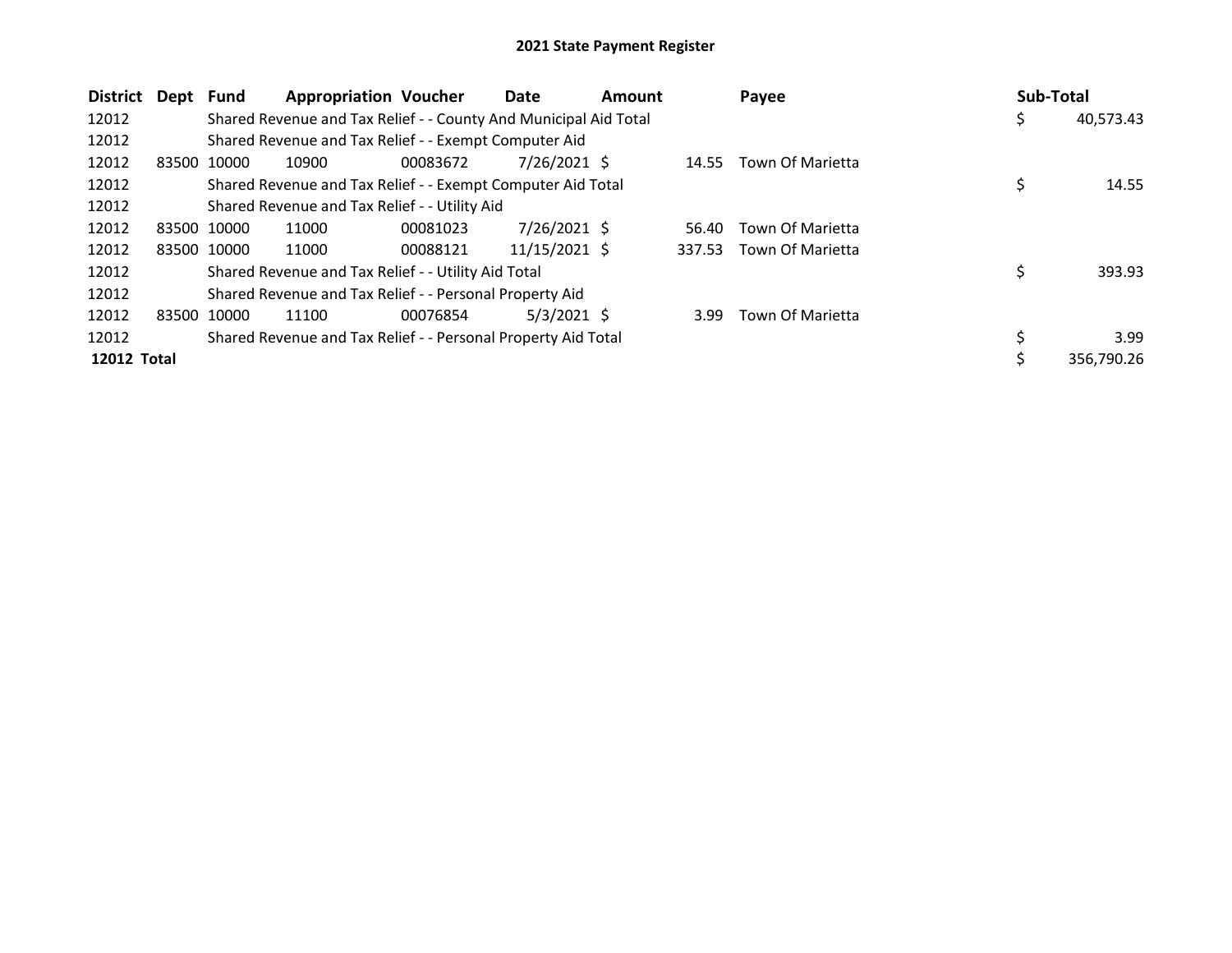| District Dept Fund |             | <b>Appropriation Voucher</b>                                       |          | <b>Date</b>    | Amount | Payee                              | Sub-Total |           |
|--------------------|-------------|--------------------------------------------------------------------|----------|----------------|--------|------------------------------------|-----------|-----------|
| 12014              |             | Dept of Safety & Prof Services - - Fire Dues Distribution          |          |                |        |                                    |           |           |
| 12014              | 16500 10000 | 22500                                                              | 00040602 | $7/16/2021$ \$ |        | 2,645.27 Town Of Prairie Du Chien  |           |           |
| 12014              |             | Dept of Safety & Prof Services - - Fire Dues Distribution Total    |          |                |        |                                    | \$        | 2,645.27  |
| 12014              |             | Dept of Natural Resources - - Aids In Lieu Of Taxes - Gener        |          |                |        |                                    |           |           |
| 12014              | 37000 10000 | 50300                                                              | 00461136 | $2/2/2021$ \$  |        | 12,371.79 Town Of Prairie Du Chien |           |           |
| 12014              | 37000 10000 | 50300                                                              | 00461137 | $2/2/2021$ \$  |        | 7.47 Town Of Prairie Du Chien      |           |           |
| 12014              |             | Dept of Natural Resources - - Aids In Lieu Of Taxes - Gener Total  |          |                |        |                                    | \$        | 12,379.26 |
| 12014              |             | Dept of Natural Resources - - Resaids - Cnty Forst, Cl & Mfl       |          |                |        |                                    |           |           |
| 12014              | 37000 21200 | 57100                                                              | 00487548 | $6/14/2021$ \$ |        | 402.80 Town Of Prairie Du Chien    |           |           |
| 12014              |             | Dept of Natural Resources - - Resaids - Cnty Forst, Cl & Mfl Total |          |                |        |                                    | \$        | 402.80    |
| 12014              |             | Dept of Natural Resources - - Aids In Lieu Of Taxes - Sum S        |          |                |        |                                    |           |           |
| 12014              | 37000 21200 | 57900                                                              | 00475893 | $4/21/2021$ \$ |        | 10.14 Town Of Prairie Du Chien     |           |           |
| 12014              |             | Dept of Natural Resources - - Aids In Lieu Of Taxes - Sum S Total  |          |                |        |                                    | \$        | 10.14     |
| 12014              |             | WI Dept of Transportation - - Trns Aids To Mnc.-Sf                 |          |                |        |                                    |           |           |
| 12014              | 39500 21100 | 19100                                                              | 00631971 | $1/4/2021$ \$  |        | 22,896.45 Town Of Prairie Du Chien |           |           |
| 12014              | 39500 21100 | 19100                                                              | 00667578 | $4/5/2021$ \$  |        | 22,896.45 Town Of Prairie Du Chien |           |           |
| 12014              | 39500 21100 | 19100                                                              | 00711066 | 7/6/2021 \$    |        | 22,896.45 Town Of Prairie Du Chien |           |           |
| 12014              | 39500 21100 | 19100                                                              | 00751625 | 10/4/2021 \$   |        | 22,896.45 Town Of Prairie Du Chien |           |           |
| 12014              |             | WI Dept of Transportation - - Trns Aids To Mnc.-Sf Total           |          |                |        |                                    | \$        | 91,585.80 |
| 12014              |             | Department of Revenue - - Gifts And Grants                         |          |                |        |                                    |           |           |
| 12014              | 56600 10000 | 12100                                                              | 00206417 | $6/25/2021$ \$ |        | 53,485.63 Town Of Prairie Du Chien |           |           |
| 12014              |             | Department of Revenue - - Gifts And Grants Total                   |          |                |        |                                    | \$        | 53,485.63 |
| 12014              |             | Shared Revenue and Tax Relief - - County And Municipal Aid         |          |                |        |                                    |           |           |
| 12014              | 83500 10000 | 10500                                                              | 00081024 | 7/26/2021 \$   |        | 7,991.52 Town Of Prairie Du Chien  |           |           |
| 12014              | 83500 10000 | 10500                                                              | 00088122 | 11/15/2021 \$  |        | 45,285.26 Town Of Prairie Du Chien |           |           |
| 12014              |             | Shared Revenue and Tax Relief - - County And Municipal Aid Total   |          |                |        |                                    | \$        | 53,276.78 |
| 12014              |             | Shared Revenue and Tax Relief - - Exempt Computer Aid              |          |                |        |                                    |           |           |
| 12014              | 83500 10000 | 10900                                                              | 00083673 | 7/26/2021 \$   |        | 66.51 Town Of Prairie Du Chien     |           |           |
| 12014              |             | Shared Revenue and Tax Relief - - Exempt Computer Aid Total        |          |                |        |                                    | \$        | 66.51     |
| 12014              |             | Shared Revenue and Tax Relief - - Utility Aid                      |          |                |        |                                    |           |           |
| 12014              | 83500 10000 | 11000                                                              | 00081024 | 7/26/2021 \$   |        | 114.54 Town Of Prairie Du Chien    |           |           |
| 12014              | 83500 10000 | 11000                                                              | 00088122 | 11/15/2021 \$  |        | 708.97 Town Of Prairie Du Chien    |           |           |
| 12014              |             | Shared Revenue and Tax Relief - - Utility Aid Total                |          |                |        |                                    | \$        | 823.51    |
| 12014              |             | Shared Revenue and Tax Relief - - Personal Property Aid            |          |                |        |                                    |           |           |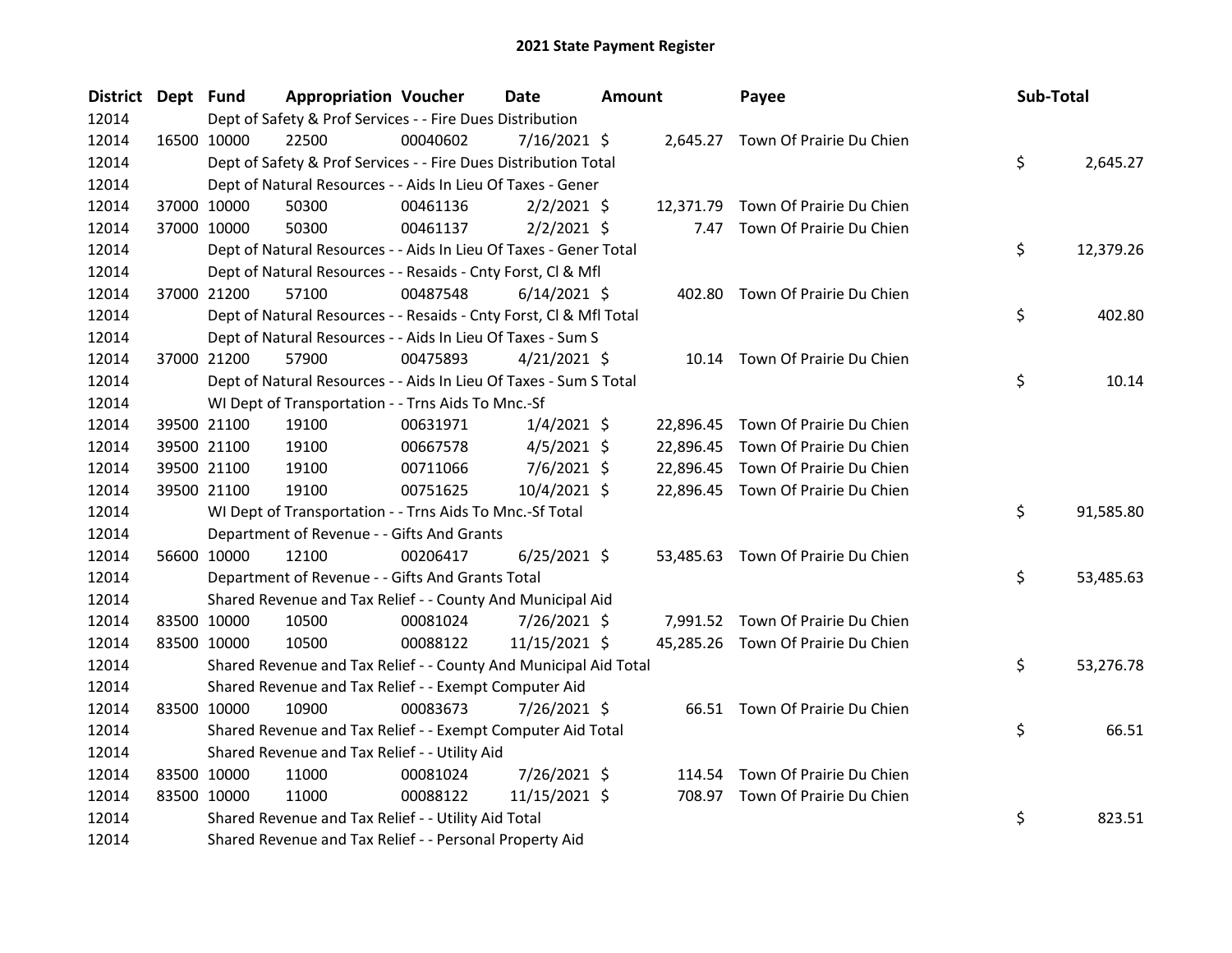| <b>District</b> | Dept Fund |             | <b>Appropriation Voucher</b>                                    |          | Date           | <b>Amount</b> |           | <b>Pavee</b>             | <b>Sub-Total</b> |
|-----------------|-----------|-------------|-----------------------------------------------------------------|----------|----------------|---------------|-----------|--------------------------|------------------|
| 12014           |           | 83500 10000 | 11100                                                           | 00076855 | $5/3/2021$ \$  |               | 1,078.12  | Town Of Prairie Du Chien |                  |
| 12014           |           |             | Shared Revenue and Tax Relief - - Personal Property Aid Total   |          |                |               |           |                          | 1,078.12         |
| 12014           |           |             | Shared Revenue and Tax Relief - - Lottery & Gaming Credit       |          |                |               |           |                          |                  |
| 12014           |           | 83500 52100 | 36300                                                           | 00074109 | $3/22/2021$ \$ |               | 17.248.00 | Town Of Prairie Du Chien |                  |
| 12014           |           |             | Shared Revenue and Tax Relief - - Lottery & Gaming Credit Total |          |                |               |           |                          | 17,248.00        |
| 12014 Total     |           |             |                                                                 |          |                |               |           |                          | 233,001.82       |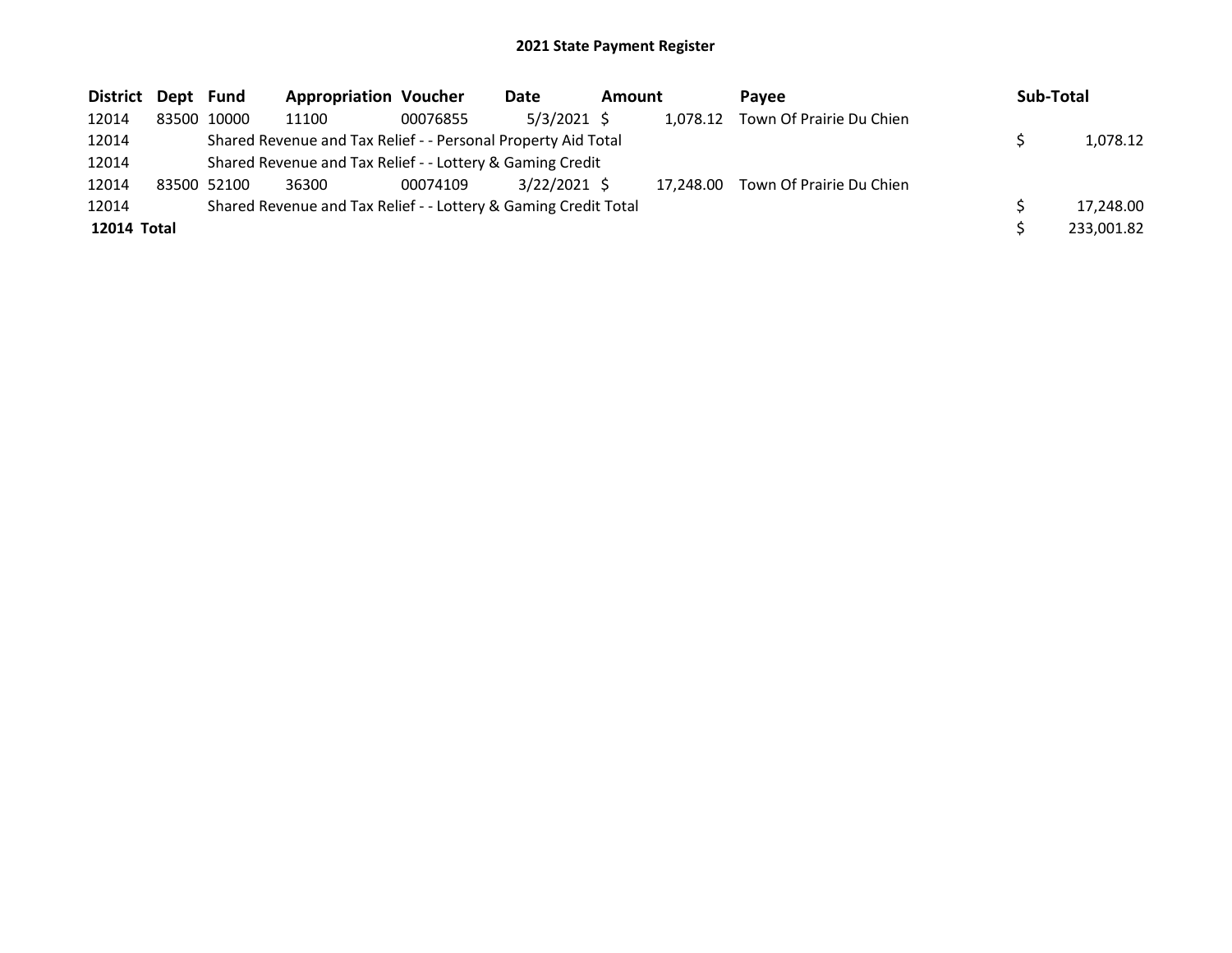| District Dept Fund |                                                                                     | <b>Appropriation Voucher</b>                                       |          | <b>Date</b>    | <b>Amount</b> |           | Payee                   |  | Sub-Total |            |
|--------------------|-------------------------------------------------------------------------------------|--------------------------------------------------------------------|----------|----------------|---------------|-----------|-------------------------|--|-----------|------------|
| 12016              | Dept of Safety & Prof Services - - Fire Dues Distribution<br>1,339.05 Town Of Scott |                                                                    |          |                |               |           |                         |  |           |            |
| 12016              | 16500 10000                                                                         | 22500                                                              | 00040603 | $7/15/2021$ \$ |               |           |                         |  |           |            |
| 12016              |                                                                                     | Dept of Safety & Prof Services - - Fire Dues Distribution Total    |          |                |               |           |                         |  | \$        | 1,339.05   |
| 12016              |                                                                                     | Dept of Natural Resources - - Aids In Lieu Of Taxes - Gener        |          |                |               |           |                         |  |           |            |
| 12016              | 37000 10000                                                                         | 50300                                                              | 00461214 | $2/1/2021$ \$  |               |           | 2,504.23 Town Of Scott  |  |           |            |
| 12016              |                                                                                     | Dept of Natural Resources - - Aids In Lieu Of Taxes - Gener Total  |          |                |               |           |                         |  | \$        | 2,504.23   |
| 12016              |                                                                                     | Dept of Natural Resources - - Resaids - Cnty Forst, Cl & Mfl       |          |                |               |           |                         |  |           |            |
| 12016              | 37000 21200                                                                         | 57100                                                              | 00487549 | $6/14/2021$ \$ |               |           | 877.69 Town Of Scott    |  |           |            |
| 12016              |                                                                                     | Dept of Natural Resources - - Resaids - Cnty Forst, CI & Mfl Total |          |                |               |           |                         |  | \$        | 877.69     |
| 12016              |                                                                                     | Dept of Natural Resources - - Fin Asst For Responsible Units       |          |                |               |           |                         |  |           |            |
| 12016              | 37000 27400                                                                         | 67000                                                              | 00483277 | $5/21/2021$ \$ |               |           | 1,241.06 Town Of Scott  |  |           |            |
| 12016              |                                                                                     | Dept of Natural Resources - - Fin Asst For Responsible Units Total |          |                |               |           |                         |  | \$        | 1,241.06   |
| 12016              |                                                                                     | WI Dept of Transportation - - Trns Aids To Mnc.-Sf                 |          |                |               |           |                         |  |           |            |
| 12016              | 39500 21100                                                                         | 19100                                                              | 00631972 | $1/4/2021$ \$  |               | 34,026.03 | Town Of Scott           |  |           |            |
| 12016              | 39500 21100                                                                         | 19100                                                              | 00667579 | $4/5/2021$ \$  |               | 34,026.03 | Town Of Scott           |  |           |            |
| 12016              | 39500 21100                                                                         | 19100                                                              | 00711067 | $7/6/2021$ \$  |               | 34,026.03 | Town Of Scott           |  |           |            |
| 12016              | 39500 21100                                                                         | 19100                                                              | 00751626 | 10/4/2021 \$   |               | 34,026.03 | Town Of Scott           |  |           |            |
| 12016              |                                                                                     | WI Dept of Transportation - - Trns Aids To Mnc.-Sf Total           |          |                |               |           |                         |  | \$        | 136,104.12 |
| 12016              |                                                                                     | Department of Revenue - - Gifts And Grants                         |          |                |               |           |                         |  |           |            |
| 12016              | 56600 10000                                                                         | 12100                                                              | 00206418 | $6/25/2021$ \$ |               |           | 25,120.45 Town Of Scott |  |           |            |
| 12016              |                                                                                     | Department of Revenue - - Gifts And Grants Total                   |          |                |               |           |                         |  | \$        | 25,120.45  |
| 12016              |                                                                                     | Shared Revenue and Tax Relief - - County And Municipal Aid         |          |                |               |           |                         |  |           |            |
| 12016              | 83500 10000                                                                         | 10500                                                              | 00081025 | 7/26/2021 \$   |               |           | 5,570.67 Town Of Scott  |  |           |            |
| 12016              | 83500 10000                                                                         | 10500                                                              | 00088123 | 11/15/2021 \$  |               |           | 31,567.14 Town Of Scott |  |           |            |
| 12016              |                                                                                     | Shared Revenue and Tax Relief - - County And Municipal Aid Total   |          |                |               |           |                         |  | \$        | 37,137.81  |
| 12016              |                                                                                     | Shared Revenue and Tax Relief - - Exempt Computer Aid              |          |                |               |           |                         |  |           |            |
| 12016              | 83500 10000                                                                         | 10900                                                              | 00083674 | 7/26/2021 \$   |               |           | 21.83 Town Of Scott     |  |           |            |
| 12016              |                                                                                     | Shared Revenue and Tax Relief - - Exempt Computer Aid Total        |          |                |               |           |                         |  | \$        | 21.83      |
| 12016              |                                                                                     | Shared Revenue and Tax Relief - - Utility Aid                      |          |                |               |           |                         |  |           |            |
| 12016              | 83500 10000                                                                         | 11000                                                              | 00081025 | 7/26/2021 \$   |               |           | 25.72 Town Of Scott     |  |           |            |
| 12016              | 83500 10000                                                                         | 11000                                                              | 00088123 | 11/15/2021 \$  |               |           | 153.95 Town Of Scott    |  |           |            |
| 12016              |                                                                                     | Shared Revenue and Tax Relief - - Utility Aid Total                |          |                |               |           |                         |  | \$        | 179.67     |
| 12016              |                                                                                     | Shared Revenue and Tax Relief - - Personal Property Aid            |          |                |               |           |                         |  |           |            |
| 12016              | 83500 10000                                                                         | 11100                                                              | 00076856 | $5/3/2021$ \$  |               |           | 87.80 Town Of Scott     |  |           |            |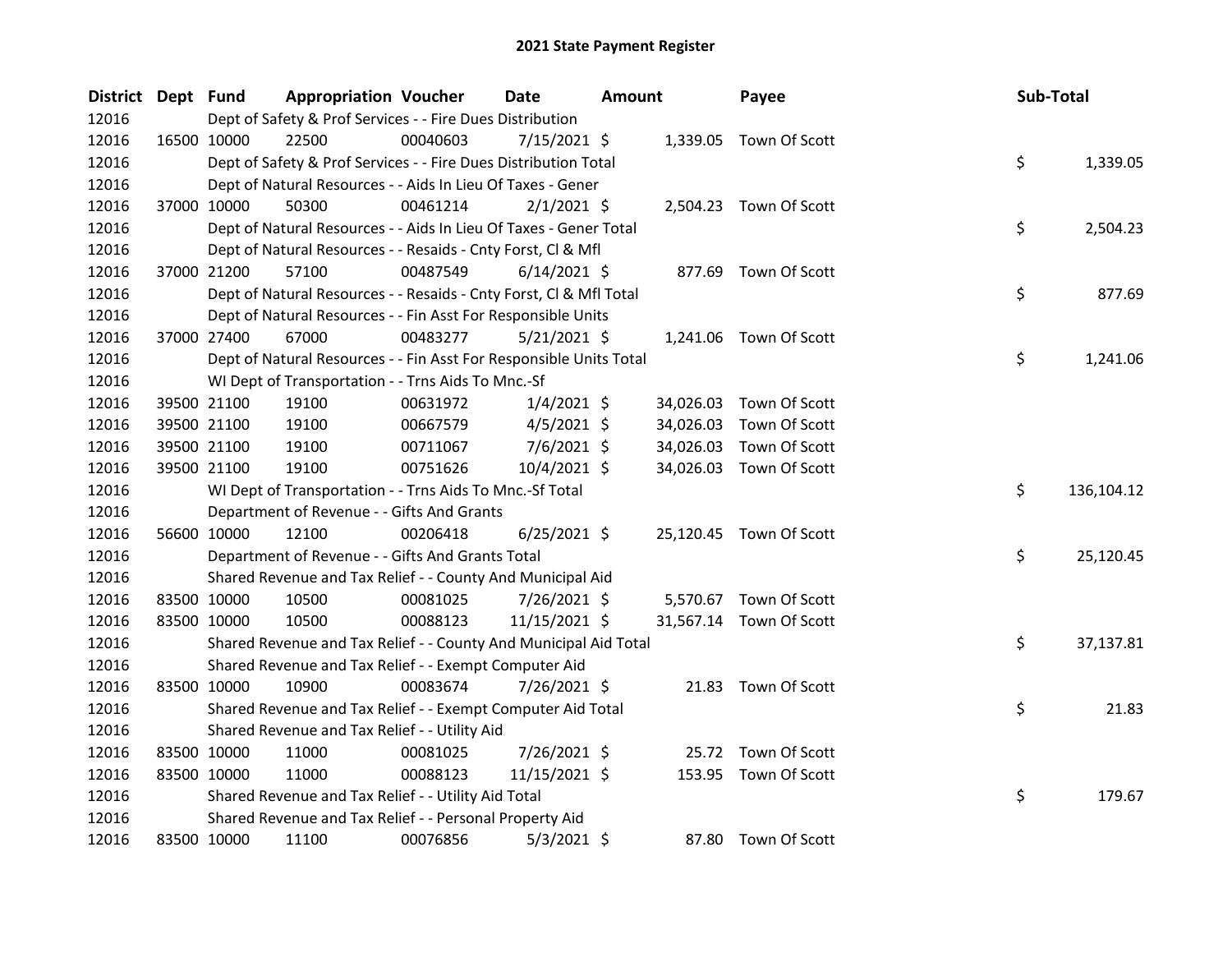|             | District Dept Fund | <b>Appropriation Voucher</b>                                  |  | Date | Amount | <b>Pavee</b> |  | Sub-Total |            |
|-------------|--------------------|---------------------------------------------------------------|--|------|--------|--------------|--|-----------|------------|
| 12016       |                    | Shared Revenue and Tax Relief - - Personal Property Aid Total |  |      |        |              |  |           |            |
| 12016 Total |                    |                                                               |  |      |        |              |  |           | 204.613.71 |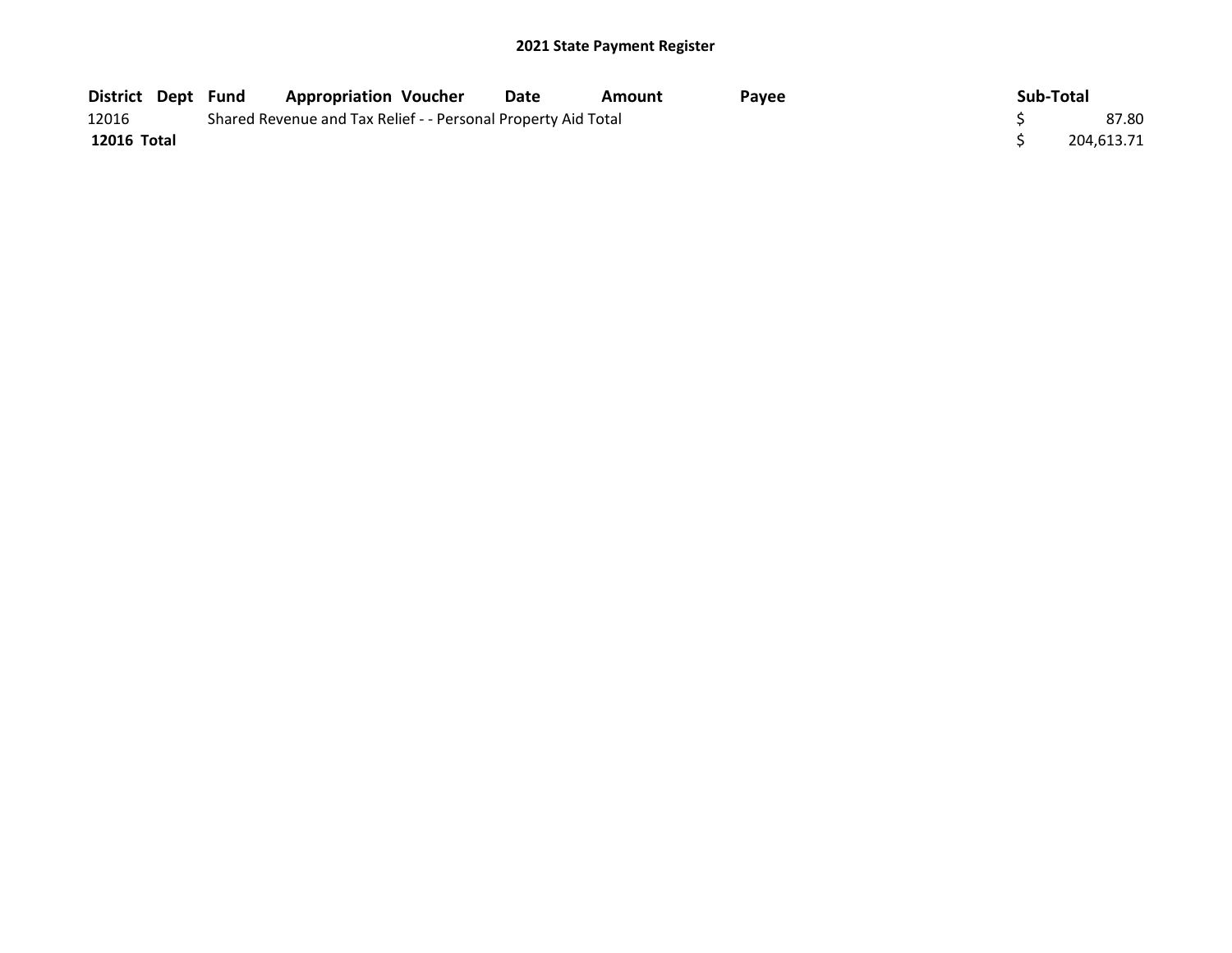| District Dept Fund |             | <b>Appropriation Voucher</b>                                       |          | Date           | <b>Amount</b> |           | Payee                    |  | Sub-Total |            |  |
|--------------------|-------------|--------------------------------------------------------------------|----------|----------------|---------------|-----------|--------------------------|--|-----------|------------|--|
| 12018              |             | Dept of Safety & Prof Services - - Fire Dues Distribution          |          |                |               |           |                          |  |           |            |  |
| 12018              | 16500 10000 | 22500                                                              | 00040604 | $7/16/2021$ \$ |               |           | 3,310.33 Town Of Seneca  |  |           |            |  |
| 12018              |             | Dept of Safety & Prof Services - - Fire Dues Distribution Total    |          |                |               |           |                          |  | \$        | 3,310.33   |  |
| 12018              |             | Dept of Natural Resources - - Aids In Lieu Of Taxes - Gener        |          |                |               |           |                          |  |           |            |  |
| 12018              | 37000 10000 | 50300                                                              | 00461215 | $2/2/2021$ \$  |               |           | 1,148.74 Town Of Seneca  |  |           |            |  |
| 12018              |             | Dept of Natural Resources - - Aids In Lieu Of Taxes - Gener Total  |          |                |               |           |                          |  | \$        | 1,148.74   |  |
| 12018              |             | Dept of Natural Resources - - Seg Earned                           |          |                |               |           |                          |  |           |            |  |
| 12018              | 37000 21200 | 100SE                                                              | 00456001 | $1/12/2021$ \$ |               | 359.13    | Town Of Seneca           |  |           |            |  |
| 12018              | 37000 21200 | 100SE                                                              | 00497480 | $7/15/2021$ \$ |               |           | 938.00 Town Of Seneca    |  |           |            |  |
| 12018              |             | Dept of Natural Resources - - Seg Earned Total                     |          |                |               |           |                          |  | \$        | 1,297.13   |  |
| 12018              |             | Dept of Natural Resources - - Resaids - Cnty Forst, Cl & Mfl       |          |                |               |           |                          |  |           |            |  |
| 12018              | 37000 21200 | 57100                                                              | 00487550 | $6/14/2021$ \$ |               |           | 982.95 Town Of Seneca    |  |           |            |  |
| 12018              |             | Dept of Natural Resources - - Resaids - Cnty Forst, Cl & Mfl Total |          |                |               |           |                          |  | \$        | 982.95     |  |
| 12018              |             | Dept of Natural Resources - - Fin Asst For Responsible Units       |          |                |               |           |                          |  |           |            |  |
| 12018              | 37000 27400 | 67000                                                              | 00483287 | $5/21/2021$ \$ |               |           | 1,745.89 Town Of Seneca  |  |           |            |  |
| 12018              |             | Dept of Natural Resources - - Fin Asst For Responsible Units Total |          |                |               |           |                          |  | \$        | 1,745.89   |  |
| 12018              |             | WI Dept of Transportation - - Trns Aids To Mnc.-Sf                 |          |                |               |           |                          |  |           |            |  |
| 12018              | 39500 21100 | 19100                                                              | 00631973 | $1/4/2021$ \$  |               |           | 43,894.17 Town Of Seneca |  |           |            |  |
| 12018              | 39500 21100 | 19100                                                              | 00667580 | $4/5/2021$ \$  |               |           | 43,894.17 Town Of Seneca |  |           |            |  |
| 12018              | 39500 21100 | 19100                                                              | 00711068 | $7/6/2021$ \$  |               | 43,894.17 | Town Of Seneca           |  |           |            |  |
| 12018              | 39500 21100 | 19100                                                              | 00751627 | $10/4/2021$ \$ |               |           | 43,894.17 Town Of Seneca |  |           |            |  |
| 12018              |             | WI Dept of Transportation - - Trns Aids To Mnc.-Sf Total           |          |                |               |           |                          |  | \$        | 175,576.68 |  |
| 12018              |             | Department of Revenue - - Gifts And Grants                         |          |                |               |           |                          |  |           |            |  |
| 12018              | 56600 10000 | 12100                                                              | 00206419 | $6/25/2021$ \$ |               |           | 46,891.51 Town Of Seneca |  |           |            |  |
| 12018              |             | Department of Revenue - - Gifts And Grants Total                   |          |                |               |           |                          |  | \$        | 46,891.51  |  |
| 12018              |             | Shared Revenue and Tax Relief - - County And Municipal Aid         |          |                |               |           |                          |  |           |            |  |
| 12018              | 83500 10000 | 10500                                                              | 00081026 | 7/26/2021 \$   |               |           | 6,311.22 Town Of Seneca  |  |           |            |  |
| 12018              | 83500 10000 | 10500                                                              | 00088124 | 11/15/2021 \$  |               |           | 35,763.60 Town Of Seneca |  |           |            |  |
| 12018              |             | Shared Revenue and Tax Relief - - County And Municipal Aid Total   |          |                |               |           |                          |  | \$        | 42,074.82  |  |
| 12018              |             | Shared Revenue and Tax Relief - - Exempt Computer Aid              |          |                |               |           |                          |  |           |            |  |
| 12018              | 83500 10000 | 10900                                                              | 00083675 | 7/26/2021 \$   |               |           | 93.53 Town Of Seneca     |  |           |            |  |
| 12018              |             | Shared Revenue and Tax Relief - - Exempt Computer Aid Total        |          |                |               |           |                          |  | \$        | 93.53      |  |
| 12018              |             | Shared Revenue and Tax Relief - - Utility Aid                      |          |                |               |           |                          |  |           |            |  |
| 12018              | 83500 10000 | 11000                                                              | 00081026 | 7/26/2021 \$   |               |           | 553.54 Town Of Seneca    |  |           |            |  |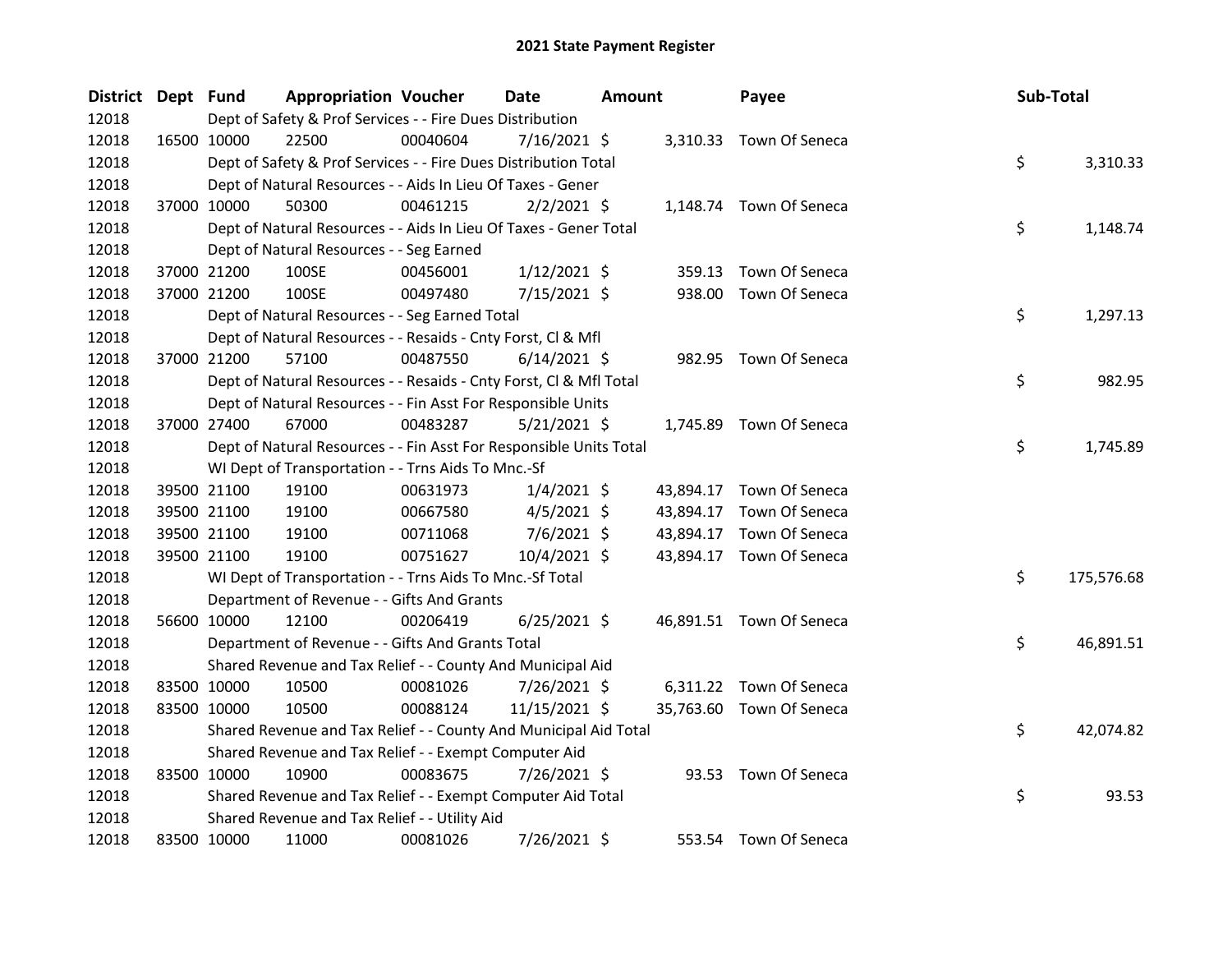| District Dept Fund |             | <b>Appropriation Voucher</b>                                  |          | Date            | <b>Amount</b> |          | <b>Pavee</b>         | Sub-Total  |
|--------------------|-------------|---------------------------------------------------------------|----------|-----------------|---------------|----------|----------------------|------------|
| 12018              | 83500 10000 | 11000                                                         | 00088124 | $11/15/2021$ \$ |               | 3,287.08 | Town Of Seneca       |            |
| 12018              |             | Shared Revenue and Tax Relief - - Utility Aid Total           |          |                 |               |          |                      | 3,840.62   |
| 12018              |             | Shared Revenue and Tax Relief - - Personal Property Aid       |          |                 |               |          |                      |            |
| 12018              | 83500 10000 | 11100                                                         | 00076857 | $5/3/2021$ \$   |               |          | 45.79 Town Of Seneca |            |
| 12018              |             | Shared Revenue and Tax Relief - - Personal Property Aid Total |          |                 |               |          |                      | 45.79      |
| <b>12018 Total</b> |             |                                                               |          |                 |               |          |                      | 277,007.99 |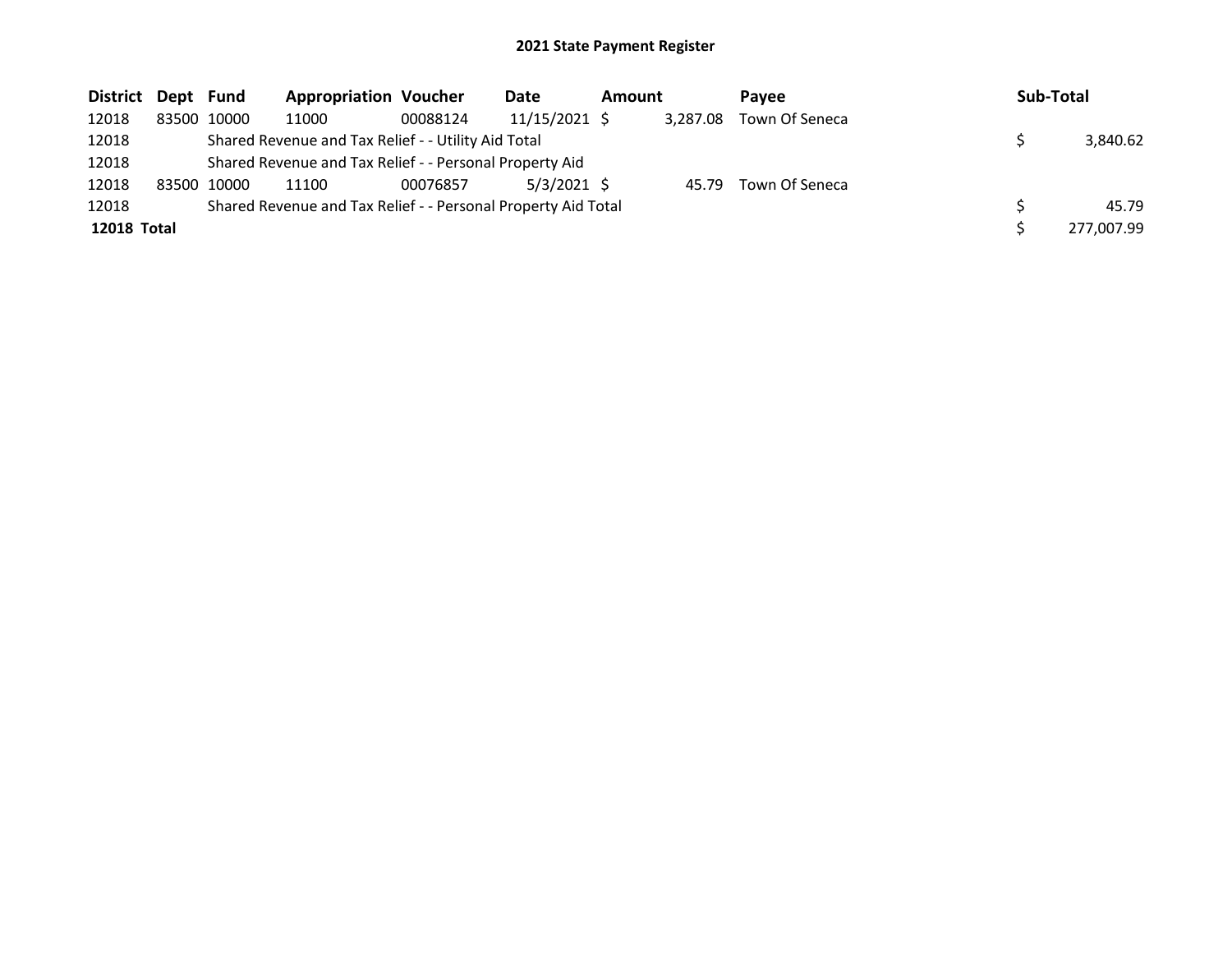| District Dept Fund |             |             | <b>Appropriation Voucher</b>                                                        |          | <b>Date</b>    | <b>Amount</b> |        | Payee                   |  | Sub-Total |            |
|--------------------|-------------|-------------|-------------------------------------------------------------------------------------|----------|----------------|---------------|--------|-------------------------|--|-----------|------------|
| 12020              |             |             | Dept of Safety & Prof Services - - Fire Dues Distribution<br>1,770.03 Town Of Utica |          |                |               |        |                         |  |           |            |
| 12020              |             | 16500 10000 | 22500                                                                               | 00040607 | $7/16/2021$ \$ |               |        |                         |  |           |            |
| 12020              |             |             | Dept of Safety & Prof Services - - Fire Dues Distribution Total                     |          |                |               |        |                         |  | \$        | 1,770.03   |
| 12020              |             |             | Dept of Natural Resources - - Aids In Lieu Of Taxes - Gener                         |          |                |               |        |                         |  |           |            |
| 12020              |             | 37000 10000 | 50300                                                                               | 00461226 | $2/2/2021$ \$  |               |        | 460.46 Town Of Utica    |  |           |            |
| 12020              |             |             | Dept of Natural Resources - - Aids In Lieu Of Taxes - Gener Total                   |          |                |               |        |                         |  | \$        | 460.46     |
| 12020              |             |             | Dept of Natural Resources - - Resaids - Cnty Forst, Cl & Mfl                        |          |                |               |        |                         |  |           |            |
| 12020              |             | 37000 21200 | 57100                                                                               | 00487551 | $6/14/2021$ \$ |               |        | 834.84 Town Of Utica    |  |           |            |
| 12020              |             |             | Dept of Natural Resources - - Resaids - Cnty Forst, Cl & Mfl Total                  |          |                |               |        |                         |  | \$        | 834.84     |
| 12020              |             |             | Dept of Natural Resources - - Fin Asst For Responsible Units                        |          |                |               |        |                         |  |           |            |
| 12020              |             | 37000 27400 | 67000                                                                               | 00483965 | $5/21/2021$ \$ |               |        | 612.61 Town Of Utica    |  |           |            |
| 12020              |             |             | Dept of Natural Resources - - Fin Asst For Responsible Units Total                  |          |                |               |        |                         |  | \$        | 612.61     |
| 12020              |             |             | WI Dept of Transportation - - Trns Aids To Mnc.-Sf                                  |          |                |               |        |                         |  |           |            |
| 12020              |             | 39500 21100 | 19100                                                                               | 00631974 | $1/4/2021$ \$  |               |        | 50,805.81 Town Of Utica |  |           |            |
| 12020              |             | 39500 21100 | 19100                                                                               | 00667581 | $4/5/2021$ \$  |               |        | 50,805.81 Town Of Utica |  |           |            |
| 12020              |             | 39500 21100 | 19100                                                                               | 00711069 | $7/6/2021$ \$  |               |        | 50,805.81 Town Of Utica |  |           |            |
| 12020              |             | 39500 21100 | 19100                                                                               | 00751628 | $10/4/2021$ \$ |               |        | 50,805.81 Town Of Utica |  |           |            |
| 12020              |             |             | WI Dept of Transportation - - Trns Aids To Mnc.-Sf Total                            |          |                |               |        |                         |  | \$        | 203,223.24 |
| 12020              |             |             | WI Dept of Transportation - - Loc Rd Imp Prg St Fd                                  |          |                |               |        |                         |  |           |            |
| 12020              |             | 39500 21100 | 27800                                                                               | 00666659 | $3/19/2021$ \$ |               |        | 51,523.14 Town Of Utica |  |           |            |
| 12020              |             |             | WI Dept of Transportation - - Loc Rd Imp Prg St Fd Total                            |          |                |               |        |                         |  | \$        | 51,523.14  |
| 12020              |             |             | Department of Revenue - - Gifts And Grants                                          |          |                |               |        |                         |  |           |            |
| 12020              |             | 56600 10000 | 12100                                                                               | 00206420 | $6/25/2021$ \$ |               |        | 34,331.29 Town Of Utica |  |           |            |
| 12020              |             |             | Department of Revenue - - Gifts And Grants Total                                    |          |                |               |        |                         |  | \$        | 34,331.29  |
| 12020              |             |             | Shared Revenue and Tax Relief - - County And Municipal Aid                          |          |                |               |        |                         |  |           |            |
| 12020              |             | 83500 10000 | 10500                                                                               | 00081027 | 7/26/2021 \$   |               |        | 9,916.29 Town Of Utica  |  |           |            |
| 12020              |             | 83500 10000 | 10500                                                                               | 00088125 | 11/15/2021 \$  |               |        | 56,192.31 Town Of Utica |  |           |            |
| 12020              |             |             | Shared Revenue and Tax Relief - - County And Municipal Aid Total                    |          |                |               |        |                         |  | \$        | 66,108.60  |
| 12020              |             |             | Shared Revenue and Tax Relief - - Exempt Computer Aid                               |          |                |               |        |                         |  |           |            |
| 12020              |             | 83500 10000 | 10900                                                                               | 00083676 | 7/26/2021 \$   |               | 2.08   | Town Of Utica           |  |           |            |
| 12020              |             |             | Shared Revenue and Tax Relief - - Exempt Computer Aid Total                         |          |                |               |        |                         |  | \$        | 2.08       |
| 12020              |             |             | Shared Revenue and Tax Relief - - Utility Aid                                       |          |                |               |        |                         |  |           |            |
| 12020              |             | 83500 10000 | 11000                                                                               | 00081027 | 7/26/2021 \$   |               | 202.37 | Town Of Utica           |  |           |            |
| 12020              | 83500 10000 |             | 11000                                                                               | 00088125 | 11/15/2021 \$  |               |        | 1,186.65 Town Of Utica  |  |           |            |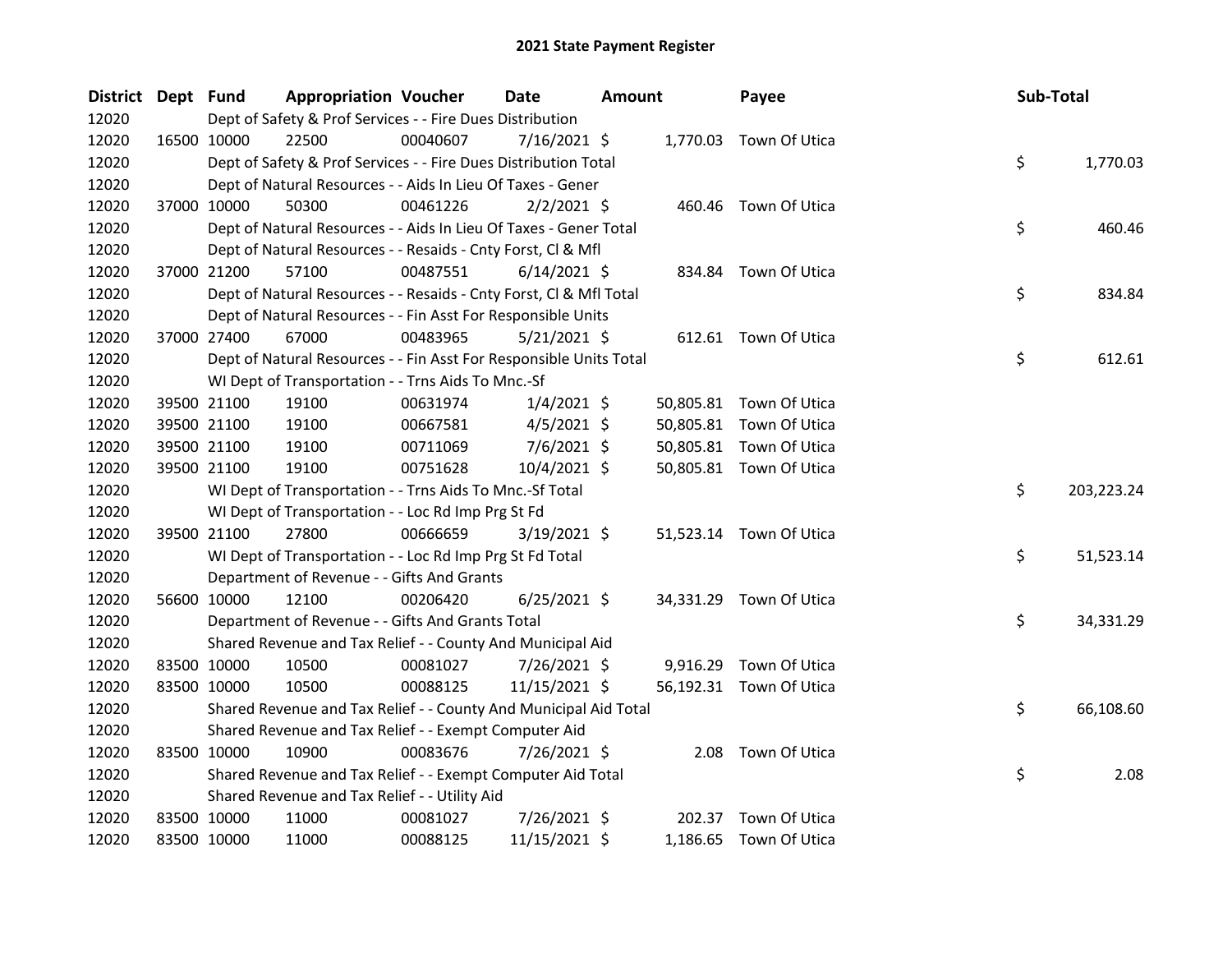| District Dept | Fund                                                          | <b>Appropriation Voucher</b>                            |          | Date          | Amount |  | Payee               |  | Sub-Total |            |
|---------------|---------------------------------------------------------------|---------------------------------------------------------|----------|---------------|--------|--|---------------------|--|-----------|------------|
| 12020         |                                                               | Shared Revenue and Tax Relief - - Utility Aid Total     |          |               |        |  |                     |  |           | 1,389.02   |
| 12020         |                                                               | Shared Revenue and Tax Relief - - Personal Property Aid |          |               |        |  |                     |  |           |            |
| 12020         | 83500 10000                                                   | 11100                                                   | 00076858 | $5/3/2021$ \$ |        |  | 15.45 Town Of Utica |  |           |            |
| 12020         | Shared Revenue and Tax Relief - - Personal Property Aid Total |                                                         |          |               |        |  |                     |  |           | 15.45      |
| 12020 Total   |                                                               |                                                         |          |               |        |  |                     |  |           | 360.270.76 |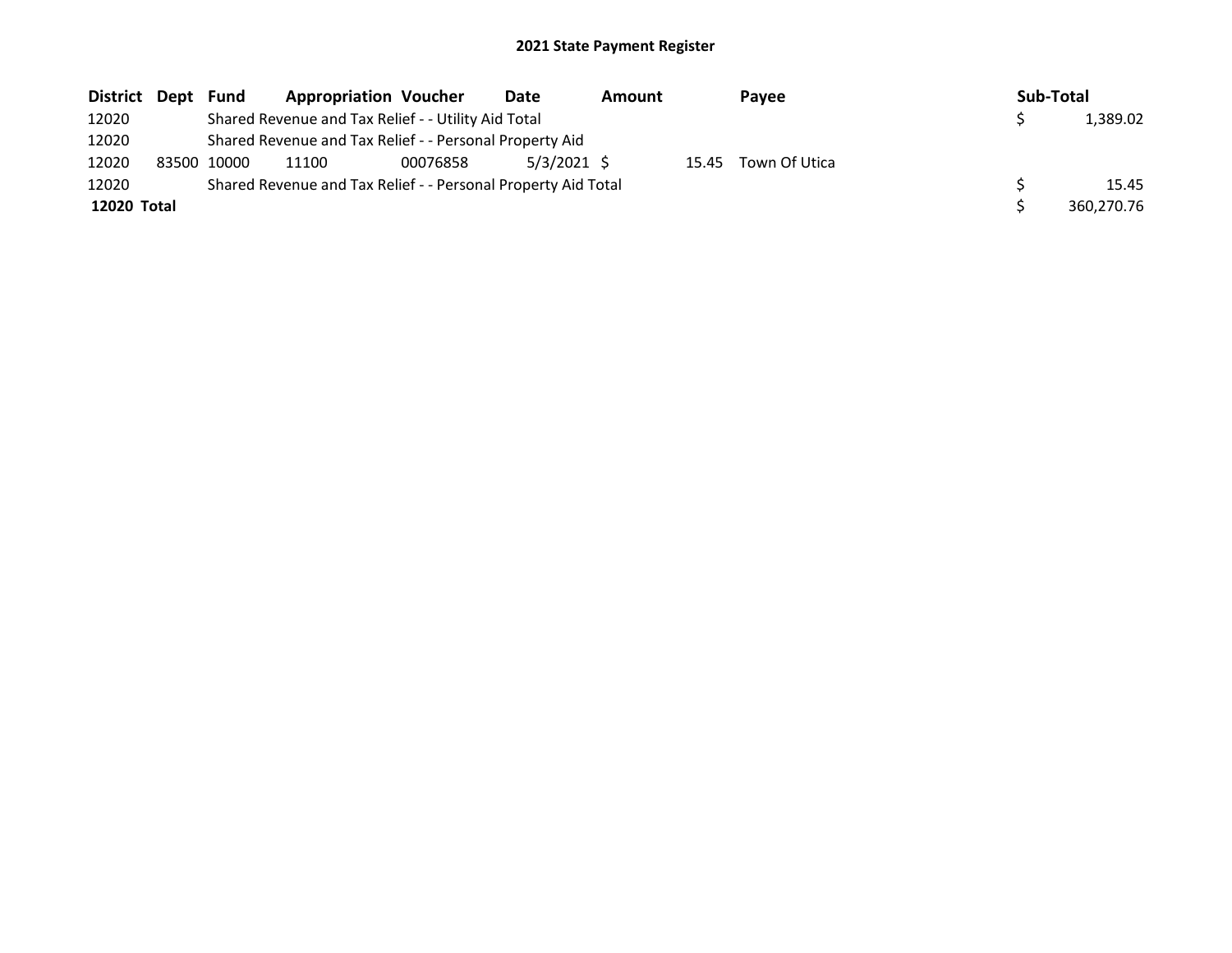| <b>District</b> | Dept Fund |                                                    | <b>Appropriation Voucher</b>                                       |          | Date           | <b>Amount</b> |           | Payee                     | Sub-Total |            |
|-----------------|-----------|----------------------------------------------------|--------------------------------------------------------------------|----------|----------------|---------------|-----------|---------------------------|-----------|------------|
| 12022           |           |                                                    | Dept of Safety & Prof Services - - Fire Dues Distribution          |          |                |               |           |                           |           |            |
| 12022           |           | 16500 10000                                        | 22500                                                              | 00040608 | 7/16/2021 \$   |               |           | 1,091.68 Town Of Wauzeka  |           |            |
| 12022           |           |                                                    | Dept of Safety & Prof Services - - Fire Dues Distribution Total    |          |                |               |           |                           | \$        | 1,091.68   |
| 12022           |           |                                                    | Dept of Natural Resources - - Aids In Lieu Of Taxes - Gener        |          |                |               |           |                           |           |            |
| 12022           |           | 37000 10000                                        | 50300                                                              | 00461146 | $2/2/2021$ \$  |               |           | 1,383.84 Town Of Wauzeka  |           |            |
| 12022           |           | 37000 10000                                        | 50300                                                              | 00461147 | $2/2/2021$ \$  |               |           | 14,651.55 Town Of Wauzeka |           |            |
| 12022           |           | 37000 10000                                        | 50300                                                              | 00476023 | $4/21/2021$ \$ |               |           | 2,475.90 Town Of Wauzeka  |           |            |
| 12022           |           |                                                    | Dept of Natural Resources - - Aids In Lieu Of Taxes - Gener Total  |          |                |               |           |                           | \$        | 18,511.29  |
| 12022           |           |                                                    | Dept of Natural Resources - - Resaids - Cnty Forst, Cl & Mfl       |          |                |               |           |                           |           |            |
| 12022           |           | 37000 21200                                        | 57100                                                              | 00487552 | $6/14/2021$ \$ |               |           | 512.11 Town Of Wauzeka    |           |            |
| 12022           |           |                                                    | Dept of Natural Resources - - Resaids - Cnty Forst, Cl & Mfl Total |          |                |               |           |                           | \$        | 512.11     |
| 12022           |           |                                                    | Dept of Natural Resources - - Fin Asst For Responsible Units       |          |                |               |           |                           |           |            |
| 12022           |           | 37000 27400                                        | 67000                                                              | 00483925 | $5/21/2021$ \$ |               |           | 309.87 Town Of Wauzeka    |           |            |
| 12022           |           |                                                    | Dept of Natural Resources - - Fin Asst For Responsible Units Total |          |                |               |           |                           | \$        | 309.87     |
| 12022           |           | WI Dept of Transportation - - Trns Aids To Mnc.-Sf |                                                                    |          |                |               |           |                           |           |            |
| 12022           |           | 39500 21100                                        | 19100                                                              | 00631975 | $1/4/2021$ \$  |               |           | 31,470.30 Town Of Wauzeka |           |            |
| 12022           |           | 39500 21100                                        | 19100                                                              | 00667582 | $4/5/2021$ \$  |               | 31,470.30 | Town Of Wauzeka           |           |            |
| 12022           |           | 39500 21100                                        | 19100                                                              | 00711070 | $7/6/2021$ \$  |               |           | 31,470.30 Town Of Wauzeka |           |            |
| 12022           |           | 39500 21100                                        | 19100                                                              | 00751629 | 10/4/2021 \$   |               |           | 31,470.30 Town Of Wauzeka |           |            |
| 12022           |           |                                                    | WI Dept of Transportation - - Trns Aids To Mnc.-Sf Total           |          |                |               |           |                           | \$.       | 125,881.20 |
| 12022           |           |                                                    | Department of Revenue - - Gifts And Grants                         |          |                |               |           |                           |           |            |
| 12022           |           | 56600 10000                                        | 12100                                                              | 00206421 | $6/25/2021$ \$ |               |           | 20,881.38 Town Of Wauzeka |           |            |
| 12022           |           |                                                    | Department of Revenue - - Gifts And Grants Total                   |          |                |               |           |                           | \$.       | 20,881.38  |
| 12022           |           |                                                    | Shared Revenue and Tax Relief - - County And Municipal Aid         |          |                |               |           |                           |           |            |
| 12022           |           | 83500 10000                                        | 10500                                                              | 00081028 | 7/26/2021 \$   |               | 6,916.34  | Town Of Wauzeka           |           |            |
| 12022           |           | 83500 10000                                        | 10500                                                              | 00088126 | 11/15/2021 \$  |               |           | 39,192.56 Town Of Wauzeka |           |            |
| 12022           |           |                                                    | Shared Revenue and Tax Relief - - County And Municipal Aid Total   |          |                |               |           |                           | \$        | 46,108.90  |
| 12022           |           |                                                    | Shared Revenue and Tax Relief - - Exempt Computer Aid              |          |                |               |           |                           |           |            |
| 12022           |           | 83500 10000                                        | 10900                                                              | 00083677 | 7/26/2021 \$   |               |           | 10.40 Town Of Wauzeka     |           |            |
| 12022           |           |                                                    | Shared Revenue and Tax Relief - - Exempt Computer Aid Total        |          |                |               |           |                           | \$        | 10.40      |
| 12022           |           |                                                    | Shared Revenue and Tax Relief - - Utility Aid                      |          |                |               |           |                           |           |            |
| 12022           |           | 83500 10000                                        | 11000                                                              | 00081028 | 7/26/2021 \$   |               | 785.70    | Town Of Wauzeka           |           |            |
| 12022           |           | 83500 10000                                        | 11000                                                              | 00088126 | 11/15/2021 \$  |               | 4,332.07  | Town Of Wauzeka           |           |            |
| 12022           |           |                                                    | Shared Revenue and Tax Relief - - Utility Aid Total                |          |                |               |           |                           | \$        | 5,117.77   |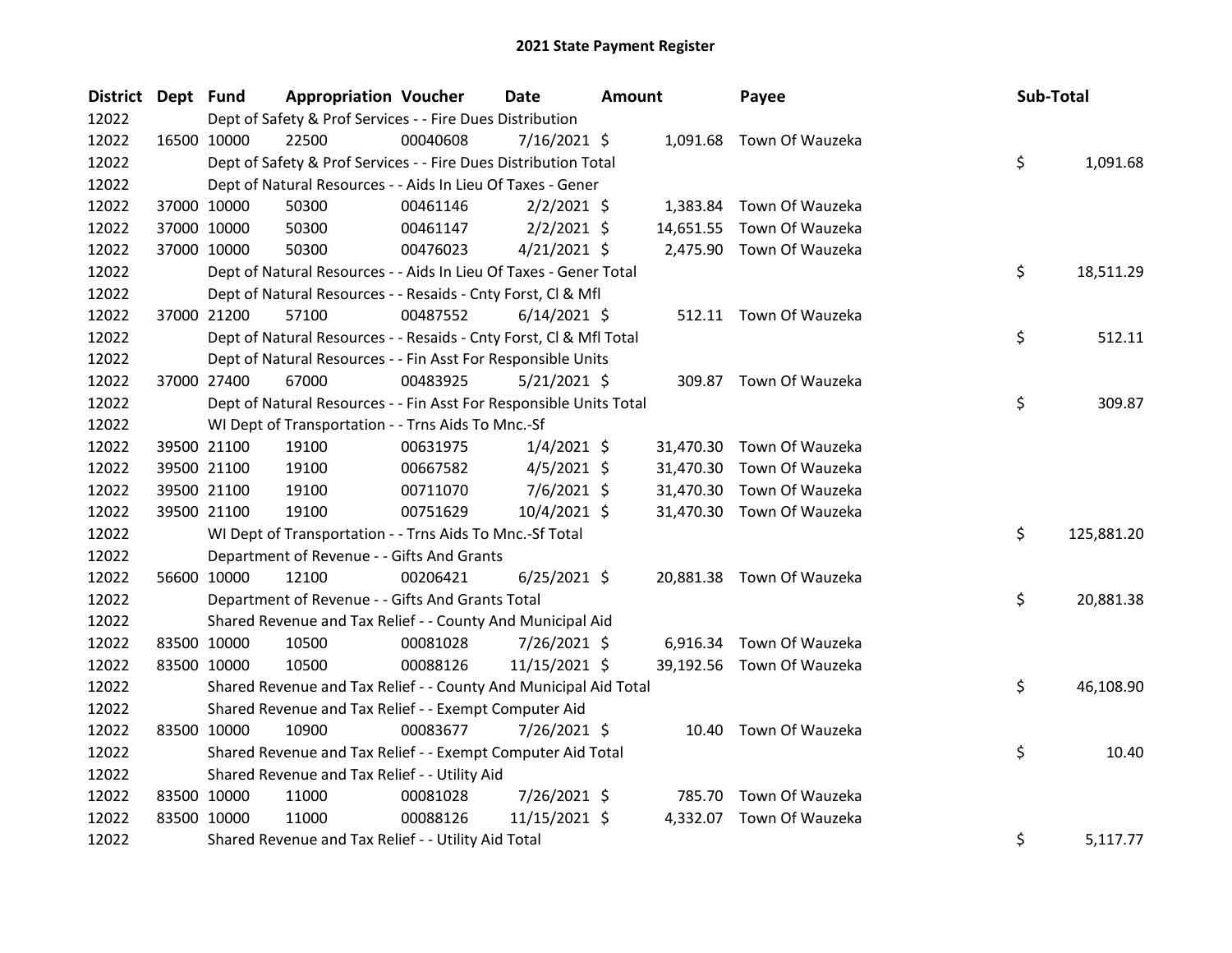| District Dept Fund |             | <b>Appropriation Voucher</b>                                  |          | Date        | Amount |      | Payee           | <b>Sub-Total</b> |            |
|--------------------|-------------|---------------------------------------------------------------|----------|-------------|--------|------|-----------------|------------------|------------|
| 12022              |             | Shared Revenue and Tax Relief - - Personal Property Aid       |          |             |        |      |                 |                  |            |
| 12022              | 83500 10000 | 11100                                                         | 00076859 | 5/3/2021 \$ |        | 2.52 | Town Of Wauzeka |                  |            |
| 12022              |             | Shared Revenue and Tax Relief - - Personal Property Aid Total |          |             |        |      |                 |                  | 2.52       |
| 12022 Total        |             |                                                               |          |             |        |      |                 |                  | 218.427.12 |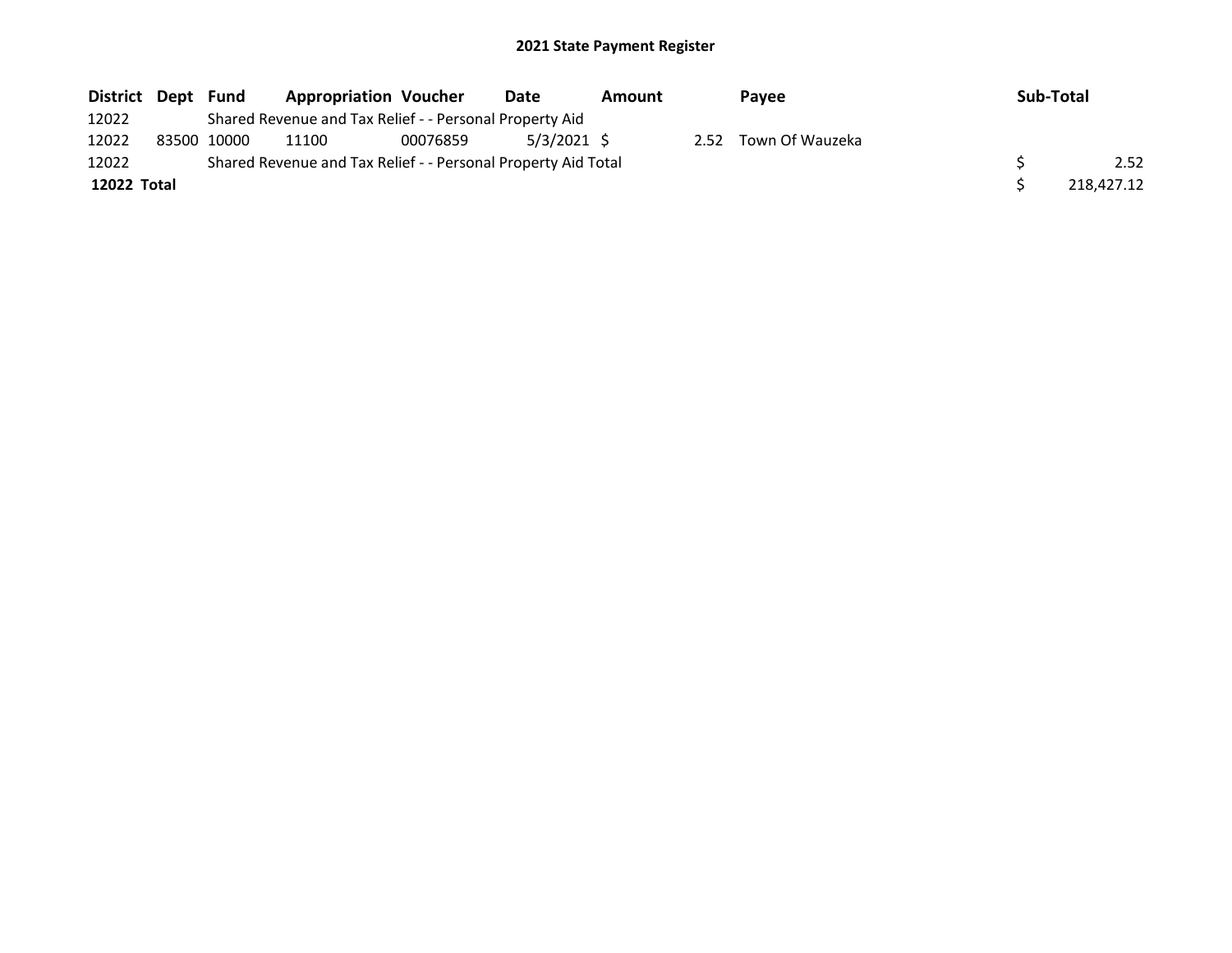| <b>District</b> | <b>Dept</b> | <b>Fund</b> | <b>Appropriation Voucher</b>                                       |          | <b>Date</b>    | Amount |          | Payee                            |  | Sub-Total |           |
|-----------------|-------------|-------------|--------------------------------------------------------------------|----------|----------------|--------|----------|----------------------------------|--|-----------|-----------|
| 12106           |             |             | Dept of Safety & Prof Services - - Fire Dues Distribution          |          |                |        |          |                                  |  |           |           |
| 12106           |             | 16500 10000 | 22500                                                              | 00040589 | $7/16/2021$ \$ |        |          | 240.12 Village Of Bell Center    |  |           |           |
| 12106           |             |             | Dept of Safety & Prof Services - - Fire Dues Distribution Total    |          |                |        |          |                                  |  | \$        | 240.12    |
| 12106           |             |             | Dept of Natural Resources - - Aids In Lieu Of Taxes - Gener        |          |                |        |          |                                  |  |           |           |
| 12106           |             | 37000 10000 | 50300                                                              | 00461127 | $2/2/2021$ \$  |        |          | 9,040.41 Village Of Bell Center  |  |           |           |
| 12106           |             |             | Dept of Natural Resources - - Aids In Lieu Of Taxes - Gener Total  |          |                |        |          |                                  |  | \$        | 9,040.41  |
| 12106           |             |             | Dept of Natural Resources - - Resaids - Cnty Forst, Cl & Mfl       |          |                |        |          |                                  |  |           |           |
| 12106           | 37000       | 21200       | 57100                                                              | 00487553 | $6/14/2021$ \$ |        |          | 130.52 Village Of Bell Center    |  |           |           |
| 12106           |             |             | Dept of Natural Resources - - Resaids - Cnty Forst, Cl & Mfl Total |          |                |        |          |                                  |  | \$        | 130.52    |
| 12106           |             |             | Dept of Natural Resources - - Fin Asst For Responsible Units       |          |                |        |          |                                  |  |           |           |
| 12106           |             | 37000 27400 | 67000                                                              | 00483862 | $5/21/2021$ \$ |        |          | 102.23 Village Of Bell Center    |  |           |           |
| 12106           |             |             | Dept of Natural Resources - - Fin Asst For Responsible Units Total |          |                |        |          |                                  |  | \$        | 102.23    |
| 12106           |             |             | WI Dept of Transportation - - Trns Aids To Mnc.-Sf                 |          |                |        |          |                                  |  |           |           |
| 12106           |             | 39500 21100 | 19100                                                              | 00631976 | $1/4/2021$ \$  |        |          | 7,115.31 Village Of Bell Center  |  |           |           |
| 12106           |             | 39500 21100 | 19100                                                              | 00667583 | $4/5/2021$ \$  |        |          | 7,115.31 Village Of Bell Center  |  |           |           |
| 12106           |             | 39500 21100 | 19100                                                              | 00711071 | 7/6/2021 \$    |        | 7,115.31 | Village Of Bell Center           |  |           |           |
| 12106           |             | 39500 21100 | 19100                                                              | 00751630 | 10/4/2021 \$   |        |          | 7,115.31 Village Of Bell Center  |  |           |           |
| 12106           |             |             | WI Dept of Transportation - - Trns Aids To Mnc.-Sf Total           |          |                |        |          |                                  |  | \$        | 28,461.24 |
| 12106           |             |             | Department of Revenue - - Gifts And Grants                         |          |                |        |          |                                  |  |           |           |
| 12106           |             | 56600 10000 | 12100                                                              | 00206422 | $6/25/2021$ \$ |        |          | 5,809.10 Village Of Bell Center  |  |           |           |
| 12106           |             |             | Department of Revenue - - Gifts And Grants Total                   |          |                |        |          |                                  |  | \$        | 5,809.10  |
| 12106           |             |             | Shared Revenue and Tax Relief - - County And Municipal Aid         |          |                |        |          |                                  |  |           |           |
| 12106           |             | 83500 10000 | 10500                                                              | 00081029 | 7/26/2021 \$   |        |          | 4,293.94 Village Of Bell Center  |  |           |           |
| 12106           |             | 83500 10000 | 10500                                                              | 00088127 | 11/15/2021 \$  |        |          | 24,332.35 Village Of Bell Center |  |           |           |
| 12106           |             |             | Shared Revenue and Tax Relief - - County And Municipal Aid Total   |          |                |        |          |                                  |  | \$        | 28,626.29 |
| 12106           |             |             | Shared Revenue and Tax Relief - - Utility Aid                      |          |                |        |          |                                  |  |           |           |
| 12106           |             | 83500 10000 | 11000                                                              | 00081029 | 7/26/2021 \$   |        |          | 1,496.69 Village Of Bell Center  |  |           |           |
| 12106           |             | 83500 10000 | 11000                                                              | 00088127 | 11/15/2021 \$  |        |          | 12,652.84 Village Of Bell Center |  |           |           |
| 12106           |             |             | Shared Revenue and Tax Relief - - Utility Aid Total                |          |                |        |          |                                  |  | \$        | 14,149.53 |
| 12106 Total     |             |             |                                                                    |          |                |        |          |                                  |  | \$        | 86,559.44 |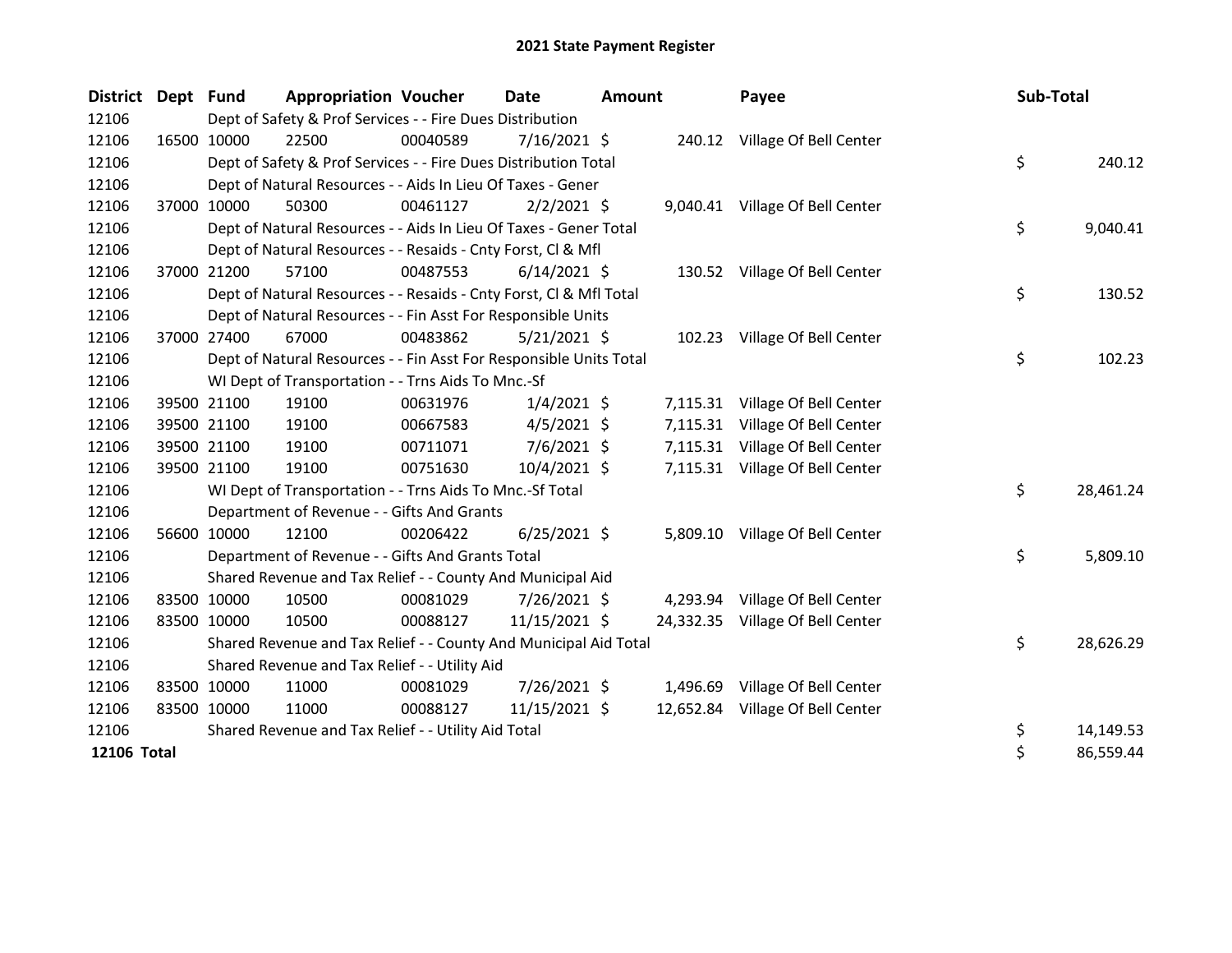| District    | Dept Fund |             | <b>Appropriation Voucher</b>                                       |          | Date           | <b>Amount</b> |        | Payee                   | <b>Sub-Total</b> |        |
|-------------|-----------|-------------|--------------------------------------------------------------------|----------|----------------|---------------|--------|-------------------------|------------------|--------|
| 12116       |           |             | Dept of Natural Resources - - Resaids - Cnty Forst, CI & Mfl       |          |                |               |        |                         |                  |        |
| 12116       |           | 37000 21200 | 57100                                                              | 00487554 | $6/14/2021$ \$ |               | 1.51   | Village Of De Soto      |                  |        |
| 12116       |           | 37000 21200 | 57100                                                              | 00488496 | $6/14/2021$ \$ |               | 12.25  | Village Of De Soto      |                  |        |
| 12116       |           |             | Dept of Natural Resources - - Resaids - Cnty Forst, CI & Mfl Total |          |                |               |        |                         | \$               | 13.76  |
| 12116       |           |             | Department of Administration - - Telecom Access; School Dist       |          |                |               |        |                         |                  |        |
| 12116       | 50500     | 25500       | 46600                                                              | 00141000 | $3/19/2021$ \$ |               | 180.00 | Village Of De Soto      |                  |        |
| 12116       |           |             | Department of Administration - - Telecom Access; School Dist Total |          |                |               |        |                         | \$               | 180.00 |
| 12116       |           |             | Shared Revenue and Tax Relief - - Personal Property Aid            |          |                |               |        |                         |                  |        |
| 12116       |           | 83500 10000 | 11100                                                              | 00076860 | $5/3/2021$ \$  |               |        | 3.76 Village Of De Soto |                  |        |
| 12116       |           |             | Shared Revenue and Tax Relief - - Personal Property Aid Total      |          |                |               |        |                         | \$               | 3.76   |
| 12116       |           |             | Shared Revenue and Tax Relief - - Lottery & Gaming Credit          |          |                |               |        |                         |                  |        |
| 12116       | 83500     | 52100       | 36300                                                              | 00074110 | $3/19/2021$ \$ |               | 374.64 | Village Of De Soto      |                  |        |
| 12116       |           |             | Shared Revenue and Tax Relief - - Lottery & Gaming Credit Total    |          |                |               |        |                         | \$               | 374.64 |
| 12116 Total |           |             |                                                                    |          |                |               |        |                         | \$               | 572.16 |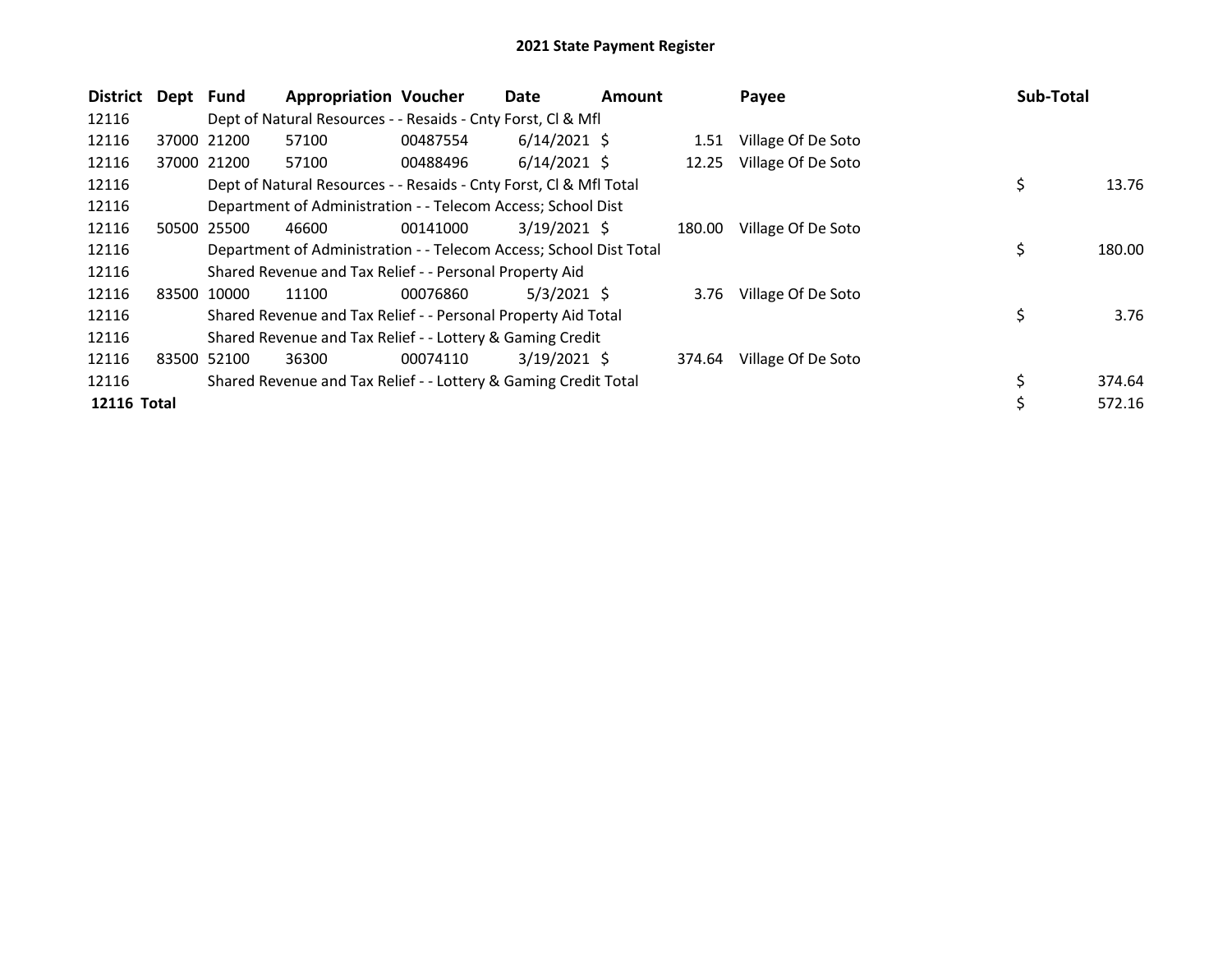| <b>District</b>    | Dept Fund |                                                           | <b>Appropriation Voucher</b>                                          |          | <b>Date</b>    | <b>Amount</b> |          | Payee                        |  | Sub-Total |            |
|--------------------|-----------|-----------------------------------------------------------|-----------------------------------------------------------------------|----------|----------------|---------------|----------|------------------------------|--|-----------|------------|
| 12121              |           | Dept of Safety & Prof Services - - Fire Dues Distribution |                                                                       |          |                |               |          |                              |  |           |            |
| 12121              |           | 16500 10000                                               | 22500                                                                 | 00040593 | $7/16/2021$ \$ |               |          | 795.87 Village Of Eastman    |  |           |            |
| 12121              |           |                                                           | Dept of Safety & Prof Services - - Fire Dues Distribution Total       |          |                |               |          |                              |  | \$        | 795.87     |
| 12121              |           |                                                           | Dept of Natural Resources - - Resaids - Cnty Forst, Cl & Mfl          |          |                |               |          |                              |  |           |            |
| 12121              |           | 37000 21200                                               | 57100                                                                 | 00487555 | $6/14/2021$ \$ |               |          | 2.80 Village Of Eastman      |  |           |            |
| 12121              |           |                                                           | Dept of Natural Resources - - Resaids - Cnty Forst, CI & Mfl Total    |          |                |               |          |                              |  | \$        | 2.80       |
| 12121              |           |                                                           | Dept of Natural Resources - - Fin Asst For Responsible Units          |          |                |               |          |                              |  |           |            |
| 12121              |           | 37000 27400                                               | 67000                                                                 | 00483467 | $5/21/2021$ \$ |               |          | 1,233.14 Village Of Eastman  |  |           |            |
| 12121              |           |                                                           | Dept of Natural Resources - - Fin Asst For Responsible Units Total    |          |                |               |          |                              |  | \$        | 1,233.14   |
| 12121              |           |                                                           | WI Dept of Transportation - - Trns Aids To Mnc.-Sf                    |          |                |               |          |                              |  |           |            |
| 12121              |           | 39500 21100                                               | 19100                                                                 | 00631977 | $1/4/2021$ \$  |               |          | 6,229.35 Village Of Eastman  |  |           |            |
| 12121              |           | 39500 21100                                               | 19100                                                                 | 00667584 | $4/5/2021$ \$  |               | 6,229.35 | Village Of Eastman           |  |           |            |
| 12121              |           | 39500 21100                                               | 19100                                                                 | 00711072 | $7/6/2021$ \$  |               |          | 6,229.35 Village Of Eastman  |  |           |            |
| 12121              |           | 39500 21100                                               | 19100                                                                 | 00751631 | 10/4/2021 \$   |               |          | 6,229.37 Village Of Eastman  |  |           |            |
| 12121              |           |                                                           | WI Dept of Transportation - - Trns Aids To Mnc.-Sf Total              |          |                |               |          |                              |  | \$        | 24,917.42  |
| 12121              |           |                                                           | Department of Revenue - - Gifts And Grants                            |          |                |               |          |                              |  |           |            |
| 12121              |           | 56600 10000                                               | 12100                                                                 | 00206423 | $6/25/2021$ \$ |               |          | 21,090.71 Village Of Eastman |  |           |            |
| 12121              |           |                                                           | Department of Revenue - - Gifts And Grants Total                      |          |                |               |          |                              |  | \$        | 21,090.71  |
| 12121              |           |                                                           | Shared Revenue and Tax Relief - - Expenditure Restraint Program       |          |                |               |          |                              |  |           |            |
| 12121              |           | 83500 10000                                               | 10100                                                                 | 00081030 | 7/26/2021 \$   |               |          | 1,807.76 Village Of Eastman  |  |           |            |
| 12121              |           |                                                           | Shared Revenue and Tax Relief - - Expenditure Restraint Program Total |          |                |               |          |                              |  | \$        | 1,807.76   |
| 12121              |           |                                                           | Shared Revenue and Tax Relief - - County And Municipal Aid            |          |                |               |          |                              |  |           |            |
| 12121              |           | 83500 10000                                               | 10500                                                                 | 00081030 | 7/26/2021 \$   |               |          | 10,537.11 Village Of Eastman |  |           |            |
| 12121              |           | 83500 10000                                               | 10500                                                                 | 00088128 | 11/15/2021 \$  |               |          | 59,710.32 Village Of Eastman |  |           |            |
| 12121              |           |                                                           | Shared Revenue and Tax Relief - - County And Municipal Aid Total      |          |                |               |          |                              |  | \$        | 70,247.43  |
| 12121              |           |                                                           | Shared Revenue and Tax Relief - - Exempt Computer Aid                 |          |                |               |          |                              |  |           |            |
| 12121              |           | 83500 10000                                               | 10900                                                                 | 00083678 | 7/26/2021 \$   |               |          | 15.59 Village Of Eastman     |  |           |            |
| 12121              |           |                                                           | Shared Revenue and Tax Relief - - Exempt Computer Aid Total           |          |                |               |          |                              |  | \$        | 15.59      |
| 12121              |           |                                                           | Shared Revenue and Tax Relief - - Personal Property Aid               |          |                |               |          |                              |  |           |            |
| 12121              |           | 83500 10000                                               | 11100                                                                 | 00076861 | $5/3/2021$ \$  |               |          | 357.00 Village Of Eastman    |  |           |            |
| 12121              |           |                                                           | Shared Revenue and Tax Relief - - Personal Property Aid Total         |          |                |               |          |                              |  | \$        | 357.00     |
| <b>12121 Total</b> |           |                                                           |                                                                       |          |                |               |          |                              |  | \$        | 120,467.72 |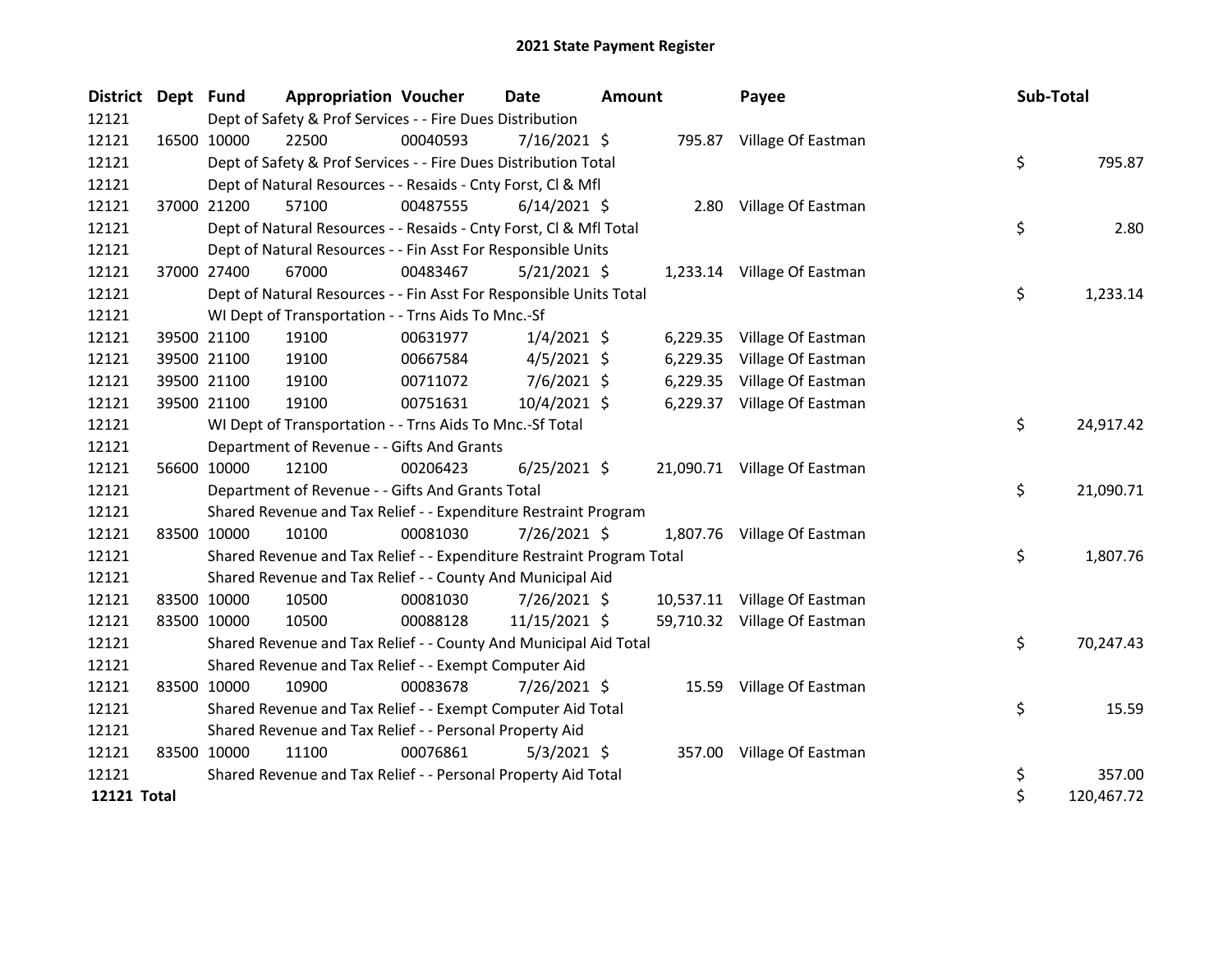| District Dept Fund |                                                                         | <b>Appropriation Voucher</b> | <b>Date</b>    | <b>Amount</b> |          | Payee                           | Sub-Total |           |
|--------------------|-------------------------------------------------------------------------|------------------------------|----------------|---------------|----------|---------------------------------|-----------|-----------|
| 12126              | Dept of Safety & Prof Services - - Fire Dues Distribution               |                              |                |               |          |                                 |           |           |
| 12126              | 22500<br>16500 10000                                                    | 00040594                     | $7/16/2021$ \$ |               |          | 1,012.10 Village Of Ferryville  |           |           |
| 12126              | Dept of Safety & Prof Services - - Fire Dues Distribution Total         |                              |                |               |          |                                 | \$        | 1,012.10  |
| 12126              | Environmental Improvement Prog - - Clean Water Fund Program Finan       |                              |                |               |          |                                 |           |           |
| 12126              | 32000 57300<br>16300                                                    | 00000308                     | 2/18/2021 \$   |               |          | 415.55 Village Of Ferryville    |           |           |
| 12126              | Environmental Improvement Prog - - Clean Water Fund Program Finan Total |                              |                |               |          |                                 | \$        | 415.55    |
| 12126              | Dept of Natural Resources - - Resaids - Cnty Forst, Cl & Mfl            |                              |                |               |          |                                 |           |           |
| 12126              | 37000 21200<br>57100                                                    | 00487556                     | $6/14/2021$ \$ |               |          | 20.57 Village Of Ferryville     |           |           |
| 12126              | Dept of Natural Resources - - Resaids - Cnty Forst, CI & Mfl Total      |                              |                |               |          |                                 | \$        | 20.57     |
| 12126              | Dept of Natural Resources - - Fin Asst For Responsible Units            |                              |                |               |          |                                 |           |           |
| 12126              | 67000<br>37000 27400                                                    | 00483276                     | $5/21/2021$ \$ |               |          | 307.49 Village Of Ferryville    |           |           |
| 12126              | Dept of Natural Resources - - Fin Asst For Responsible Units Total      |                              |                |               |          |                                 | \$        | 307.49    |
| 12126              | WI Dept of Transportation - - Trns Aids To Mnc.-Sf                      |                              |                |               |          |                                 |           |           |
| 12126              | 39500 21100<br>19100                                                    | 00631978                     | $1/4/2021$ \$  |               | 5,278.48 | Village Of Ferryville           |           |           |
| 12126              | 39500 21100<br>19100                                                    | 00667585                     | $4/5/2021$ \$  |               | 5,278.48 | Village Of Ferryville           |           |           |
| 12126              | 39500 21100<br>19100                                                    | 00711073                     | $7/6/2021$ \$  |               |          | 5,278.48 Village Of Ferryville  |           |           |
| 12126              | 39500 21100<br>19100                                                    | 00751632                     | 10/4/2021 \$   |               |          | 5,278.50 Village Of Ferryville  |           |           |
| 12126              | WI Dept of Transportation - - Trns Aids To Mnc.-Sf Total                |                              |                |               |          |                                 | \$        | 21,113.94 |
| 12126              | WI Dept of Transportation - - Loc Rd Imp Prg St Fd                      |                              |                |               |          |                                 |           |           |
| 12126              | 27800<br>39500 21100                                                    | 00710233                     | $6/23/2021$ \$ |               |          | 5,920.00 Village Of Ferryville  |           |           |
| 12126              | WI Dept of Transportation - - Loc Rd Imp Prg St Fd Total                |                              |                |               |          |                                 | \$        | 5,920.00  |
| 12126              | Department of Revenue - - Gifts And Grants                              |                              |                |               |          |                                 |           |           |
| 12126              | 56600 10000<br>12100                                                    | 00206424                     | $6/25/2021$ \$ |               |          | 9,210.83 Village Of Ferryville  |           |           |
| 12126              | Department of Revenue - - Gifts And Grants Total                        |                              |                |               |          |                                 | \$        | 9,210.83  |
| 12126              | Shared Revenue and Tax Relief - - County And Municipal Aid              |                              |                |               |          |                                 |           |           |
| 12126              | 83500 10000<br>10500                                                    | 00081031                     | 7/26/2021 \$   |               |          | 6,483.58 Village Of Ferryville  |           |           |
| 12126              | 83500 10000<br>10500                                                    | 00088129                     | 11/15/2021 \$  |               |          | 36,740.30 Village Of Ferryville |           |           |
| 12126              | Shared Revenue and Tax Relief - - County And Municipal Aid Total        |                              |                |               |          |                                 | \$        | 43,223.88 |
| 12126              | Shared Revenue and Tax Relief - - Exempt Computer Aid                   |                              |                |               |          |                                 |           |           |
| 12126              | 83500 10000<br>10900                                                    | 00083679                     | 7/26/2021 \$   |               |          | 51.97 Village Of Ferryville     |           |           |
| 12126              | 83500 10000<br>10900                                                    | 00085705                     | 7/26/2021 \$   |               |          | 157.51 Village Of Ferryville    |           |           |
| 12126              | Shared Revenue and Tax Relief - - Exempt Computer Aid Total             |                              |                |               |          |                                 | \$        | 209.48    |
| 12126              | Shared Revenue and Tax Relief - - Personal Property Aid                 |                              |                |               |          |                                 |           |           |
| 12126              | 83500 10000<br>11100                                                    | 00076862                     | 5/3/2021 \$    |               |          | 108.15 Village Of Ferryville    |           |           |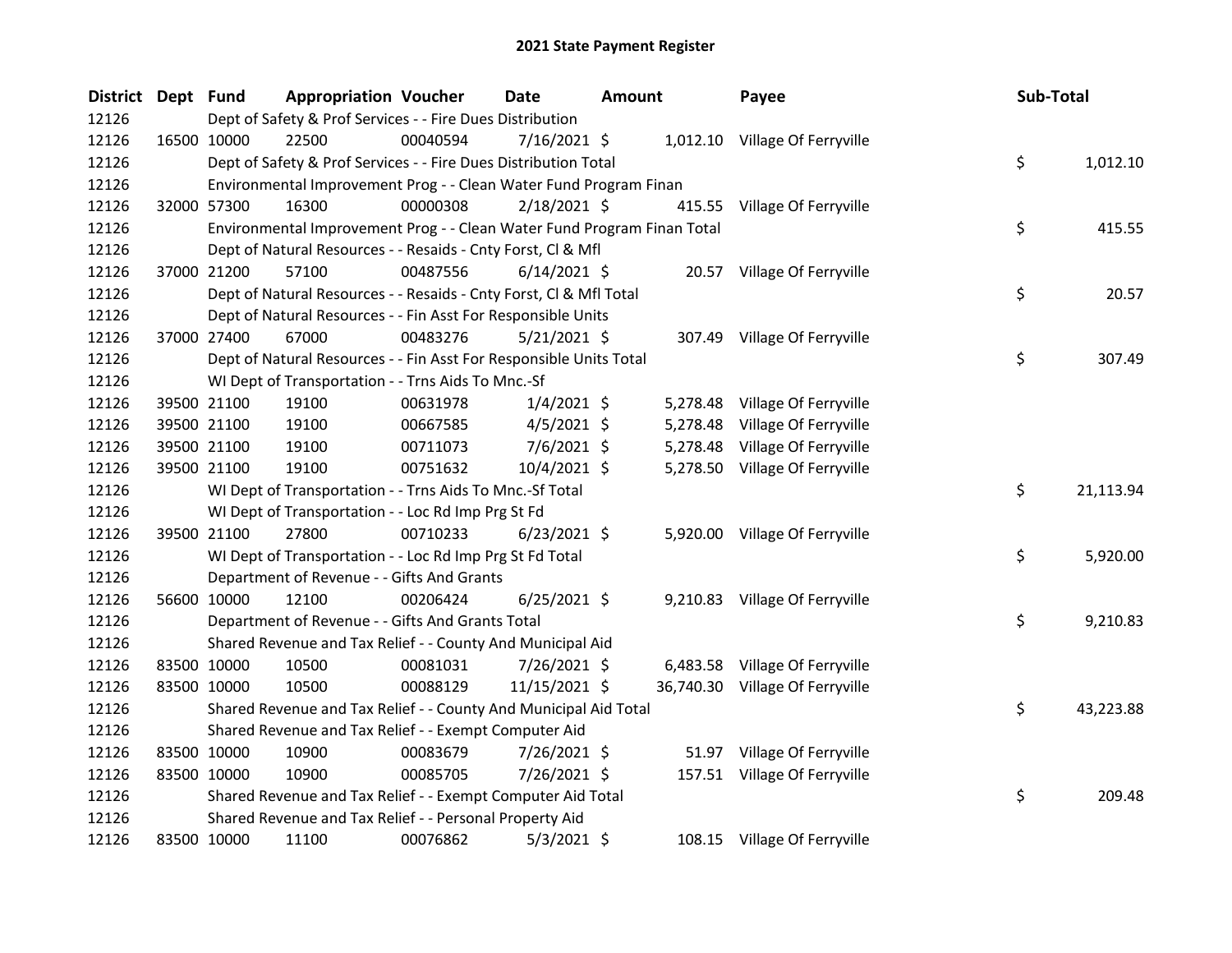|             |                                                               | District Dept Fund Appropriation Voucher |  | Date | Amount | Payee |  | Sub-Total |  |  |
|-------------|---------------------------------------------------------------|------------------------------------------|--|------|--------|-------|--|-----------|--|--|
| 12126       | Shared Revenue and Tax Relief - - Personal Property Aid Total |                                          |  |      |        |       |  |           |  |  |
| 12126 Total |                                                               |                                          |  |      |        |       |  | 81.541.99 |  |  |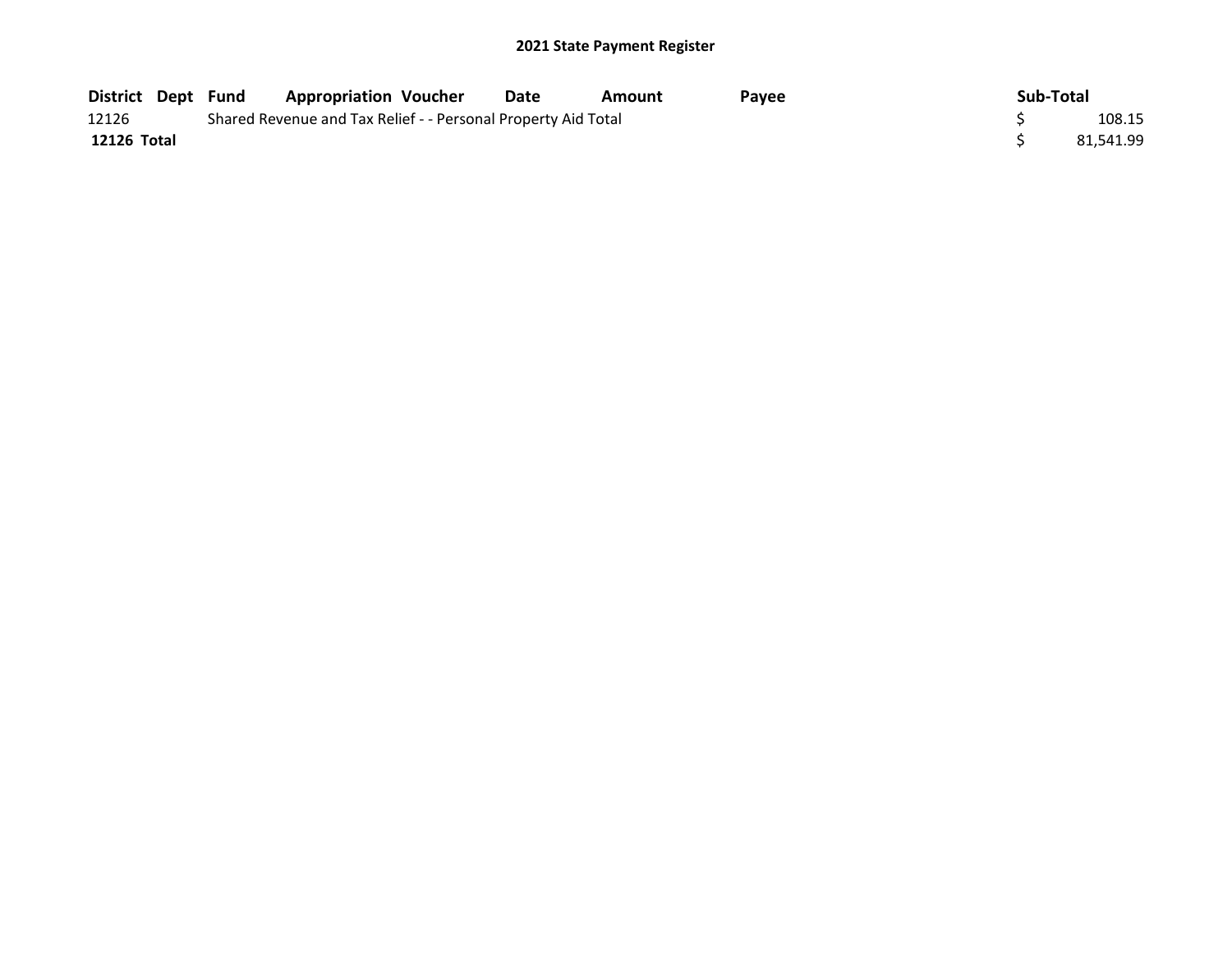| District Dept Fund |             | <b>Appropriation Voucher</b>                                       |          | <b>Date</b>    | <b>Amount</b> |           | Payee                           | Sub-Total |           |
|--------------------|-------------|--------------------------------------------------------------------|----------|----------------|---------------|-----------|---------------------------------|-----------|-----------|
| 12131              |             | Dept of Safety & Prof Services - - Fire Dues Distribution          |          |                |               |           |                                 |           |           |
| 12131              | 16500 10000 | 22500                                                              | 00040596 | 7/15/2021 \$   |               |           | 1,138.25 Village Of Gays Mills  |           |           |
| 12131              |             | Dept of Safety & Prof Services - - Fire Dues Distribution Total    |          |                |               |           |                                 | \$        | 1,138.25  |
| 12131              |             | Dept of Natural Resources - - General Program Operations --        |          |                |               |           |                                 |           |           |
| 12131              | 37000 21200 | 25400                                                              | 00480817 | $5/13/2021$ \$ |               |           | 249.00 Village Of Gays Mills    |           |           |
| 12131              |             | Dept of Natural Resources - - General Program Operations -- Total  |          |                |               |           |                                 | \$        | 249.00    |
| 12131              |             | Dept of Natural Resources - - Resaids - Cnty Forst, Cl & Mfl       |          |                |               |           |                                 |           |           |
| 12131              | 37000 21200 | 57100                                                              | 00487557 | $6/14/2021$ \$ |               |           | 90.79 Village Of Gays Mills     |           |           |
| 12131              |             | Dept of Natural Resources - - Resaids - Cnty Forst, CI & Mfl Total |          |                |               |           |                                 | \$        | 90.79     |
| 12131              |             | Dept of Natural Resources - - Resaids - Urban Forestry Grant       |          |                |               |           |                                 |           |           |
| 12131              | 37000 21200 | 58700                                                              | 00519121 | 11/10/2021 \$  |               |           | 6,429.00 Village Of Gays Mills  |           |           |
| 12131              |             | Dept of Natural Resources - - Resaids - Urban Forestry Grant Total |          |                |               |           |                                 | \$        | 6,429.00  |
| 12131              |             | Dept of Natural Resources - - Ea - Urban Nonpoint Source           |          |                |               |           |                                 |           |           |
| 12131              | 37000 27400 | 65800                                                              | 00497358 | $7/15/2021$ \$ |               | 562.50    | Village Of Gays Mills           |           |           |
| 12131              | 37000 27400 | 65800                                                              | 00517684 | 11/8/2021 \$   |               |           | 937.50 Village Of Gays Mills    |           |           |
| 12131              |             | Dept of Natural Resources - - Ea - Urban Nonpoint Source Total     |          |                |               |           |                                 | \$        | 1,500.00  |
| 12131              |             | Dept of Natural Resources - - Fin Asst For Responsible Units       |          |                |               |           |                                 |           |           |
| 12131              | 37000 27400 | 67000                                                              | 00483013 | $5/21/2021$ \$ |               |           | 2,135.01 Village Of Gays Mills  |           |           |
| 12131              |             | Dept of Natural Resources - - Fin Asst For Responsible Units Total |          |                |               |           |                                 | \$        | 2,135.01  |
| 12131              |             | Dept of Natural Resources - - Urban Nonpoint Source Cost-Sha       |          |                |               |           |                                 |           |           |
| 12131              | 37000 36300 | TH100                                                              | 00462982 | $2/16/2021$ \$ |               |           | 30,326.63 Village Of Gays Mills |           |           |
| 12131              | 37000 36300 | TH100                                                              | 00497356 | 7/15/2021 \$   |               | 16,850.99 | Village Of Gays Mills           |           |           |
| 12131              | 37000 36300 | TH100                                                              | 00517691 | 11/8/2021 \$   |               | 33,495.00 | Village Of Gays Mills           |           |           |
| 12131              |             | Dept of Natural Resources - - Urban Nonpoint Source Cost-Sha Total |          |                |               |           |                                 | \$        | 80,672.62 |
| 12131              |             | WI Dept of Transportation - - Trns Aids To Mnc.-Sf                 |          |                |               |           |                                 |           |           |
| 12131              | 39500 21100 | 19100                                                              | 00631979 | $1/4/2021$ \$  |               | 16,398.10 | Village Of Gays Mills           |           |           |
| 12131              | 39500 21100 | 19100                                                              | 00667586 | 4/5/2021 \$    |               | 16,398.10 | Village Of Gays Mills           |           |           |
| 12131              | 39500 21100 | 19100                                                              | 00711074 | $7/6/2021$ \$  |               | 16,398.10 | Village Of Gays Mills           |           |           |
| 12131              | 39500 21100 | 19100                                                              | 00751633 | 10/4/2021 \$   |               |           | 16,398.13 Village Of Gays Mills |           |           |
| 12131              |             | WI Dept of Transportation - - Trns Aids To Mnc.-Sf Total           |          |                |               |           |                                 | \$        | 65,592.43 |
| 12131              |             | Department of Military Affairs - - Disaster Recovery Aid           |          |                |               |           |                                 |           |           |
| 12131              | 46500 10000 | 30500                                                              | 00090507 | $2/25/2021$ \$ |               | 7,581.66  | Village Of Gays Mills           |           |           |
| 12131              | 46500 10000 | 30500                                                              | 00096289 | $6/28/2021$ \$ |               | 300.00    | Village Of Gays Mills           |           |           |
| 12131              | 46500 10000 | 30500                                                              | 00097028 | 7/8/2021 \$    |               | 9,555.00  | Village Of Gays Mills           |           |           |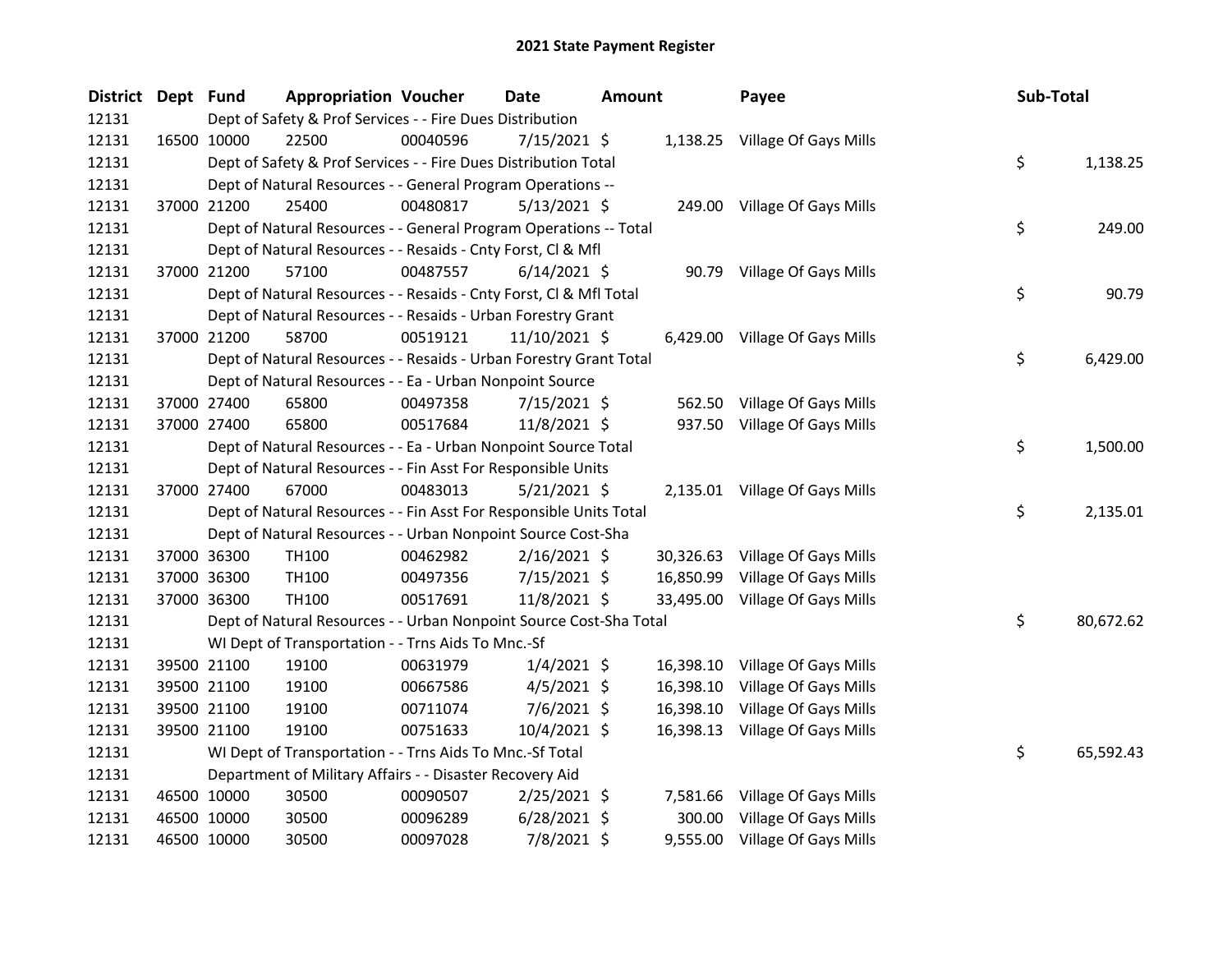| <b>District</b> | Dept Fund |             | <b>Appropriation Voucher</b>                                                  |          | <b>Date</b>    | <b>Amount</b> | Payee                            | Sub-Total |            |
|-----------------|-----------|-------------|-------------------------------------------------------------------------------|----------|----------------|---------------|----------------------------------|-----------|------------|
| 12131           |           | 46500 10000 | 30500                                                                         | 00103380 | 12/2/2021 \$   |               | 562.50 Village Of Gays Mills     |           |            |
| 12131           |           |             | Department of Military Affairs - - Disaster Recovery Aid Total                |          |                |               |                                  | \$        | 17,999.16  |
| 12131           |           |             | Department of Military Affairs - - Federal Aid, Local Assistance              |          |                |               |                                  |           |            |
| 12131           |           | 46500 10000 | 34200                                                                         | 00090507 | $2/25/2021$ \$ |               | 23,794.97 Village Of Gays Mills  |           |            |
| 12131           |           | 46500 10000 | 34200                                                                         | 00097028 | 7/8/2021 \$    |               | 28,665.00 Village Of Gays Mills  |           |            |
| 12131           |           | 46500 10000 | 34200                                                                         | 00103380 | $12/2/2021$ \$ |               | 4,175.00 Village Of Gays Mills   |           |            |
| 12131           |           |             | Department of Military Affairs - - Federal Aid, Local Assistance Total        |          |                |               |                                  | \$        | 56,634.97  |
| 12131           |           |             | Department of Revenue - - Gifts And Grants                                    |          |                |               |                                  |           |            |
| 12131           |           | 56600 10000 | 12100                                                                         | 00206425 | $6/25/2021$ \$ |               | 26,742.82 Village Of Gays Mills  |           |            |
| 12131           |           |             | Department of Revenue - - Gifts And Grants Total                              |          |                |               |                                  | \$        | 26,742.82  |
| 12131           |           |             | Shared Revenue and Tax Relief - - Expenditure Restraint Program               |          |                |               |                                  |           |            |
| 12131           |           | 83500 10000 | 10100                                                                         | 00081032 | 7/26/2021 \$   |               | 1,298.00 Village Of Gays Mills   |           |            |
| 12131           |           |             | Shared Revenue and Tax Relief - - Expenditure Restraint Program Total         |          |                |               |                                  | \$        | 1,298.00   |
| 12131           |           |             | Shared Revenue and Tax Relief - - County And Municipal Aid                    |          |                |               |                                  |           |            |
| 12131           |           | 83500 10000 | 10500                                                                         | 00081032 | $7/26/2021$ \$ |               | 32,392.53 Village Of Gays Mills  |           |            |
| 12131           |           | 83500 10000 | 10500                                                                         | 00088130 | 11/15/2021 \$  |               | 183,557.69 Village Of Gays Mills |           |            |
| 12131           |           |             | Shared Revenue and Tax Relief - - County And Municipal Aid Total              |          |                |               |                                  | \$        | 215,950.22 |
| 12131           |           |             | Shared Revenue and Tax Relief - - Exempt Computer Aid                         |          |                |               |                                  |           |            |
| 12131           |           | 83500 10000 | 10900                                                                         | 00083680 | $7/26/2021$ \$ |               | 138.23 Village Of Gays Mills     |           |            |
| 12131           |           | 83500 10000 | 10900                                                                         | 00085706 | 7/26/2021 \$   |               | 3,556.31 Village Of Gays Mills   |           |            |
| 12131           |           |             | Shared Revenue and Tax Relief - - Exempt Computer Aid Total                   |          |                |               |                                  | \$        | 3,694.54   |
| 12131           |           |             | Shared Revenue and Tax Relief - - Utility Aid                                 |          |                |               |                                  |           |            |
| 12131           |           | 83500 10000 | 11000                                                                         | 00081032 | 7/26/2021 \$   |               | 529.42 Village Of Gays Mills     |           |            |
| 12131           |           | 83500 10000 | 11000                                                                         | 00088130 | 11/15/2021 \$  |               | 2,900.55 Village Of Gays Mills   |           |            |
| 12131           |           |             | Shared Revenue and Tax Relief - - Utility Aid Total                           |          |                |               |                                  | \$        | 3,429.97   |
| 12131           |           |             | Shared Revenue and Tax Relief - - Personal Property Aid                       |          |                |               |                                  |           |            |
| 12131           |           | 83500 10000 | 11100                                                                         | 00076863 | $5/3/2021$ \$  |               | 89.41 Village Of Gays Mills      |           |            |
| 12131           |           |             | Shared Revenue and Tax Relief - - Personal Property Aid Total                 |          |                |               |                                  | \$        | 89.41      |
| 12131           |           |             | Shared Revenue and Tax Relief - - State Aid; Video Service Provider Fee       |          |                |               |                                  |           |            |
| 12131           |           | 83500 10000 | 11200                                                                         | 00082837 | 7/26/2021 \$   |               | 792.50 Village Of Gays Mills     |           |            |
| 12131           |           |             | Shared Revenue and Tax Relief - - State Aid; Video Service Provider Fee Total |          |                |               |                                  | \$        | 792.50     |
| 12131           |           |             | Shared Revenue and Tax Relief - - Lottery & Gaming Credit                     |          |                |               |                                  |           |            |
| 12131           |           | 83500 52100 | 36300                                                                         | 00074111 | $3/22/2021$ \$ |               | 605.92 Village Of Gays Mills     |           |            |
| 12131           |           |             | Shared Revenue and Tax Relief - - Lottery & Gaming Credit Total               |          |                |               |                                  | \$        | 605.92     |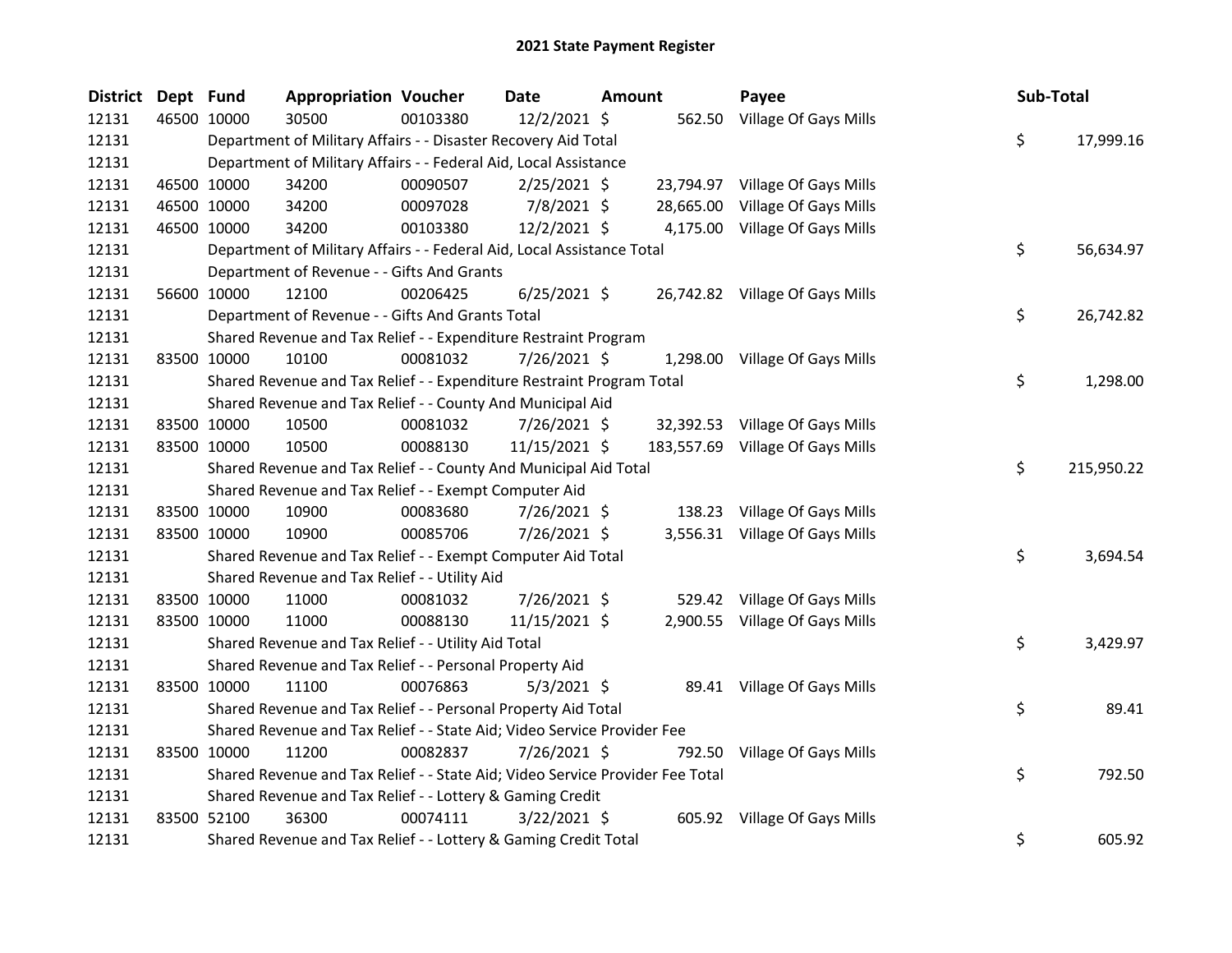| District Dept Fund | <b>Appropriation Voucher</b> | <b>Date</b> | Amount | Payee | Sub-Total  |
|--------------------|------------------------------|-------------|--------|-------|------------|
| 12131 Total        |                              |             |        |       | 485,044.61 |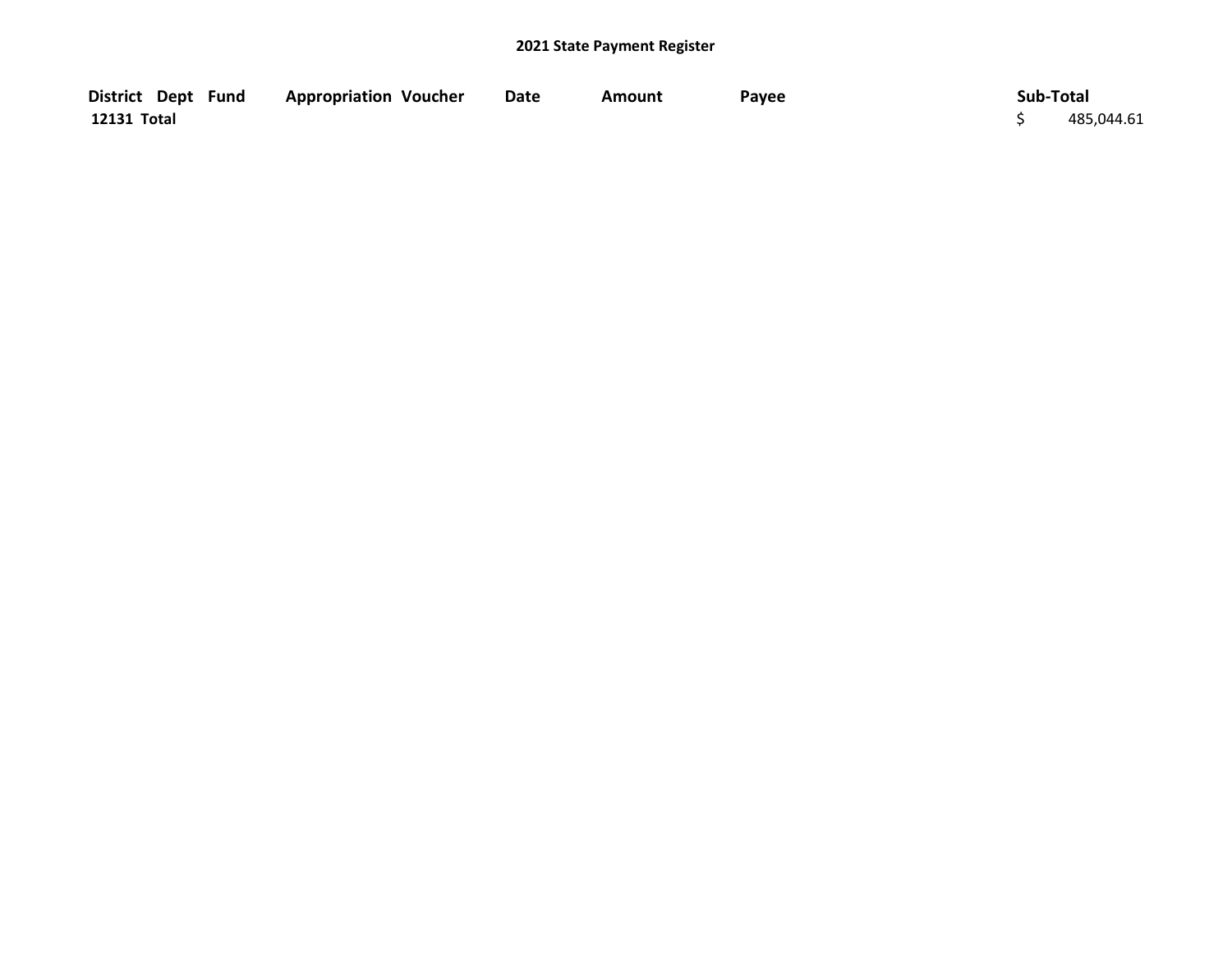| District Dept Fund |             | <b>Appropriation Voucher</b>                                        |          | <b>Date</b>    | <b>Amount</b> |          | Payee                          |  | Sub-Total |           |  |
|--------------------|-------------|---------------------------------------------------------------------|----------|----------------|---------------|----------|--------------------------------|--|-----------|-----------|--|
| 12146              |             | Dept of Safety & Prof Services - - Fire Dues Distribution           |          |                |               |          |                                |  |           |           |  |
| 12146              | 16500 10000 | 22500                                                               | 00040598 | $7/16/2021$ \$ |               |          | 423.39 Village Of Lynxville    |  |           |           |  |
| 12146              |             | Dept of Safety & Prof Services - - Fire Dues Distribution Total     |          |                |               |          |                                |  | \$        | 423.39    |  |
| 12146              |             | Dept of Natural Resources - - Resaids - Cnty Forst, Cl & Mfl        |          |                |               |          |                                |  |           |           |  |
| 12146              | 37000 21200 | 57100                                                               | 00487558 | $6/14/2021$ \$ |               |          | 8.06 Village Of Lynxville      |  |           |           |  |
| 12146              |             | Dept of Natural Resources - - Resaids - Cnty Forst, Cl & Mfl Total  |          |                |               |          |                                |  | \$        | 8.06      |  |
| 12146              |             | Dept of Natural Resources - - Fin Asst For Responsible Units        |          |                |               |          |                                |  |           |           |  |
| 12146              | 37000 27400 | 67000                                                               | 00483436 | $5/21/2021$ \$ |               |          | 621.32 Village Of Lynxville    |  |           |           |  |
| 12146              |             | Dept of Natural Resources - - Fin Asst For Responsible Units Total  |          |                |               |          |                                |  | \$        | 621.32    |  |
| 12146              |             | WI Dept of Transportation - - Trns Aids To Mnc.-Sf                  |          |                |               |          |                                |  |           |           |  |
| 12146              | 39500 21100 | 19100                                                               | 00631980 | $1/4/2021$ \$  |               | 2,509.74 | Village Of Lynxville           |  |           |           |  |
| 12146              | 39500 21100 | 19100                                                               | 00667587 | $4/5/2021$ \$  |               | 2,509.74 | Village Of Lynxville           |  |           |           |  |
| 12146              | 39500 21100 | 19100                                                               | 00711075 | $7/6/2021$ \$  |               |          | 2,509.74 Village Of Lynxville  |  |           |           |  |
| 12146              | 39500 21100 | 19100                                                               | 00751634 | 10/4/2021 \$   |               |          | 2,509.74 Village Of Lynxville  |  |           |           |  |
| 12146              |             | WI Dept of Transportation - - Trns Aids To Mnc.-Sf Total            |          |                |               |          |                                |  | \$        | 10,038.96 |  |
| 12146              |             | Department of Military Affairs - - Major Disaster Assist; Pif       |          |                |               |          |                                |  |           |           |  |
| 12146              | 46500 27200 | 36500                                                               | 00100084 | $9/16/2021$ \$ |               |          | 2,254.00 Village Of Lynxville  |  |           |           |  |
| 12146              |             | Department of Military Affairs - - Major Disaster Assist; Pif Total |          |                |               |          |                                |  | \$        | 2,254.00  |  |
| 12146              |             | Department of Revenue - - Gifts And Grants                          |          |                |               |          |                                |  |           |           |  |
| 12146              | 56600 10000 | 12100                                                               | 00206426 | $6/25/2021$ \$ |               |          | 6,646.45 Village Of Lynxville  |  |           |           |  |
| 12146              |             | Department of Revenue - - Gifts And Grants Total                    |          |                |               |          |                                |  | \$        | 6,646.45  |  |
| 12146              |             | Shared Revenue and Tax Relief - - County And Municipal Aid          |          |                |               |          |                                |  |           |           |  |
| 12146              | 83500 10000 | 10500                                                               | 00081033 | 7/26/2021 \$   |               |          | 5,490.81 Village Of Lynxville  |  |           |           |  |
| 12146              | 83500 10000 | 10500                                                               | 00088131 | 11/15/2021 \$  |               |          | 31,114.60 Village Of Lynxville |  |           |           |  |
| 12146              |             | Shared Revenue and Tax Relief - - County And Municipal Aid Total    |          |                |               |          |                                |  | \$        | 36,605.41 |  |
| 12146              |             | Shared Revenue and Tax Relief - - Exempt Computer Aid               |          |                |               |          |                                |  |           |           |  |
| 12146              | 83500 10000 | 10900                                                               | 00083681 | 7/26/2021 \$   |               |          | 12.47 Village Of Lynxville     |  |           |           |  |
| 12146              |             | Shared Revenue and Tax Relief - - Exempt Computer Aid Total         |          |                |               |          |                                |  | \$        | 12.47     |  |
| 12146              |             | Shared Revenue and Tax Relief - - Personal Property Aid             |          |                |               |          |                                |  |           |           |  |
| 12146              | 83500 10000 | 11100                                                               | 00076864 | $5/3/2021$ \$  |               |          | 124.75 Village Of Lynxville    |  |           |           |  |
| 12146              |             | Shared Revenue and Tax Relief - - Personal Property Aid Total       |          |                |               |          |                                |  | \$        | 124.75    |  |
| 12146 Total        |             |                                                                     |          |                |               |          |                                |  | \$        | 56,734.81 |  |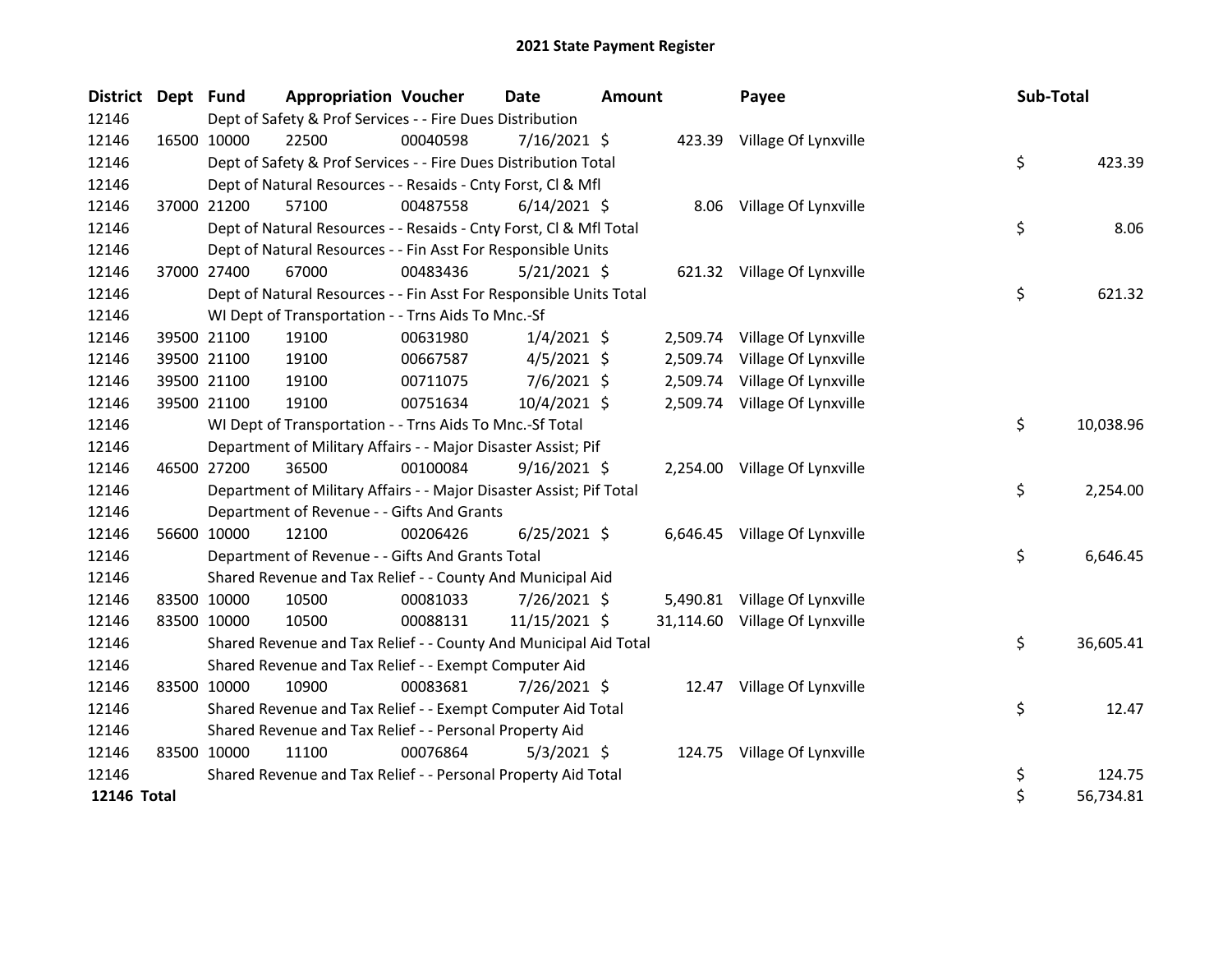| <b>District</b> | Dept Fund |             | <b>Appropriation Voucher</b>                                       |          | <b>Date</b>    | <b>Amount</b> |           | Payee                            |    | Sub-Total |  |
|-----------------|-----------|-------------|--------------------------------------------------------------------|----------|----------------|---------------|-----------|----------------------------------|----|-----------|--|
| 12151           |           |             | Dept of Safety & Prof Services - - Fire Dues Distribution          |          |                |               |           |                                  |    |           |  |
| 12151           |           | 16500 10000 | 22500                                                              | 00040600 | $7/16/2021$ \$ |               |           | 344.21 Village Of Mount Sterling |    |           |  |
| 12151           |           |             | Dept of Safety & Prof Services - - Fire Dues Distribution Total    |          |                |               |           |                                  | \$ | 344.21    |  |
| 12151           |           |             | Dept of Natural Resources - - Fin Asst For Responsible Units       |          |                |               |           |                                  |    |           |  |
| 12151           |           | 37000 27400 | 67000                                                              | 00483781 | $5/21/2021$ \$ |               |           | 537.32 Village Of Mount Sterling |    |           |  |
| 12151           |           |             | Dept of Natural Resources - - Fin Asst For Responsible Units Total |          |                |               |           |                                  | \$ | 537.32    |  |
| 12151           |           |             | WI Dept of Transportation - - Trns Aids To Mnc.-Sf                 |          |                |               |           |                                  |    |           |  |
| 12151           |           | 39500 21100 | 19100                                                              | 00631981 | $1/4/2021$ \$  |               | 1,098.85  | Village Of Mount Sterling        |    |           |  |
| 12151           |           | 39500 21100 | 19100                                                              | 00667588 | $4/5/2021$ \$  |               | 1,098.85  | Village Of Mount Sterling        |    |           |  |
| 12151           |           | 39500 21100 | 19100                                                              | 00711076 | $7/6/2021$ \$  |               | 1,098.85  | Village Of Mount Sterling        |    |           |  |
| 12151           |           | 39500 21100 | 19100                                                              | 00751635 | 10/4/2021 \$   |               | 1,098.87  | Village Of Mount Sterling        |    |           |  |
| 12151           |           |             | WI Dept of Transportation - - Trns Aids To Mnc.-Sf Total           |          |                |               |           |                                  | \$ | 4,395.42  |  |
| 12151           |           |             | Department of Revenue - - Gifts And Grants                         |          |                |               |           |                                  |    |           |  |
| 12151           |           | 56600 10000 | 12100                                                              | 00206427 | $6/25/2021$ \$ |               | 10,362.19 | Village Of Mount Sterling        |    |           |  |
| 12151           |           |             | Department of Revenue - - Gifts And Grants Total                   |          |                |               |           |                                  | \$ | 10,362.19 |  |
| 12151           |           |             | Shared Revenue and Tax Relief - - County And Municipal Aid         |          |                |               |           |                                  |    |           |  |
| 12151           |           | 83500 10000 | 10500                                                              | 00081034 | 7/26/2021 \$   |               | 6,960.68  | Village Of Mount Sterling        |    |           |  |
| 12151           |           | 83500 10000 | 10500                                                              | 00088132 | 11/15/2021 \$  |               | 39,443.86 | Village Of Mount Sterling        |    |           |  |
| 12151           |           |             | Shared Revenue and Tax Relief - - County And Municipal Aid Total   |          |                |               |           |                                  | \$ | 46,404.54 |  |
| 12151           |           |             | Shared Revenue and Tax Relief - - Exempt Computer Aid              |          |                |               |           |                                  |    |           |  |
| 12151           |           | 83500 10000 | 10900                                                              | 00083682 | 7/26/2021 \$   |               | 7.27      | Village Of Mount Sterling        |    |           |  |
| 12151           |           |             | Shared Revenue and Tax Relief - - Exempt Computer Aid Total        |          |                |               |           |                                  | \$ | 7.27      |  |
| 12151           |           |             | Shared Revenue and Tax Relief - - Personal Property Aid            |          |                |               |           |                                  |    |           |  |
| 12151           | 83500     | 10000       | 11100                                                              | 00076865 | $5/3/2021$ \$  |               |           | 21.14 Village Of Mount Sterling  |    |           |  |
| 12151           |           |             | Shared Revenue and Tax Relief - - Personal Property Aid Total      |          |                |               |           |                                  | \$ | 21.14     |  |
| 12151 Total     |           |             |                                                                    |          |                |               |           |                                  | \$ | 62,072.09 |  |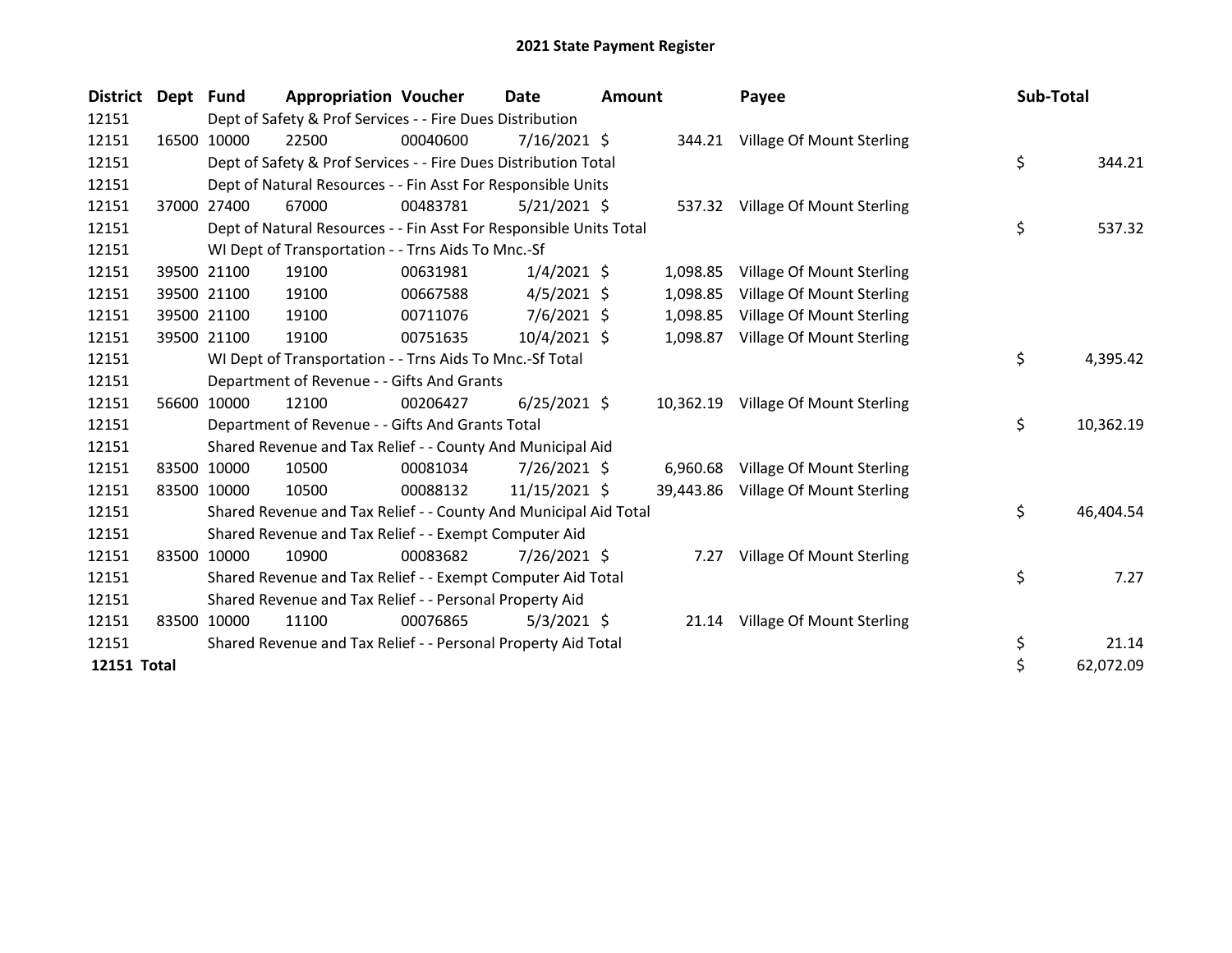| District Dept Fund |             | <b>Appropriation Voucher</b>                                         |          | <b>Date</b>    | <b>Amount</b> |            | Payee                                |    | Sub-Total  |
|--------------------|-------------|----------------------------------------------------------------------|----------|----------------|---------------|------------|--------------------------------------|----|------------|
| 12181              |             | Dept of Safety & Prof Services - - Fire Dues Distribution            |          |                |               |            |                                      |    |            |
| 12181              | 16500 10000 | 22500                                                                | 00040605 | $7/16/2021$ \$ |               |            | 1,124.12 Village Of Soldiers Grove   |    |            |
| 12181              |             | Dept of Safety & Prof Services - - Fire Dues Distribution Total      |          |                |               |            |                                      | \$ | 1,124.12   |
| 12181              |             | Dept of Natural Resources - - General Program Operations --          |          |                |               |            |                                      |    |            |
| 12181              | 37000 21200 | 25400                                                                | 00479373 | $5/7/2021$ \$  |               |            | 841.00 Village Of Soldiers Grove     |    |            |
| 12181              |             | Dept of Natural Resources - - General Program Operations -- Total    |          |                |               |            |                                      | \$ | 841.00     |
| 12181              |             | Dept of Natural Resources - - Resaids - Cnty Forst, Cl & Mfl         |          |                |               |            |                                      |    |            |
| 12181              | 37000 21200 | 57100                                                                | 00487559 | $6/14/2021$ \$ |               |            | 71.33 Village Of Soldiers Grove      |    |            |
| 12181              |             | Dept of Natural Resources - - Resaids - Cnty Forst, Cl & Mfl Total   |          |                |               |            |                                      | \$ | 71.33      |
| 12181              |             | Dept of Natural Resources - - Fin Asst For Responsible Units         |          |                |               |            |                                      |    |            |
| 12181              | 37000 27400 | 67000                                                                | 00482987 | $5/21/2021$ \$ |               |            | 836.89 Village Of Soldiers Grove     |    |            |
| 12181              |             | Dept of Natural Resources - - Fin Asst For Responsible Units Total   |          |                |               |            |                                      | \$ | 836.89     |
| 12181              |             | WI Dept of Transportation - - Trns Aids To Mnc.-Sf                   |          |                |               |            |                                      |    |            |
| 12181              | 39500 21100 | 19100                                                                | 00631982 | $1/4/2021$ \$  |               | 6,622.56   | Village Of Soldiers Grove            |    |            |
| 12181              | 39500 21100 | 19100                                                                | 00667589 | $4/5/2021$ \$  |               | 6,622.56   | Village Of Soldiers Grove            |    |            |
| 12181              | 39500 21100 | 19100                                                                | 00711077 | $7/6/2021$ \$  |               | 6,622.56   | Village Of Soldiers Grove            |    |            |
| 12181              | 39500 21100 | 19100                                                                | 00751636 | 10/4/2021 \$   |               |            | 6,622.56 Village Of Soldiers Grove   |    |            |
| 12181              |             | WI Dept of Transportation - - Trns Aids To Mnc.-Sf Total             |          |                |               |            |                                      | \$ | 26,490.24  |
| 12181              |             | Department of Administration - - Federal Aid, Local Assistance       |          |                |               |            |                                      |    |            |
| 12181              | 50500 10000 | 74300                                                                | 00149216 | $7/27/2021$ \$ |               | 82,726.00  | Village Of Soldiers Grove            |    |            |
| 12181              | 50500 10000 | 74300                                                                | 00150215 | $8/16/2021$ \$ |               | 147,600.00 | Village Of Soldiers Grove            |    |            |
| 12181              | 50500 10000 | 74300                                                                | 00152171 | $9/29/2021$ \$ |               | 50,132.00  | Village Of Soldiers Grove            |    |            |
| 12181              | 50500 10000 | 74300                                                                | 00153625 | 10/27/2021 \$  |               | 106,000.00 | Village Of Soldiers Grove            |    |            |
| 12181              | 50500 10000 | 74300                                                                | 00154723 | 11/18/2021 \$  |               | 92,600.00  | Village Of Soldiers Grove            |    |            |
| 12181              | 50500 10000 | 74300                                                                | 00156278 | 12/14/2021 \$  |               | 97,000.00  | Village Of Soldiers Grove            |    |            |
| 12181              |             | Department of Administration - - Federal Aid, Local Assistance Total |          |                |               |            |                                      | \$ | 576,058.00 |
| 12181              |             | Department of Revenue - - Gifts And Grants                           |          |                |               |            |                                      |    |            |
| 12181              | 56600 10000 | 12100                                                                | 00206428 | $6/25/2021$ \$ |               |            | 28,312.84 Village Of Soldiers Grove  |    |            |
| 12181              |             | Department of Revenue - - Gifts And Grants Total                     |          |                |               |            |                                      | \$ | 28,312.84  |
| 12181              |             | Shared Revenue and Tax Relief - - County And Municipal Aid           |          |                |               |            |                                      |    |            |
| 12181              | 83500 10000 | 10500                                                                | 00081035 | 7/26/2021 \$   |               |            | 34,565.72 Village Of Soldiers Grove  |    |            |
| 12181              | 83500 10000 | 10500                                                                | 00088133 | 11/15/2021 \$  |               |            | 195,918.82 Village Of Soldiers Grove |    |            |
| 12181              |             | Shared Revenue and Tax Relief - - County And Municipal Aid Total     |          |                |               |            |                                      | \$ | 230,484.54 |
| 12181              |             | Shared Revenue and Tax Relief - - Exempt Computer Aid                |          |                |               |            |                                      |    |            |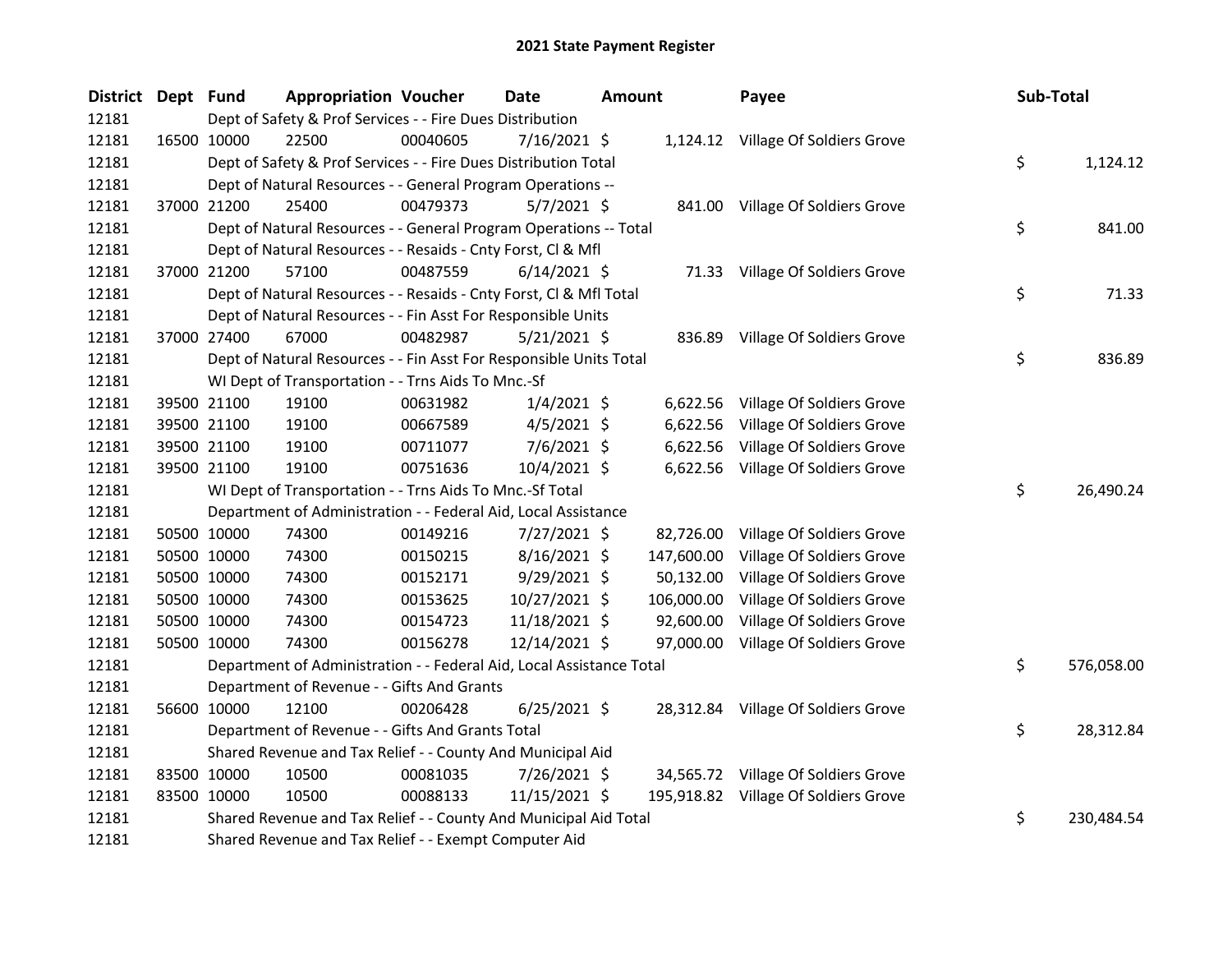| <b>District</b> | Dept Fund |       | <b>Appropriation Voucher</b>                                    |          | Date           | <b>Amount</b> |        | Payee                     | <b>Sub-Total</b> |
|-----------------|-----------|-------|-----------------------------------------------------------------|----------|----------------|---------------|--------|---------------------------|------------------|
| 12181           | 83500     | 10000 | 10900                                                           | 00083683 | $7/26/2021$ \$ |               | 19.75  | Village Of Soldiers Grove |                  |
| 12181           |           |       | Shared Revenue and Tax Relief - - Exempt Computer Aid Total     |          |                |               |        |                           | 19.75            |
| 12181           |           |       | Shared Revenue and Tax Relief - - Personal Property Aid         |          |                |               |        |                           |                  |
| 12181           | 83500     | 10000 | 11100                                                           | 00076866 | $5/3/2021$ \$  |               | 63.45  | Village Of Soldiers Grove |                  |
| 12181           |           |       | Shared Revenue and Tax Relief - - Personal Property Aid Total   |          |                |               |        |                           | 63.45            |
| 12181           |           |       | Shared Revenue and Tax Relief - - Lottery & Gaming Credit       |          |                |               |        |                           |                  |
| 12181           | 83500     | 52100 | 36300                                                           | 00074112 | $3/22/2021$ \$ |               | 792.36 | Village Of Soldiers Grove |                  |
| 12181           |           |       | Shared Revenue and Tax Relief - - Lottery & Gaming Credit Total |          |                |               |        |                           | 792.36           |
| 12181 Total     |           |       |                                                                 |          |                |               |        |                           | 865.094.52       |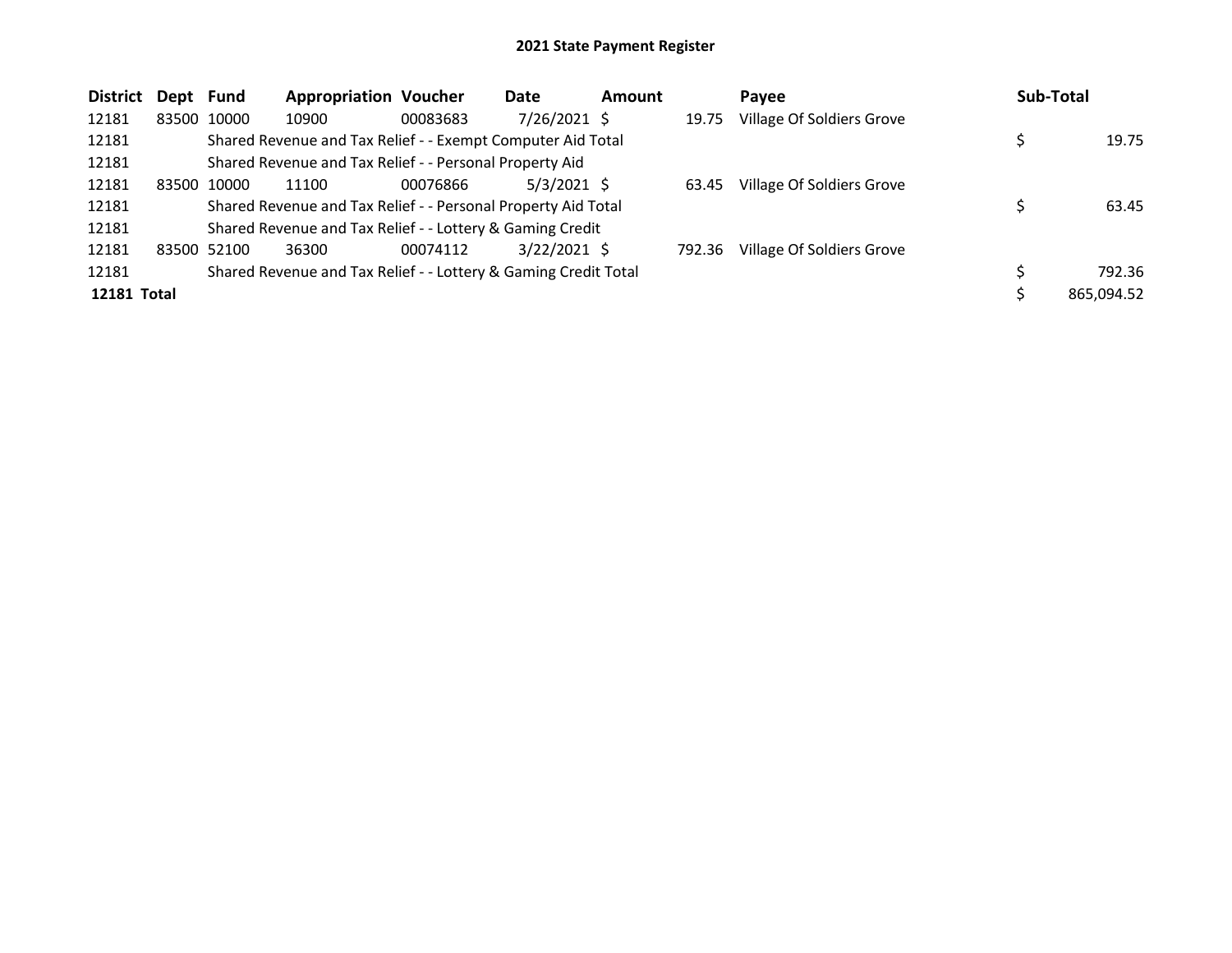| District Dept Fund |             |             | <b>Appropriation Voucher</b>                                       |          | <b>Date</b>    | <b>Amount</b> |          | Payee                        | Sub-Total |           |
|--------------------|-------------|-------------|--------------------------------------------------------------------|----------|----------------|---------------|----------|------------------------------|-----------|-----------|
| 12182              |             |             | Dept of Safety & Prof Services - - Fire Dues Distribution          |          |                |               |          |                              |           |           |
| 12182              | 16500 10000 |             | 22500                                                              | 00040606 | 7/16/2021 \$   |               |          | 182.27 Village Of Steuben    |           |           |
| 12182              |             |             | Dept of Safety & Prof Services - - Fire Dues Distribution Total    |          |                |               |          |                              | \$        | 182.27    |
| 12182              |             |             | Dept of Natural Resources - - Aids In Lieu Of Taxes - Gener        |          |                |               |          |                              |           |           |
| 12182              |             | 37000 10000 | 50300                                                              | 00461073 | $2/2/2021$ \$  |               |          | 9,515.60 Village Of Steuben  |           |           |
| 12182              |             |             | Dept of Natural Resources - - Aids In Lieu Of Taxes - Gener Total  |          |                |               |          |                              | \$        | 9,515.60  |
| 12182              |             |             | Dept of Natural Resources - - Resaids - Cnty Forst, Cl & Mfl       |          |                |               |          |                              |           |           |
| 12182              | 37000 21200 |             | 57100                                                              | 00487560 | $6/14/2021$ \$ |               |          | 183.33 Village Of Steuben    |           |           |
| 12182              |             |             | Dept of Natural Resources - - Resaids - Cnty Forst, Cl & Mfl Total |          |                |               |          |                              | \$        | 183.33    |
| 12182              |             |             | Dept of Natural Resources - - Fin Asst For Responsible Units       |          |                |               |          |                              |           |           |
| 12182              |             | 37000 27400 | 67000                                                              | 00483963 | $5/21/2021$ \$ |               |          | 652.50 Village Of Steuben    |           |           |
| 12182              |             |             | Dept of Natural Resources - - Fin Asst For Responsible Units Total |          |                |               |          |                              | \$        | 652.50    |
| 12182              |             |             | WI Dept of Transportation - - Trns Aids To Mnc.-Sf                 |          |                |               |          |                              |           |           |
| 12182              |             | 39500 21100 | 19100                                                              | 00631983 | $1/4/2021$ \$  |               | 5,637.06 | Village Of Steuben           |           |           |
| 12182              |             | 39500 21100 | 19100                                                              | 00667590 | $4/5/2021$ \$  |               | 5,637.06 | Village Of Steuben           |           |           |
| 12182              |             | 39500 21100 | 19100                                                              | 00711078 | $7/6/2021$ \$  |               | 5,637.06 | Village Of Steuben           |           |           |
| 12182              |             | 39500 21100 | 19100                                                              | 00751637 | 10/4/2021 \$   |               | 5,637.06 | Village Of Steuben           |           |           |
| 12182              |             |             | WI Dept of Transportation - - Trns Aids To Mnc.-Sf Total           |          |                |               |          |                              | \$        | 22,548.24 |
| 12182              |             |             | Department of Revenue - - Gifts And Grants                         |          |                |               |          |                              |           |           |
| 12182              |             | 56600 10000 | 12100                                                              | 00206429 | $6/25/2021$ \$ |               |          | 6,384.78 Village Of Steuben  |           |           |
| 12182              |             |             | Department of Revenue - - Gifts And Grants Total                   |          |                |               |          |                              | \$        | 6,384.78  |
| 12182              |             |             | Shared Revenue and Tax Relief - - County And Municipal Aid         |          |                |               |          |                              |           |           |
| 12182              |             | 83500 10000 | 10500                                                              | 00081036 | 7/26/2021 \$   |               |          | 5,349.57 Village Of Steuben  |           |           |
| 12182              |             | 83500 10000 | 10500                                                              | 00088134 | 11/15/2021 \$  |               |          | 30,314.21 Village Of Steuben |           |           |
| 12182              |             |             | Shared Revenue and Tax Relief - - County And Municipal Aid Total   |          |                |               |          |                              | \$        | 35,663.78 |
| 12182              |             |             | Shared Revenue and Tax Relief - - Exempt Computer Aid              |          |                |               |          |                              |           |           |
| 12182              |             | 83500 10000 | 10900                                                              | 00083684 | 7/26/2021 \$   |               |          | 99.77 Village Of Steuben     |           |           |
| 12182              |             |             | Shared Revenue and Tax Relief - - Exempt Computer Aid Total        |          |                |               |          |                              | \$        | 99.77     |
| 12182              |             |             | Shared Revenue and Tax Relief - - Personal Property Aid            |          |                |               |          |                              |           |           |
| 12182              | 83500 10000 |             | 11100                                                              | 00076867 | $5/3/2021$ \$  |               |          | 38.17 Village Of Steuben     |           |           |
| 12182              |             |             | Shared Revenue and Tax Relief - - Personal Property Aid Total      |          |                |               |          |                              | \$        | 38.17     |
| 12182 Total        |             |             |                                                                    |          |                |               |          |                              | \$        | 75,268.44 |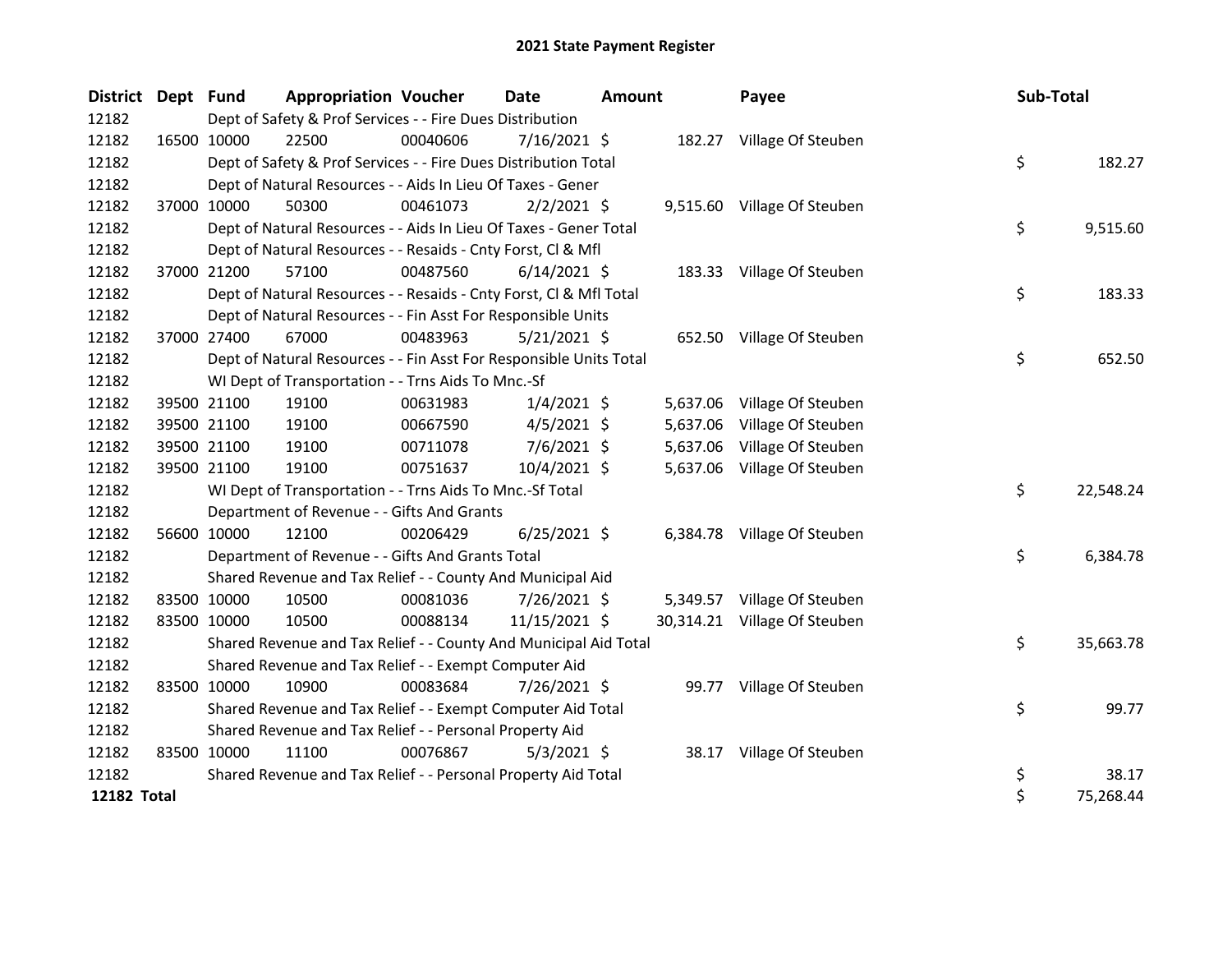| District Dept Fund |             | <b>Appropriation Voucher</b>                                            |          | <b>Date</b>    | <b>Amount</b> |        | Payee                        | Sub-Total       |
|--------------------|-------------|-------------------------------------------------------------------------|----------|----------------|---------------|--------|------------------------------|-----------------|
| 12191              |             | Dept of Safety & Prof Services - - Fire Dues Distribution               |          |                |               |        |                              |                 |
| 12191              |             | 16500 10000<br>22500                                                    | 00040609 | 7/19/2021 \$   |               |        | 985.85 Village Of Wauzeka    |                 |
| 12191              |             | Dept of Safety & Prof Services - - Fire Dues Distribution Total         |          |                |               |        |                              | \$<br>985.85    |
| 12191              |             | Environmental Improvement Prog - - Clean Water Fund Program Finan       |          |                |               |        |                              |                 |
| 12191              |             | 16300<br>32000 57300                                                    | 00000309 | 2/18/2021 \$   |               |        | 2,601.68 Village Of Wauzeka  |                 |
| 12191              |             | Environmental Improvement Prog - - Clean Water Fund Program Finan Total |          |                |               |        |                              | \$<br>2,601.68  |
| 12191              |             | Dept of Natural Resources - - Aids In Lieu Of Taxes - Gener             |          |                |               |        |                              |                 |
| 12191              |             | 37000 10000<br>50300                                                    | 00461844 | $2/8/2021$ \$  |               |        | 11,123.41 Village Of Wauzeka |                 |
| 12191              |             | Dept of Natural Resources - - Aids In Lieu Of Taxes - Gener Total       |          |                |               |        |                              | \$<br>11,123.41 |
| 12191              |             | Dept of Natural Resources - - Fin Asst For Responsible Units            |          |                |               |        |                              |                 |
| 12191              |             | 37000 27400<br>67000                                                    | 00483900 | 5/21/2021 \$   |               |        | 2,461.97 Village Of Wauzeka  |                 |
| 12191              |             | Dept of Natural Resources - - Fin Asst For Responsible Units Total      |          |                |               |        |                              | \$<br>2,461.97  |
| 12191              |             | Dept of Natural Resources - - Land Acquisition                          |          |                |               |        |                              |                 |
| 12191              |             | 37000 36300<br>TA100                                                    | 00465979 | $3/5/2021$ \$  |               |        | 55,675.00 Village Of Wauzeka |                 |
| 12191              |             | Dept of Natural Resources - - Land Acquisition Total                    |          |                |               |        |                              | \$<br>55,675.00 |
| 12191              |             | WI Dept of Transportation - - Trns Aids To Mnc.-Sf                      |          |                |               |        |                              |                 |
| 12191              |             | 39500 21100<br>19100                                                    | 00631984 | $1/4/2021$ \$  |               |        | 6,409.78 Village Of Wauzeka  |                 |
| 12191              |             | 39500 21100<br>19100                                                    | 00667591 | $4/5/2021$ \$  |               |        | 6,409.78 Village Of Wauzeka  |                 |
| 12191              |             | 39500 21100<br>19100                                                    | 00711079 | $7/6/2021$ \$  |               |        | 6,409.78 Village Of Wauzeka  |                 |
| 12191              |             | 39500 21100<br>19100                                                    | 00751638 | $10/4/2021$ \$ |               |        | 6,409.81 Village Of Wauzeka  |                 |
| 12191              |             | WI Dept of Transportation - - Trns Aids To Mnc.-Sf Total                |          |                |               |        |                              | \$<br>25,639.15 |
| 12191              |             | Department of Revenue - - Gifts And Grants                              |          |                |               |        |                              |                 |
| 12191              |             | 56600 10000<br>12100                                                    | 00206430 | $6/25/2021$ \$ |               |        | 38,465.69 Village Of Wauzeka |                 |
| 12191              |             | Department of Revenue - - Gifts And Grants Total                        |          |                |               |        |                              | \$<br>38,465.69 |
| 12191              |             | Shared Revenue and Tax Relief - - County And Municipal Aid              |          |                |               |        |                              |                 |
| 12191              | 83500 10000 | 10500                                                                   | 00088135 | 11/15/2021 \$  |               |        | 71,414.16 Village Of Wauzeka |                 |
| 12191              |             | Shared Revenue and Tax Relief - - County And Municipal Aid Total        |          |                |               |        |                              | \$<br>71,414.16 |
| 12191              |             | Shared Revenue and Tax Relief - - Exempt Computer Aid                   |          |                |               |        |                              |                 |
| 12191              | 83500 10000 | 10900                                                                   | 00083685 | 7/26/2021 \$   |               |        | 45.73 Village Of Wauzeka     |                 |
| 12191              |             | Shared Revenue and Tax Relief - - Exempt Computer Aid Total             |          |                |               |        |                              | \$<br>45.73     |
| 12191              |             | Shared Revenue and Tax Relief - - Utility Aid                           |          |                |               |        |                              |                 |
| 12191              |             | 83500 10000<br>11000                                                    | 00081037 | 7/26/2021 \$   |               |        | 70.76 Village Of Wauzeka     |                 |
| 12191              | 83500 10000 | 11000                                                                   | 00088135 | 11/15/2021 \$  |               | 409.53 | Village Of Wauzeka           |                 |
| 12191              |             | Shared Revenue and Tax Relief - - Utility Aid Total                     |          |                |               |        |                              | \$<br>480.29    |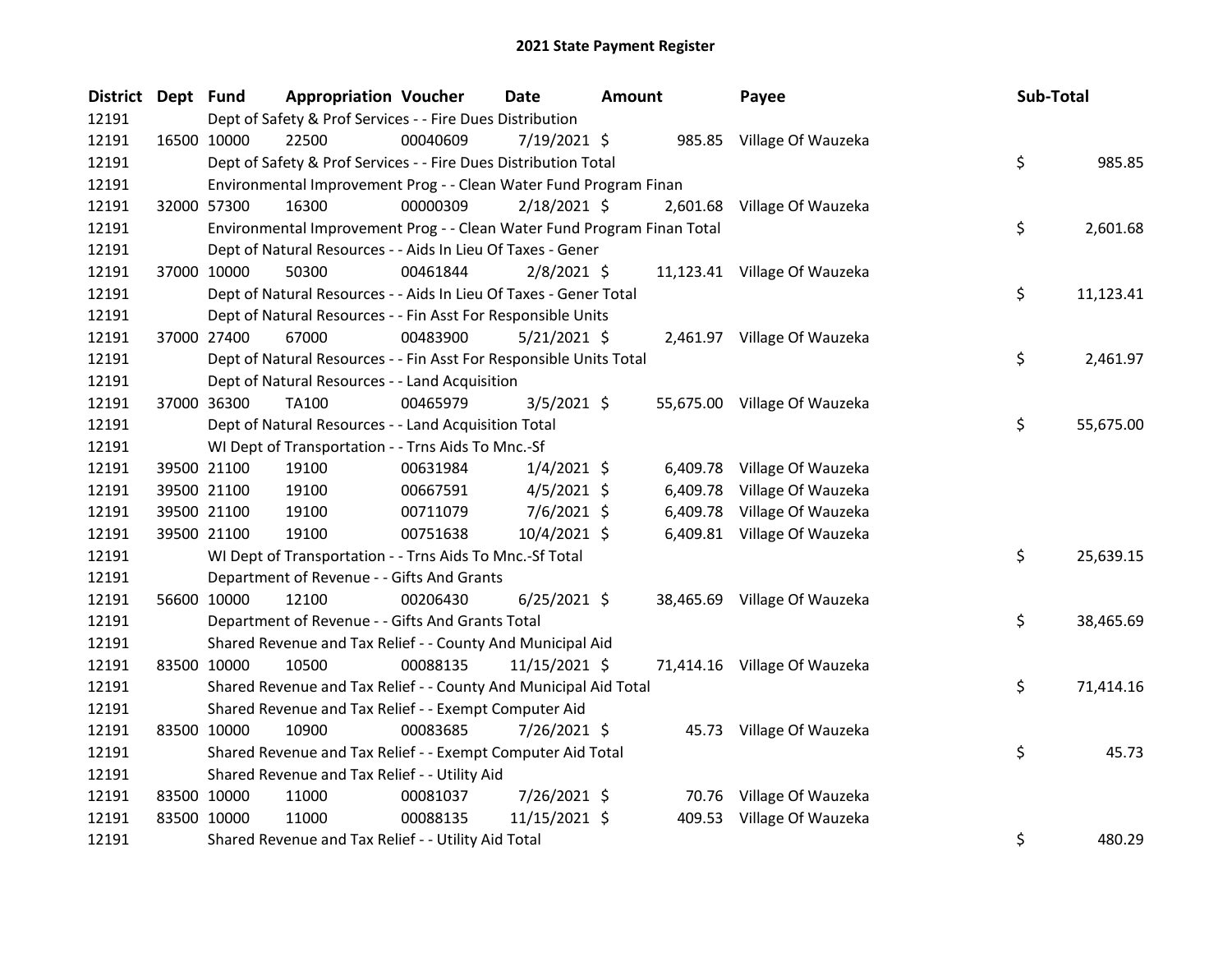| District Dept Fund |             | <b>Appropriation Voucher</b>                                    |          | Date           | Amount |          | Payee              | Sub-Total  |
|--------------------|-------------|-----------------------------------------------------------------|----------|----------------|--------|----------|--------------------|------------|
| 12191              |             | Shared Revenue and Tax Relief - - Personal Property Aid         |          |                |        |          |                    |            |
| 12191              | 83500 10000 | 11100                                                           | 00076868 | $5/3/2021$ \$  |        | 859.31   | Village Of Wauzeka |            |
| 12191              | 83500 10000 | 11100                                                           | 00078801 | $5/3/2021$ \$  |        | 78.43    | Village Of Wauzeka |            |
| 12191              |             | Shared Revenue and Tax Relief - - Personal Property Aid Total   |          |                |        |          |                    | 937.74     |
| 12191              |             | Shared Revenue and Tax Relief - - Lottery & Gaming Credit       |          |                |        |          |                    |            |
| 12191              | 83500 52100 | 36300                                                           | 00074113 | $3/22/2021$ \$ |        | 1.454.15 | Village Of Wauzeka |            |
| 12191              |             | Shared Revenue and Tax Relief - - Lottery & Gaming Credit Total |          |                |        |          |                    | 1,454.15   |
| 12191 Total        |             |                                                                 |          |                |        |          |                    | 211,284.82 |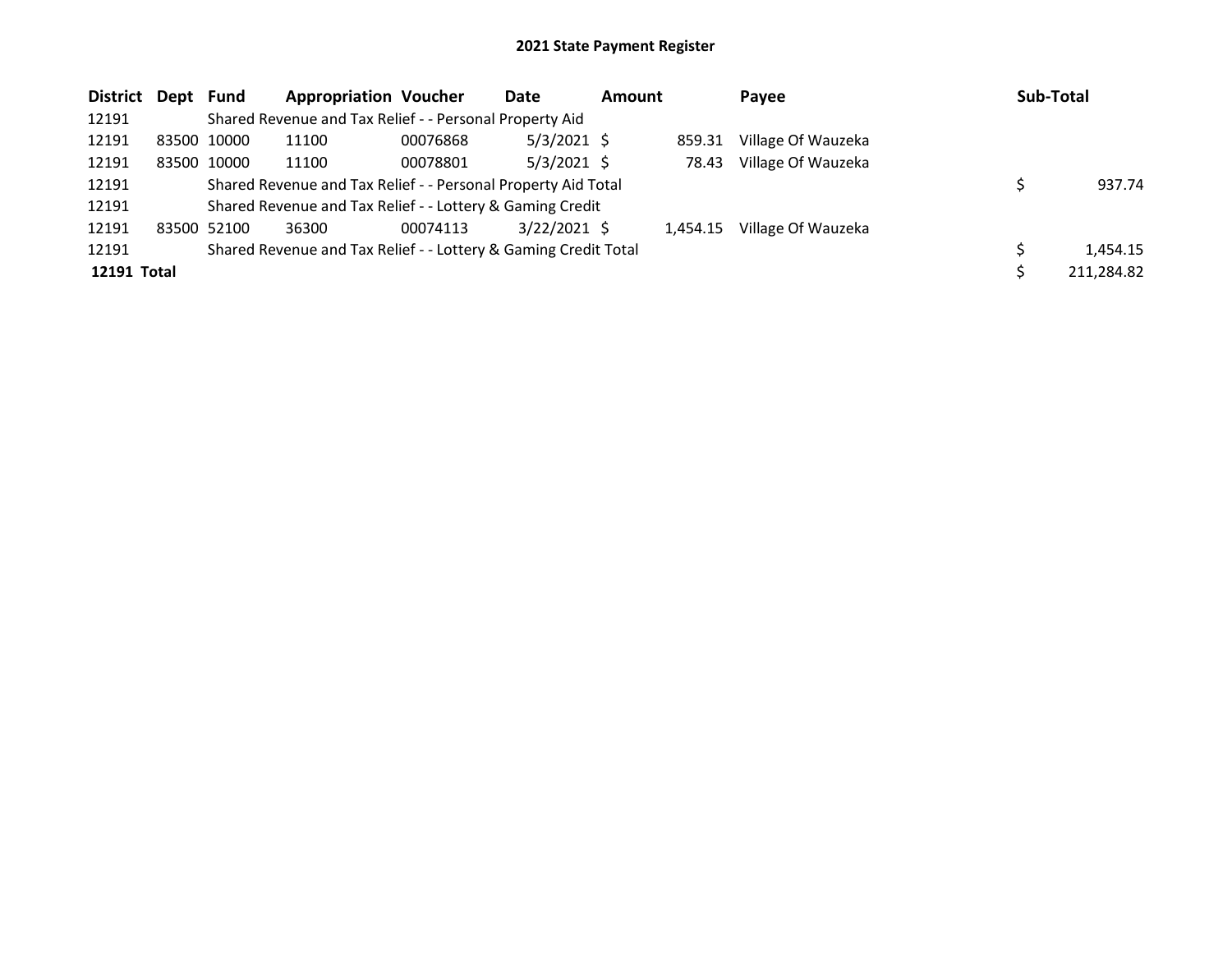| District Dept Fund |             | <b>Appropriation Voucher</b>                                       |          | <b>Date</b>    | <b>Amount</b> |        | Payee                              | Sub-Total       |
|--------------------|-------------|--------------------------------------------------------------------|----------|----------------|---------------|--------|------------------------------------|-----------------|
| 12271              |             | Dept of Safety & Prof Services - - Fire Dues Distribution          |          |                |               |        |                                    |                 |
| 12271              | 16500 10000 | 22500                                                              | 00040601 | $7/15/2021$ \$ |               |        | 17,136.68 City Of Prairie Du Chien |                 |
| 12271              |             | Dept of Safety & Prof Services - - Fire Dues Distribution Total    |          |                |               |        |                                    | \$<br>17,136.68 |
| 12271              |             | Wisconsin Historical Society - - Energy Costs                      |          |                |               |        |                                    |                 |
| 12271              | 24500 10000 | 10500                                                              | 00030893 | $1/4/2021$ \$  |               | 75.60  | City Of Prairie Du Chien           |                 |
| 12271              | 24500 10000 | 10500                                                              | 00030894 | $1/4/2021$ \$  |               | 81.00  | City Of Prairie Du Chien           |                 |
| 12271              | 24500 10000 | 10500                                                              | 00030895 | $1/4/2021$ \$  |               | 45.16  | City Of Prairie Du Chien           |                 |
| 12271              | 24500 10000 | 10500                                                              | 00030896 | $1/4/2021$ \$  |               | 41.10  | City Of Prairie Du Chien           |                 |
| 12271              | 24500 10000 | 10500                                                              | 00031821 | 3/29/2021 \$   |               | 75.60  | City Of Prairie Du Chien           |                 |
| 12271              | 24500 10000 | 10500                                                              | 00031822 | 3/29/2021 \$   |               | 81.00  | City Of Prairie Du Chien           |                 |
| 12271              | 24500 10000 | 10500                                                              | 00031823 | 3/29/2021 \$   |               | 41.10  | City Of Prairie Du Chien           |                 |
| 12271              | 24500 10000 | 10500                                                              | 00031824 | 3/29/2021 \$   |               | 41.10  | City Of Prairie Du Chien           |                 |
| 12271              | 24500 10000 | 10500                                                              | 00032763 | $7/2/2021$ \$  |               | 75.60  | City Of Prairie Du Chien           |                 |
| 12271              | 24500 10000 | 10500                                                              | 00032764 | $7/2/2021$ \$  |               | 81.00  | City Of Prairie Du Chien           |                 |
| 12271              | 24500 10000 | 10500                                                              | 00032765 | $7/2/2021$ \$  |               | 41.10  | City Of Prairie Du Chien           |                 |
| 12271              | 24500 10000 | 10500                                                              | 00032766 | $7/2/2021$ \$  |               | 41.10  | City Of Prairie Du Chien           |                 |
| 12271              | 24500 10000 | 10500                                                              | 00034019 | $9/27/2021$ \$ |               | 81.00  | City Of Prairie Du Chien           |                 |
| 12271              | 24500 10000 | 10500                                                              | 00034020 | $9/27/2021$ \$ |               | 98.65  | City Of Prairie Du Chien           |                 |
| 12271              | 24500 10000 | 10500                                                              | 00034021 | $9/27/2021$ \$ |               | 41.10  | City Of Prairie Du Chien           |                 |
| 12271              | 24500 10000 | 10500                                                              | 00034022 | $9/27/2021$ \$ |               | 41.10  | City Of Prairie Du Chien           |                 |
| 12271              | 24500 10000 | 10500                                                              | 00035372 | 12/27/2021 \$  |               | 172.41 | City Of Prairie Du Chien           |                 |
| 12271              | 24500 10000 | 10500                                                              | 00035373 | 12/27/2021 \$  |               | 81.00  | City Of Prairie Du Chien           |                 |
| 12271              | 24500 10000 | 10500                                                              | 00035374 | 12/27/2021 \$  |               | 199.44 | City Of Prairie Du Chien           |                 |
| 12271              | 24500 10000 | 10500                                                              | 00035375 | 12/27/2021 \$  |               | 168.99 | City Of Prairie Du Chien           |                 |
| 12271              |             | Wisconsin Historical Society - - Energy Costs Total                |          |                |               |        |                                    | \$<br>1,604.15  |
| 12271              |             | Dept of Natural Resources - - Aids In Lieu Of Taxes - Gener        |          |                |               |        |                                    |                 |
| 12271              | 37000 10000 | 50300                                                              | 00461152 | $2/1/2021$ \$  |               |        | 1,346.93 City Of Prairie Du Chien  |                 |
| 12271              |             | Dept of Natural Resources - - Aids In Lieu Of Taxes - Gener Total  |          |                |               |        |                                    | \$<br>1,346.93  |
| 12271              |             | Dept of Natural Resources - - Resaids - Fire Suppress Grant        |          |                |               |        |                                    |                 |
| 12271              | 37000 21200 | 54500                                                              | 00467471 | $3/18/2021$ \$ |               |        | 5,514.43 City Of Prairie Du Chien  |                 |
| 12271              |             | Dept of Natural Resources - - Resaids - Fire Suppress Grant Total  |          |                |               |        |                                    | \$<br>5,514.43  |
| 12271              |             | Dept of Natural Resources - - Fin Asst For Responsible Units       |          |                |               |        |                                    |                 |
| 12271              | 37000 27400 | 67000                                                              | 00483007 | $5/21/2021$ \$ |               |        | 18,453.50 City Of Prairie Du Chien |                 |
| 12271              |             | Dept of Natural Resources - - Fin Asst For Responsible Units Total |          |                |               |        |                                    | \$<br>18,453.50 |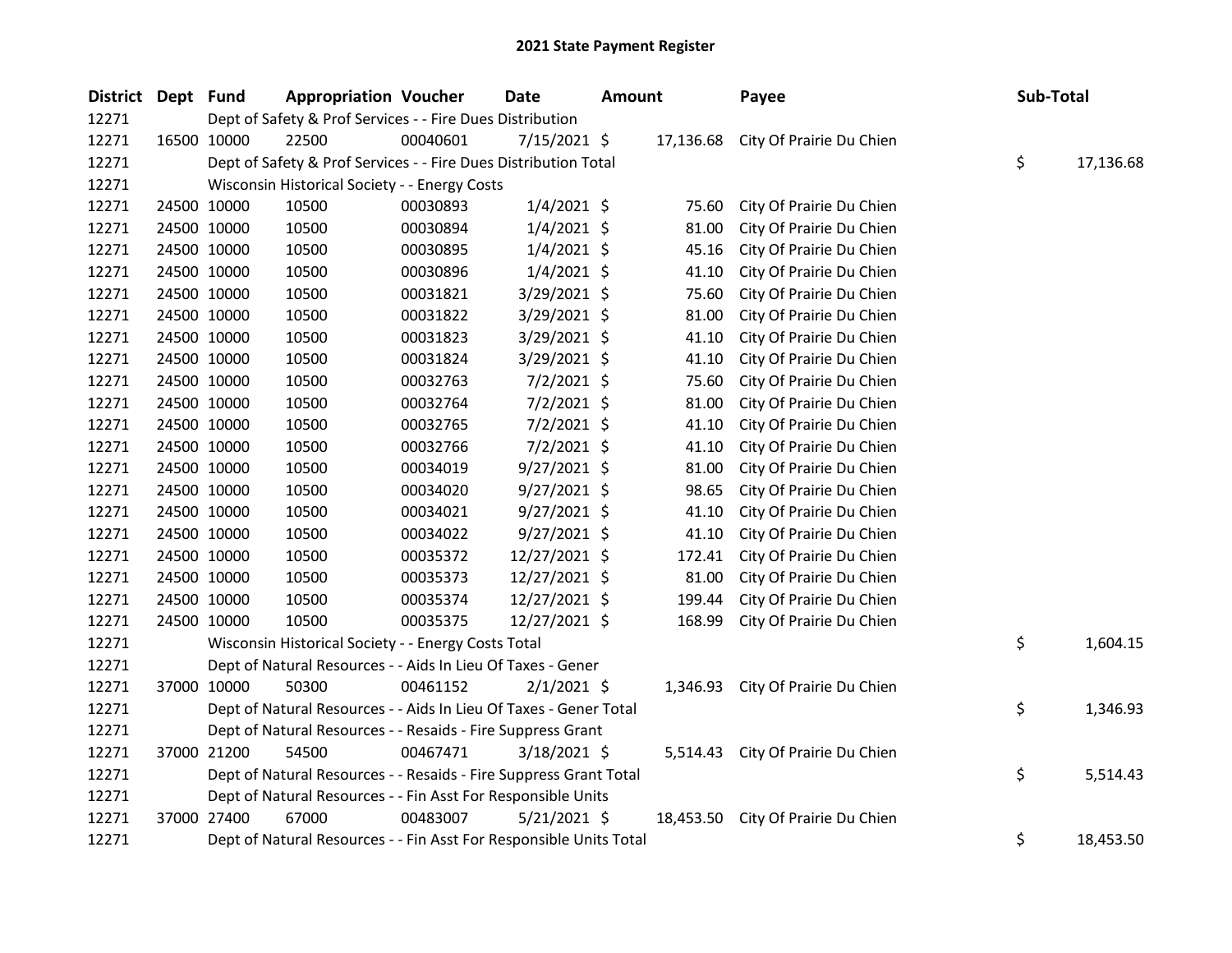| <b>District</b> | Dept Fund |                                                    | <b>Appropriation Voucher</b>                                 |          | Date           | <b>Amount</b> |            | Payee                    |  | Sub-Total |            |
|-----------------|-----------|----------------------------------------------------|--------------------------------------------------------------|----------|----------------|---------------|------------|--------------------------|--|-----------|------------|
| 12271           |           | WI Dept of Transportation - - Conn Hwy Aids St Fds |                                                              |          |                |               |            |                          |  |           |            |
| 12271           |           | 39500 21100                                        | 16200                                                        | 00633533 | $1/4/2021$ \$  |               | 15,096.82  | City Of Prairie Du Chien |  |           |            |
| 12271           |           | 39500 21100                                        | 16200                                                        | 00669140 | $4/5/2021$ \$  |               | 15,096.82  | City Of Prairie Du Chien |  |           |            |
| 12271           |           | 39500 21100                                        | 16200                                                        | 00712628 | 7/6/2021 \$    |               | 15,096.82  | City Of Prairie Du Chien |  |           |            |
| 12271           |           | 39500 21100                                        | 16200                                                        | 00753187 | 10/4/2021 \$   |               | 15,096.85  | City Of Prairie Du Chien |  |           |            |
| 12271           |           |                                                    | WI Dept of Transportation - - Conn Hwy Aids St Fds Total     |          |                |               |            |                          |  | \$        | 60,387.31  |
| 12271           |           |                                                    | WI Dept of Transportation - - Tc, Trns Oper Aid Sf           |          |                |               |            |                          |  |           |            |
| 12271           |           | 39500 21100                                        | 17700                                                        | 00709690 | $6/22/2021$ \$ |               | 26,809.00  | City Of Prairie Du Chien |  |           |            |
| 12271           |           | 39500 21100                                        | 17700                                                        | 00754690 | $9/29/2021$ \$ |               | 80,421.00  | City Of Prairie Du Chien |  |           |            |
| 12271           |           |                                                    | WI Dept of Transportation - - Tc, Trns Oper Aid Sf Total     |          |                |               |            |                          |  | \$        | 107,230.00 |
| 12271           |           |                                                    | WI Dept of Transportation - - Trnst/Trns-Rel Aid F           |          |                |               |            |                          |  |           |            |
| 12271           |           | 39500 21100                                        | 18200                                                        | 00638314 | $1/12/2021$ \$ |               | 4,819.82   | City Of Prairie Du Chien |  |           |            |
| 12271           |           | 39500 21100                                        | 18200                                                        | 00675035 | $4/6/2021$ \$  |               | 67,442.57  | City Of Prairie Du Chien |  |           |            |
| 12271           |           | 39500 21100                                        | 18200                                                        | 00747066 | $9/16/2021$ \$ |               | 61,285.27  | City Of Prairie Du Chien |  |           |            |
| 12271           |           | 39500 21100                                        | 18200                                                        | 00778293 | 11/26/2021 \$  |               | 15,674.00  | City Of Prairie Du Chien |  |           |            |
| 12271           |           |                                                    | WI Dept of Transportation - - Trnst/Trns-Rel Aid F Total     |          |                |               |            |                          |  | \$        | 149,221.66 |
| 12271           |           |                                                    | WI Dept of Transportation - - Trns Aids To Mnc.-Sf           |          |                |               |            |                          |  |           |            |
| 12271           |           | 39500 21100                                        | 19100                                                        | 00631985 | $1/4/2021$ \$  |               | 107,456.06 | City Of Prairie Du Chien |  |           |            |
| 12271           |           | 39500 21100                                        | 19100                                                        | 00667592 | $4/5/2021$ \$  |               | 107,456.06 | City Of Prairie Du Chien |  |           |            |
| 12271           |           | 39500 21100                                        | 19100                                                        | 00711080 | $7/6/2021$ \$  |               | 107,456.06 | City Of Prairie Du Chien |  |           |            |
| 12271           |           | 39500 21100                                        | 19100                                                        | 00751639 | 10/4/2021 \$   |               | 107,456.06 | City Of Prairie Du Chien |  |           |            |
| 12271           |           |                                                    | WI Dept of Transportation - - Trns Aids To Mnc.-Sf Total     |          |                |               |            |                          |  | \$        | 429,824.24 |
| 12271           |           |                                                    | Department of Corrections - - Energy Costs, Energy-Related A |          |                |               |            |                          |  |           |            |
| 12271           |           | 41000 10000                                        | 10600                                                        | 00400606 | 1/15/2021 \$   |               | 3,400.85   | City Of Prairie Du Chien |  |           |            |
| 12271           |           | 41000 10000                                        | 10600                                                        | 00401266 | $1/15/2021$ \$ |               | 23,099.21  | City Of Prairie Du Chien |  |           |            |
| 12271           |           | 41000 10000                                        | 10600                                                        | 00401269 | $1/15/2021$ \$ |               | 150.00     | City Of Prairie Du Chien |  |           |            |
| 12271           |           | 41000 10000                                        | 10600                                                        | 00401271 | $1/15/2021$ \$ |               | 150.00     | City Of Prairie Du Chien |  |           |            |
| 12271           |           | 41000 10000                                        | 10600                                                        | 00401272 | $1/15/2021$ \$ |               | 75.60      | City Of Prairie Du Chien |  |           |            |
| 12271           |           | 41000 10000                                        | 10600                                                        | 00401273 | $1/15/2021$ \$ |               | 12,204.04  | City Of Prairie Du Chien |  |           |            |
| 12271           |           | 41000 10000                                        | 10600                                                        | 00417029 | $4/16/2021$ \$ |               | 26,251.07  | City Of Prairie Du Chien |  |           |            |
| 12271           |           | 41000 10000                                        | 10600                                                        | 00417033 | $4/16/2021$ \$ |               | 150.00     | City Of Prairie Du Chien |  |           |            |
| 12271           |           | 41000 10000                                        | 10600                                                        | 00417038 | $4/16/2021$ \$ |               | 150.00     | City Of Prairie Du Chien |  |           |            |
| 12271           |           | 41000 10000                                        | 10600                                                        | 00417052 | $4/16/2021$ \$ |               | 84.82      | City Of Prairie Du Chien |  |           |            |
| 12271           |           | 41000 10000                                        | 10600                                                        | 00417062 | $4/16/2021$ \$ |               | 12,023.59  | City Of Prairie Du Chien |  |           |            |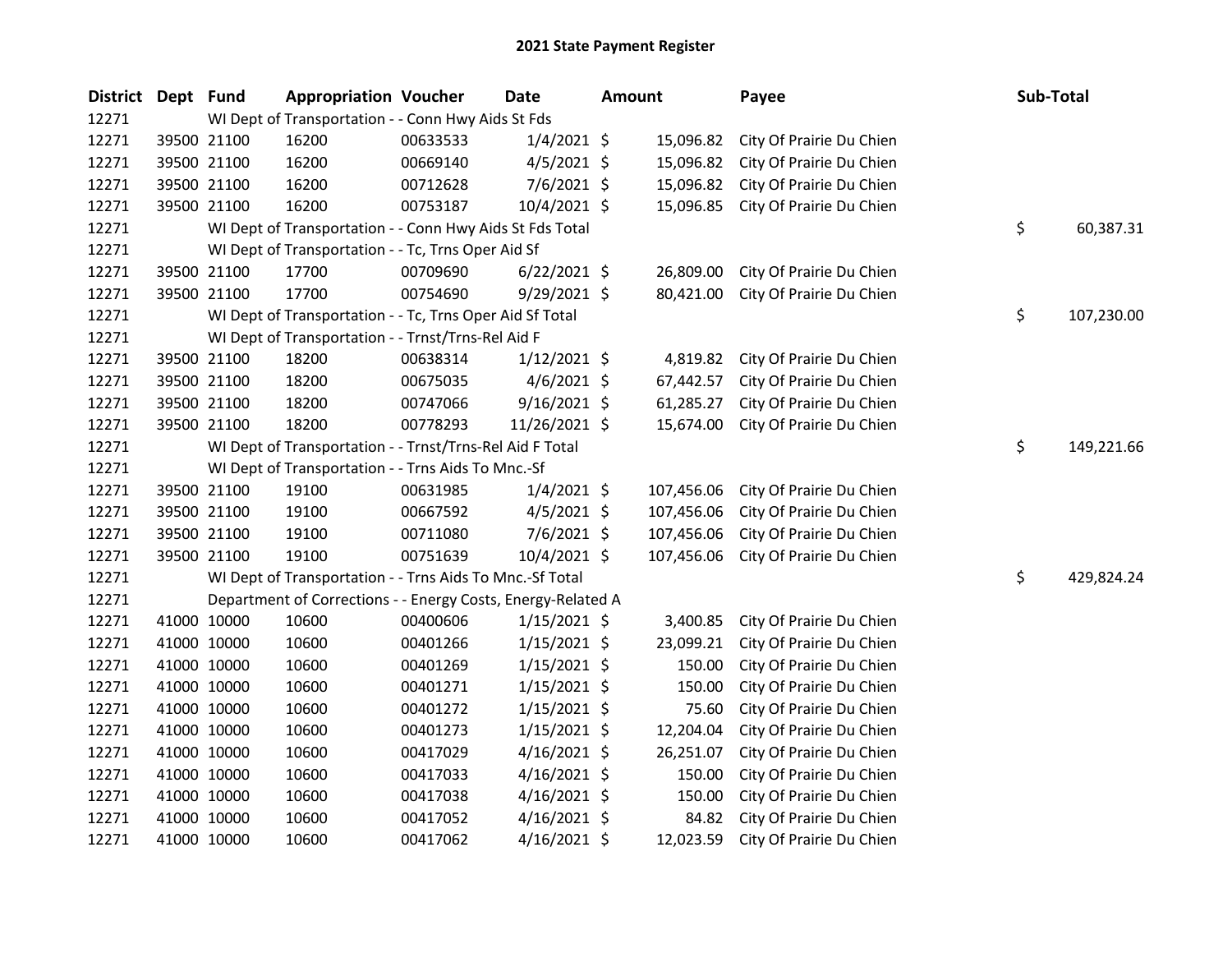| <b>District</b> | Dept Fund   |                                                                   | <b>Appropriation Voucher</b>                                       |          | Date           | Amount |           | Payee                    |    | Sub-Total  |
|-----------------|-------------|-------------------------------------------------------------------|--------------------------------------------------------------------|----------|----------------|--------|-----------|--------------------------|----|------------|
| 12271           |             | 41000 10000                                                       | 10600                                                              | 00417064 | $4/9/2021$ \$  |        | 3,384.81  | City Of Prairie Du Chien |    |            |
| 12271           |             | 41000 10000                                                       | 10600                                                              | 00434561 | $6/23/2021$ \$ |        | 75.60     | City Of Prairie Du Chien |    |            |
| 12271           |             | 41000 10000                                                       | 10600                                                              | 00434565 | $6/23/2021$ \$ |        | 9,950.42  | City Of Prairie Du Chien |    |            |
| 12271           | 41000 10000 |                                                                   | 10600                                                              | 00434566 | $6/23/2021$ \$ |        | 1,129.72  | City Of Prairie Du Chien |    |            |
| 12271           |             | 41000 10000                                                       | 10600                                                              | 00434569 | $6/23/2021$ \$ |        | 28,408.45 | City Of Prairie Du Chien |    |            |
| 12271           |             | 41000 10000                                                       | 10600                                                              | 00434576 | $6/23/2021$ \$ |        | 150.00    | City Of Prairie Du Chien |    |            |
| 12271           |             | 41000 10000                                                       | 10600                                                              | 00434578 | $6/23/2021$ \$ |        | 150.00    | City Of Prairie Du Chien |    |            |
| 12271           |             | 41000 10000                                                       | 10600                                                              | 00452540 | 10/15/2021 \$  |        | 23,620.51 | City Of Prairie Du Chien |    |            |
| 12271           |             | 41000 10000                                                       | 10600                                                              | 00452542 | 10/15/2021 \$  |        | 150.00    | City Of Prairie Du Chien |    |            |
| 12271           |             | 41000 10000                                                       | 10600                                                              | 00452544 | 10/15/2021 \$  |        | 150.00    | City Of Prairie Du Chien |    |            |
| 12271           |             | 41000 10000                                                       | 10600                                                              | 00452547 | 10/15/2021 \$  |        | 84.82     | City Of Prairie Du Chien |    |            |
| 12271           | 41000 10000 |                                                                   | 10600                                                              | 00452548 | 10/15/2021 \$  |        | 7,885.27  | City Of Prairie Du Chien |    |            |
| 12271           |             | 41000 10000                                                       | 10600                                                              | 00452549 | 10/15/2021 \$  |        | 1,738.24  | City Of Prairie Du Chien |    |            |
| 12271           |             | 41000 10000                                                       | 10600                                                              | 00469448 | 12/22/2021 \$  |        | 82.74     | City Of Prairie Du Chien |    |            |
| 12271           |             | 41000 10000                                                       | 10600                                                              | 00469452 | 12/22/2021 \$  |        | 9,725.83  | City Of Prairie Du Chien |    |            |
| 12271           |             | 41000 10000                                                       | 10600                                                              | 00469454 | 12/22/2021 \$  |        | 4,571.79  | City Of Prairie Du Chien |    |            |
| 12271           |             | 41000 10000                                                       | 10600                                                              | 00469457 | 12/22/2021 \$  |        | 21,245.44 | City Of Prairie Du Chien |    |            |
| 12271           | 41000 10000 |                                                                   | 10600                                                              | 00469458 | 12/22/2021 \$  |        | 154.50    | City Of Prairie Du Chien |    |            |
| 12271           |             | 41000 10000                                                       | 10600                                                              | 00469459 | 12/22/2021 \$  |        | 154.50    | City Of Prairie Du Chien |    |            |
| 12271           |             |                                                                   | Department of Corrections - - Energy Costs, Energy-Related A Total |          |                |        |           |                          | \$ | 190,551.82 |
| 12271           |             |                                                                   | Department of Justice - - Officer training reimbursement           |          |                |        |           |                          |    |            |
| 12271           |             | 45500 10000                                                       | 21400                                                              | 00105757 | 11/22/2021 \$  |        | 1,920.00  | City Of Prairie Du Chien |    |            |
| 12271           |             |                                                                   | Department of Justice - - Officer training reimbursement Total     |          |                |        |           |                          | \$ | 1,920.00   |
| 12271           |             |                                                                   | Department of Justice - - Federal Aid, Local Assistance            |          |                |        |           |                          |    |            |
| 12271           |             | 45500 10000                                                       | 25100                                                              | 00093723 | $1/29/2021$ \$ |        | 1,424.94  | City Of Prairie Du Chien |    |            |
| 12271           | 45500 10000 |                                                                   | 25100                                                              | 00097562 | $4/30/2021$ \$ |        | 6,690.62  | City Of Prairie Du Chien |    |            |
| 12271           | 45500 10000 |                                                                   | 25100                                                              | 00101695 | $9/1/2021$ \$  |        | 1,884.44  | City Of Prairie Du Chien |    |            |
| 12271           |             | 45500 10000                                                       | 25100                                                              | 00104365 | 10/27/2021 \$  |        | 645.59    | City Of Prairie Du Chien |    |            |
| 12271           |             |                                                                   | Department of Justice - - Federal Aid, Local Assistance Total      |          |                |        |           |                          | \$ | 10,645.59  |
| 12271           |             | Department of Military Affairs - - Energy Costs, Energy-Related A |                                                                    |          |                |        |           |                          |    |            |
| 12271           |             | 46500 10000                                                       | 10600                                                              | 00091704 | $3/24/2021$ \$ |        | 298.44    | City Of Prairie Du Chien |    |            |
| 12271           |             | 46500 10000                                                       | 10600                                                              | 00096298 | $6/28/2021$ \$ |        | 298.44    | City Of Prairie Du Chien |    |            |
| 12271           |             | 46500 10000                                                       | 10600                                                              | 00100456 | $9/23/2021$ \$ |        | 298.44    | City Of Prairie Du Chien |    |            |
| 12271           | 46500 10000 |                                                                   | 10600                                                              | 00104443 | 12/23/2021 \$  |        | 316.88    | City Of Prairie Du Chien |    |            |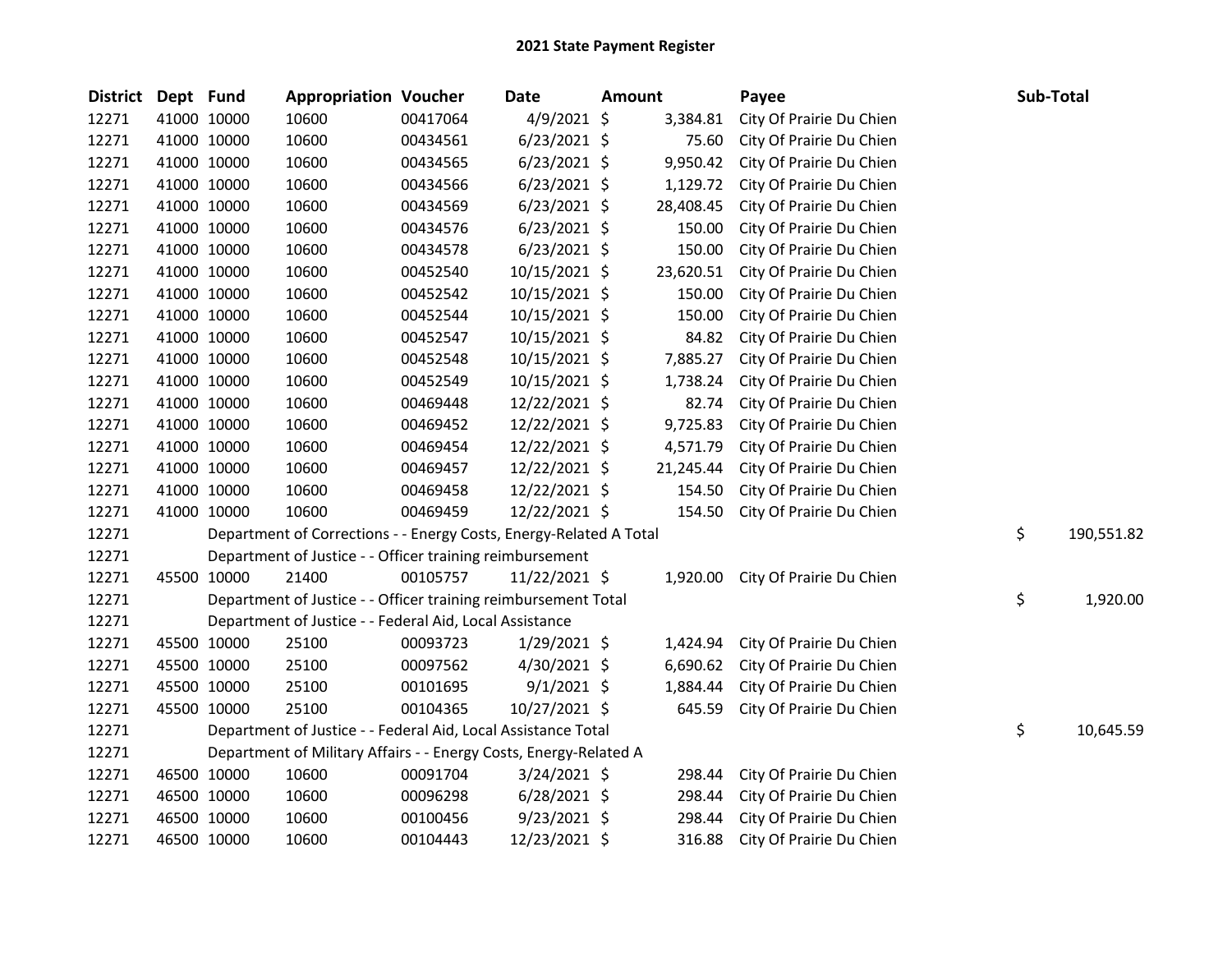| <b>District</b> | Dept Fund |                                                                  | <b>Appropriation Voucher</b>                                            |          | Date<br><b>Amount</b> |  | Payee      | Sub-Total                          |                  |
|-----------------|-----------|------------------------------------------------------------------|-------------------------------------------------------------------------|----------|-----------------------|--|------------|------------------------------------|------------------|
| 12271           |           |                                                                  | Department of Military Affairs - - Energy Costs, Energy-Related A Total |          |                       |  |            |                                    | \$<br>1,212.20   |
| 12271           |           | Department of Military Affairs - - Federal Aid, Local Assistance |                                                                         |          |                       |  |            |                                    |                  |
| 12271           |           | 46500 10000                                                      | 34200                                                                   | 00103735 | 12/10/2021 \$         |  |            | 4,146.55 City Of Prairie Du Chien  |                  |
| 12271           |           |                                                                  | Department of Military Affairs - - Federal Aid, Local Assistance Total  |          |                       |  |            |                                    | \$<br>4,146.55   |
| 12271           |           |                                                                  | Department of Military Affairs - - Major Disaster Assist; Pif           |          |                       |  |            |                                    |                  |
| 12271           |           | 46500 27200                                                      | 36500                                                                   | 00092693 | $4/16/2021$ \$        |  |            | 29,946.08 City Of Prairie Du Chien |                  |
| 12271           |           |                                                                  | Department of Military Affairs - - Major Disaster Assist; Pif Total     |          |                       |  |            |                                    | \$<br>29,946.08  |
| 12271           |           |                                                                  | Department of Revenue - - Gifts And Grants                              |          |                       |  |            |                                    |                  |
| 12271           |           | 56600 10000                                                      | 12100                                                                   | 00206431 | $6/25/2021$ \$        |  | 291,606.59 | City Of Prairie Du Chien           |                  |
| 12271           |           |                                                                  | Department of Revenue - - Gifts And Grants Total                        |          |                       |  |            |                                    | \$<br>291,606.59 |
| 12271           |           |                                                                  | Department of Revenue - - Misc Revenue Holding Clearing                 |          |                       |  |            |                                    |                  |
| 12271           |           | 56600 10000                                                      | 99500                                                                   | 00188754 | $1/8/2021$ \$         |  | 1,254.76   | City Of Prairie Du Chien           |                  |
| 12271           |           | 56600 10000                                                      | 99500                                                                   | 00190823 | $2/5/2021$ \$         |  | 704.00     | City Of Prairie Du Chien           |                  |
| 12271           |           | 56600 10000                                                      | 99500                                                                   | 00192473 | $3/1/2021$ \$         |  | 952.10     | City Of Prairie Du Chien           |                  |
| 12271           |           | 56600 10000                                                      | 99500                                                                   | 00192474 | $3/1/2021$ \$         |  | 198.95     | City Of Prairie Du Chien           |                  |
| 12271           |           | 56600 10000                                                      | 99500                                                                   | 00193404 | $3/5/2021$ \$         |  | 3,989.08   | City Of Prairie Du Chien           |                  |
| 12271           |           | 56600 10000                                                      | 99500                                                                   | 00193968 | $3/8/2021$ \$         |  | 28.80      | City Of Prairie Du Chien           |                  |
| 12271           |           | 56600 10000                                                      | 99500                                                                   | 00194823 | $3/15/2021$ \$        |  | 230.05     | City Of Prairie Du Chien           |                  |
| 12271           |           | 56600 10000                                                      | 99500                                                                   | 00194824 | $3/15/2021$ \$        |  | 55.00      | City Of Prairie Du Chien           |                  |
| 12271           |           | 56600 10000                                                      | 99500                                                                   | 00195673 | $3/22/2021$ \$        |  | 1,157.69   | City Of Prairie Du Chien           |                  |
| 12271           |           | 56600 10000                                                      | 99500                                                                   | 00195674 | $3/22/2021$ \$        |  | 1,214.00   | City Of Prairie Du Chien           |                  |
| 12271           |           | 56600 10000                                                      | 99500                                                                   | 00196365 | $3/29/2021$ \$        |  | 23.92      | City Of Prairie Du Chien           |                  |
| 12271           |           | 56600 10000                                                      | 99500                                                                   | 00197109 | $4/5/2021$ \$         |  | 534.80     | City Of Prairie Du Chien           |                  |
| 12271           |           | 56600 10000                                                      | 99500                                                                   | 00197672 | $4/7/2021$ \$         |  | 6,165.24   | City Of Prairie Du Chien           |                  |
| 12271           |           | 56600 10000                                                      | 99500                                                                   | 00198324 | $4/12/2021$ \$        |  | 98.80      | City Of Prairie Du Chien           |                  |
| 12271           |           | 56600 10000                                                      | 99500                                                                   | 00199064 | $4/20/2021$ \$        |  | 411.50     | City Of Prairie Du Chien           |                  |
| 12271           |           | 56600 10000                                                      | 99500                                                                   | 00199065 | 4/20/2021 \$          |  | 263.00     | City Of Prairie Du Chien           |                  |
| 12271           |           | 56600 10000                                                      | 99500                                                                   | 00200333 | $5/3/2021$ \$         |  | 1,463.09   | City Of Prairie Du Chien           |                  |
| 12271           |           | 56600 10000                                                      | 99500                                                                   | 00201051 | $5/7/2021$ \$         |  | 1,293.49   | City Of Prairie Du Chien           |                  |
| 12271           |           | 56600 10000                                                      | 99500                                                                   | 00201526 | $5/10/2021$ \$        |  | 34.00      | City Of Prairie Du Chien           |                  |
| 12271           |           | 56600 10000                                                      | 99500                                                                   | 00202155 | $5/17/2021$ \$        |  | 629.14     | City Of Prairie Du Chien           |                  |
| 12271           |           | 56600 10000                                                      | 99500                                                                   | 00203580 | $6/1/2021$ \$         |  | 772.00     | City Of Prairie Du Chien           |                  |
| 12271           |           | 56600 10000                                                      | 99500                                                                   | 00204279 | $6/7/2021$ \$         |  | 1,885.31   | City Of Prairie Du Chien           |                  |
| 12271           |           | 56600 10000                                                      | 99500                                                                   | 00208861 | 7/8/2021 \$           |  | 1,598.86   | City Of Prairie Du Chien           |                  |